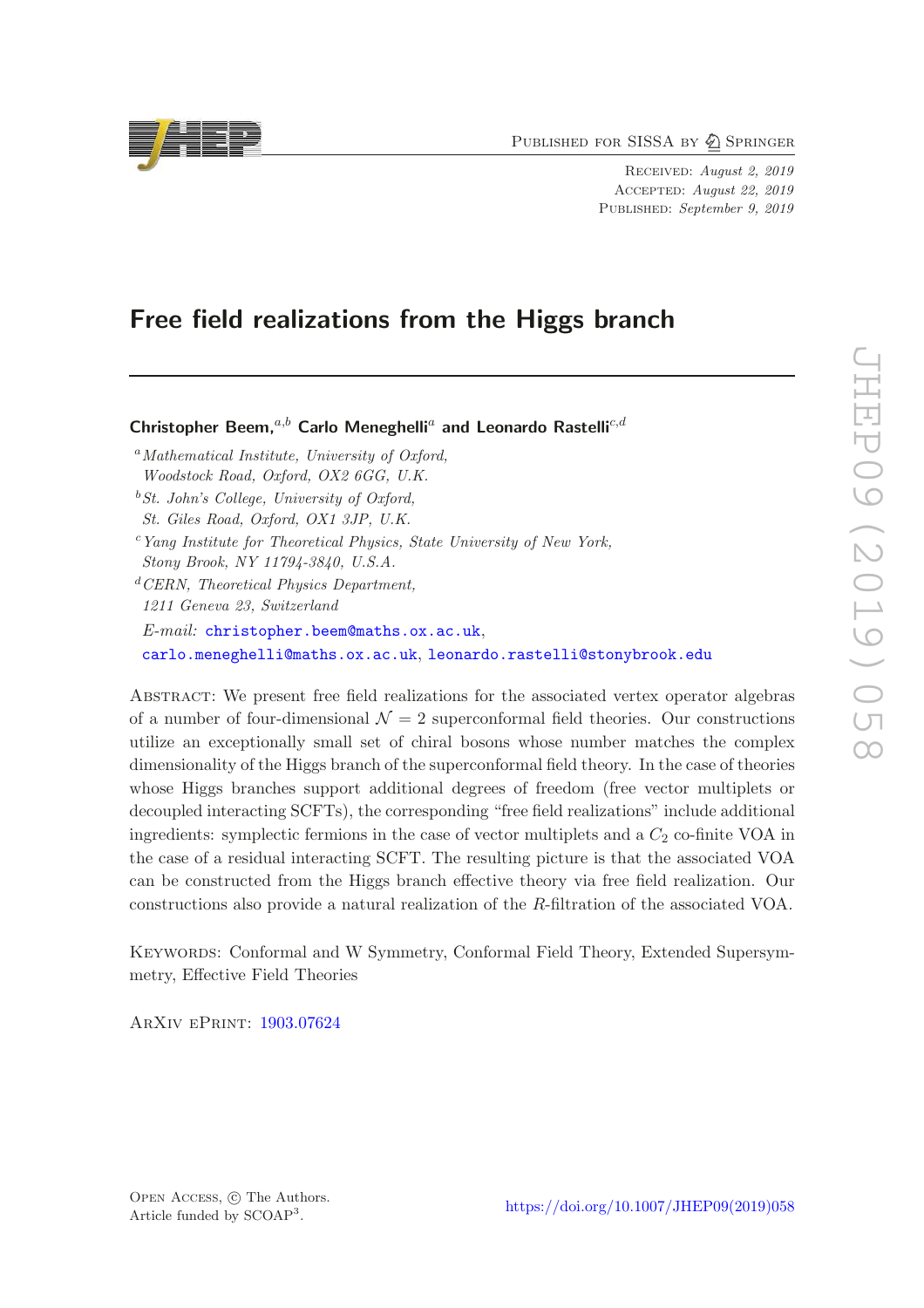### Contents

|                        | 1 Introduction                                                                 |                  |  |  |  |
|------------------------|--------------------------------------------------------------------------------|------------------|--|--|--|
| $\mathbf{2}$           | Geometric VOA preliminaries                                                    |                  |  |  |  |
|                        | Schur operators and the $R$ -filtration<br>2.1                                 | $\overline{4}$   |  |  |  |
|                        | Higgs branch and Hall-Littlewood operators as (strong) generators<br>2.2       | $\boldsymbol{6}$ |  |  |  |
|                        | Associated varieties, quasi-lisse vertex algebras, and the Higgs branch<br>2.3 | 7                |  |  |  |
| 3                      | Deligne-Cvitanović exceptional series                                          | 7                |  |  |  |
|                        | The $\mathfrak{a}_1$ free field realization<br>3.1                             | 8                |  |  |  |
|                        | The general construction<br>3.2                                                | 12               |  |  |  |
|                        | Deligne-Cvitanović constructions in detail<br>3.3 <sub>1</sub>                 | 21               |  |  |  |
|                        | 4 $\mathfrak{su}(2)$ $\mathcal{N}=4$ super Yang-Mills                          | 24               |  |  |  |
|                        | 5 $(A_1, D_{odd})$ Argyres-Douglas theories                                    | 27               |  |  |  |
| 6                      | The R-filtration                                                               | 29               |  |  |  |
| <b>Discussion</b><br>7 |                                                                                |                  |  |  |  |

# <span id="page-1-0"></span>1 Introduction

To any four-dimensional  $\mathcal{N} = 2$  superconformal field theory (SCFT) one can canonically associate a two-dimensional vertex operator algebra (VOA) [\[1](#page-35-0)],

<span id="page-1-2"></span>
$$
\chi: \text{ 4d } \mathcal{N} = 2 \text{ SCFT } \longrightarrow \text{ VOA.} \tag{1.1}
$$

The VOA  $\chi$ [T] arises as a cohomological reduction of the full local OPE algebra of a four-dimensional theory  $\mathcal T$  with respect to a certain nilpotent supercharge.<sup>[1](#page-1-1)</sup>

This correspondence between four-dimensional SCFTs and two-dimensional VOAs illuminates both sides. The VOA computes a rich class of observables of the SCFT, which would be difficult or even impossible to obtain by other methods, notably when the SCFT has no known Lagrangian description. In the opposite direction, four-dimensional physics expectations lead to interesting conjectures for some large classes of VOAs. A prime example is the predicted existence of a two-dimensional topological quantum field theory "valued in VOAs", which was first inferred from the class  $S$  duality web of four-dimensional SCFTs [\[2\]](#page-35-1), and has subsequently been given a rigorous mathematical construction [\[3](#page-35-2)]. Finally, one may use this  $4d/2d$  correspondence as an organizing principle for the whole

<span id="page-1-1"></span><sup>&</sup>lt;sup>1</sup>The supercharge takes the schematic form  $Q + S$ , where Q and S denote a Poincaré and a conformal supercharge, respectively.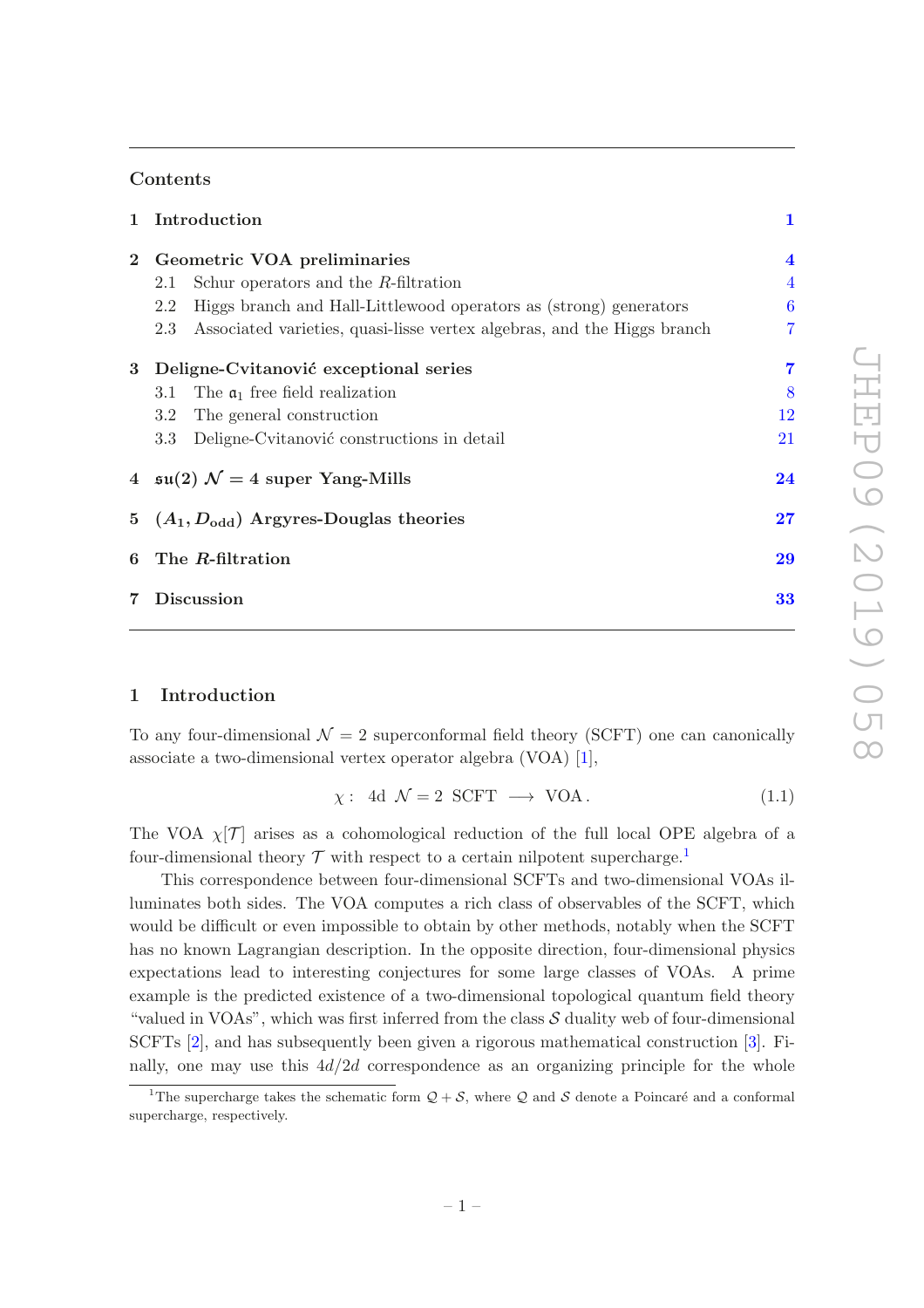landscape of  $\mathcal{N}=2$  superconformal field theories. Indeed, a natural ambition is to develop a classification program for  $\mathcal{N} = 2$  SCFTs with the associated VOAs playing a foundational role. A first set of results in this direction are certain universal bounds on four-dimensional central charges [\[1](#page-35-0), [4](#page-35-3)[–6](#page-35-4)], derived by combining the analytic power of the VOA structure with certain positivity constraints related to four-dimensional unitarity.

The vertex algebra  $\chi$ [T] represents an intricate shadow of the full SCFT T. It is independent of exactly marginal couplings, and as such it captures "protected" data associated to the whole conformal manifold in which a given SCFT lives. There are numerous indications that  $\chi$ [T] is deeply connected with the physics of the Higgs branch of vacua of  $\mathcal{T}$ , though the full extent of the connection remains somewhat elusive. A remarkable fact, observed in many examples and conjectured to be universally true [\[7\]](#page-35-5), is that one can recover directly from  $\chi[\mathcal{T}]$  the Higgs branch  $\mathcal{M}_H[\mathcal{T}]$ , as a holomorphic symplectic variety,

<span id="page-2-3"></span>
$$
\mathcal{M}_H[\mathcal{T}] = X_{\chi[\mathcal{T}]}\,,\tag{1.2}
$$

where  $X_{\mathcal{V}}$  denotes the *associated variety* of a VOA  $\mathcal{V}$  [\[8\]](#page-35-6). This conjecture has deep consequences for the structure of  $\chi[\mathcal{T}],^2$  $\chi[\mathcal{T}],^2$  and it is one of the strongest indications to date that the VOAs arising in connection with four-dimensional SCFTs are generally of a very special type.[3](#page-2-1) Characterizing precisely what properties these VOAs must possess, and determining in exactly what way the associated VOA encodes the physics of the Higgs branch, are two major outstanding problems in this area.

In this paper we begin to address both of these problems. Though a comprehensive theory remains at large, we observe a uniform pattern in a large class of examples that allows us to begin extracting a general picture. We find that VOAs associated to fourdimensional SCFTs admit particularly nice free field realizations. Free field realizations are a familiar and useful tool from two-dimensional CFT — standard examples being the Wakimoto representation of affine current algebras at general level and the vertex operator representation of affine current algebras at level one. In contrast to these general and wellknown constructions, an important feature of the free field realizations that arise in the present context is that they realize the simple quotient of the relevant VOA, i.e., all null vectors vanish identically when expressed in terms of the free fields. This is a very delicate property, as the VOAs in question occur at specific values of the central charges and other parameters such that there is generally an array of non-trivial singular vectors.[4](#page-2-2) A related fact is that our free field constructions are highly economical, in that they use a smaller number of chiral bosons than would be required to realize the VOAs in question at generic values of their parameters. This is analogous to the well-known fact that critical-level affine Kac-Moody VOAs can be realized using fewer chiral bosons than their general-level cousins.

<span id="page-2-0"></span><sup>&</sup>lt;sup>2</sup>In particular, the fact that  $X_{\chi[\mathcal{T}]}$  must be symplectic implies that  $\chi[\mathcal{T}]$  exhibits remarkable modular properties — its vacuum character must obey a monic linear modular differential equation [\[7](#page-35-5)], even though in general  $\chi$ [T] is irrational.

<span id="page-2-1"></span><sup>&</sup>lt;sup>3</sup>For example, for [\(1.2\)](#page-2-3) to hold,  $\chi$ [T] must possess certain singular vectors, which among other things encode relations of the Higgs chiral ring.

<span id="page-2-2"></span><sup>4</sup>VOAs associated to four-dimensional SCFTs are typically "non-deformable", i.e., they exist only for isolated values of the central charge. When they happen to belong to continuous families, they correspond to four-dimensional theories only at isolated points of their parameter space.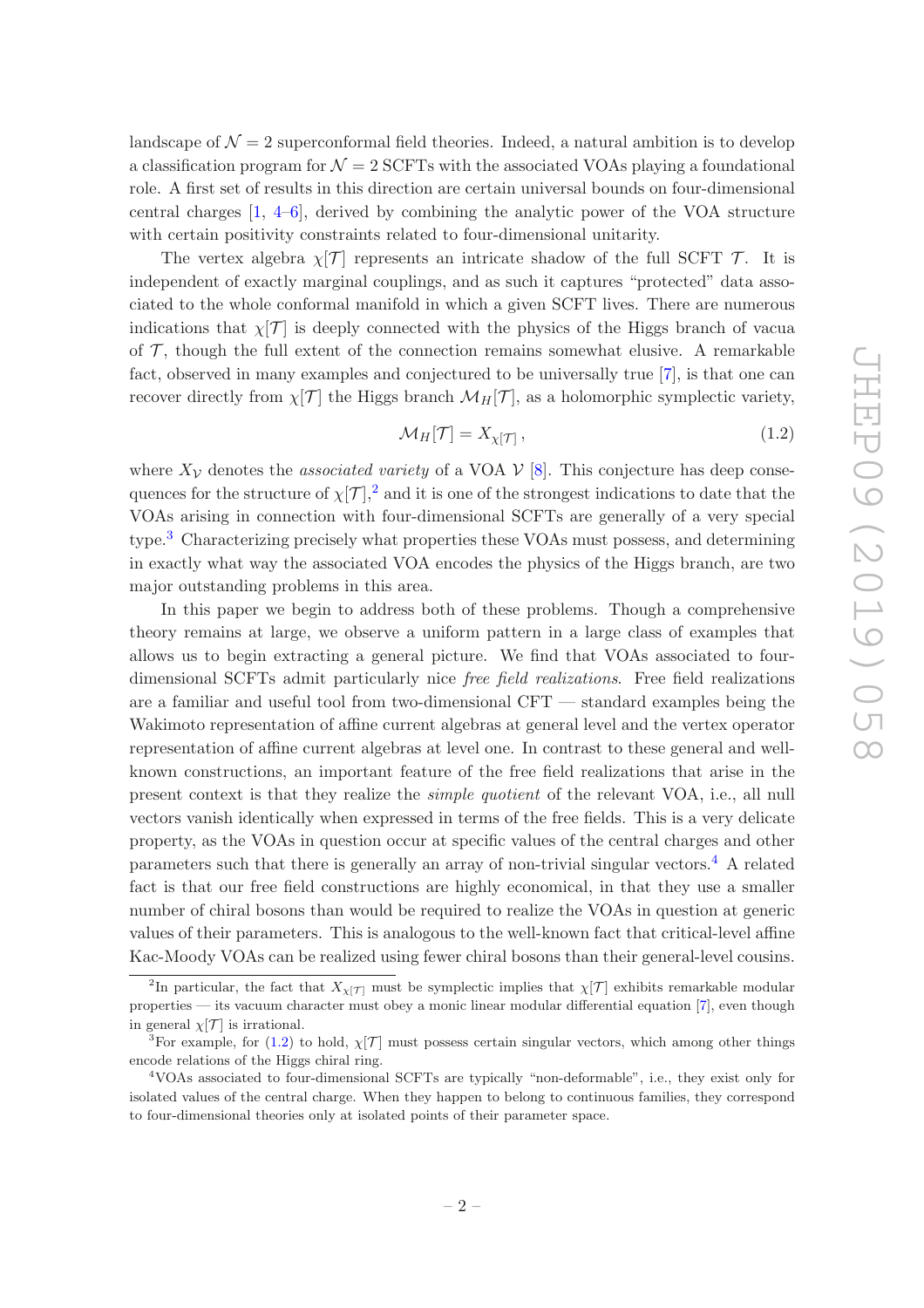Strikingly, we find that the free field realization of  $\chi$ [T] mirrors the effective field theory (EFT) description of  $\mathcal T$  on the Higgs branch of its moduli space of vacua. Examples can accordingly be organized by the complexity of their EFT/free field realization roughly as follows:

- (i) In the simplest cases, the low energy degrees of freedom at a generic point of the Higgs branch consist of n free, massless half-hypermultiplets, with  $n = \dim_{\mathbb{C}} \mathcal{M}_H[\mathcal{T}]$ . In these examples, where the Higgs branch theory is purely geometric, the free field realization for  $\chi$ [T] is given in terms of n chiral bosons, in one-to-one correspondence with the  $n$  half-hypermultiplets describing the Higgs branch EFT. Furthermore, the expressions for the generators of the VOA in terms of these free fields are determined by the structure of the Higgs branch as an algebraic variety.
- (ii) At the next layer of complexity we encounter theories for which an abelian gauge group  $\mathrm{U}(1)^k$  remains unbroken at generic points of the Higgs branch, such that k free vector multiplets survive in the low energy EFT. In such cases, we find that the free field realization must include (in addition to the chiral bosons encoding the Higgs branch geometry) k symplectic fermion pairs.
- (iii) Finally, the most general (though perhaps least familiar) situation is when, in addition to free fields, a decoupled interacting SCFT  $\mathcal{T}_{IR}$  also survives at generic Higgs branch points. In such cases, we find that  $\chi[\mathcal{T}]$  admits a "generalized free field" construction of in terms of chiral bosons and the VOA  $\chi$ [ $\mathcal{T}_{IR}$ ], viewed as an irreducible building block. As we are considering the EFT of  $\mathcal T$  at a *generic* point of its Higgs branch, the theory  $\mathcal{T}_{IR}$  will itself have a trivial Higgs branch. Thus, according to the relation [\(1.2\)](#page-2-3),  $\chi$ [ $\mathcal{T}_{IR}$ ] must have a zero-dimensional associated variety, which in technical terms means that it will be  $C_2$ -cofinite. The case described above in item (ii) can be thought of as a special case of this scenario, where the  $C_2$ -cofinite theory is a free theory of symplectic fermions.

The existence and form of our free field realizations suggests that the VOAs arising from four-dimensional SCFTs are even more deeply connected to the underlying Higgs branch geometry than was previously understood, and in fact, may ultimately be recoverable from the Higgs branch (decorated with the data of the EFT  $\mathcal{T}_{IR}$  living at the generic Higgs branch point).

An additional benefit of our free field constructions is that, by virtue of their transparent connection to Higgs branch geometry, they come equipped with a natural filtration that can be (conjecturally) identified with the filtration by  $\mathfrak{su}(2)_R$  charge described in detail in [\[7](#page-35-5)]. As we will recall in section [2,](#page-4-0) the R-filtration is an important structure that is inherited by the associated VOA of a four-dimensional SCFT that has hitherto not been given an intrinsic VOA definition. However, it is a key ingredient in the detailed identification of two- and four-dimensional operators, and so in the extraction of implications of four-dimensional unitarity for the structure of associated VOAs. By geometrizing the associated VOA in the manner studied in this work, we can plausibly endow the associated VOA with an intrinsic R-filtration.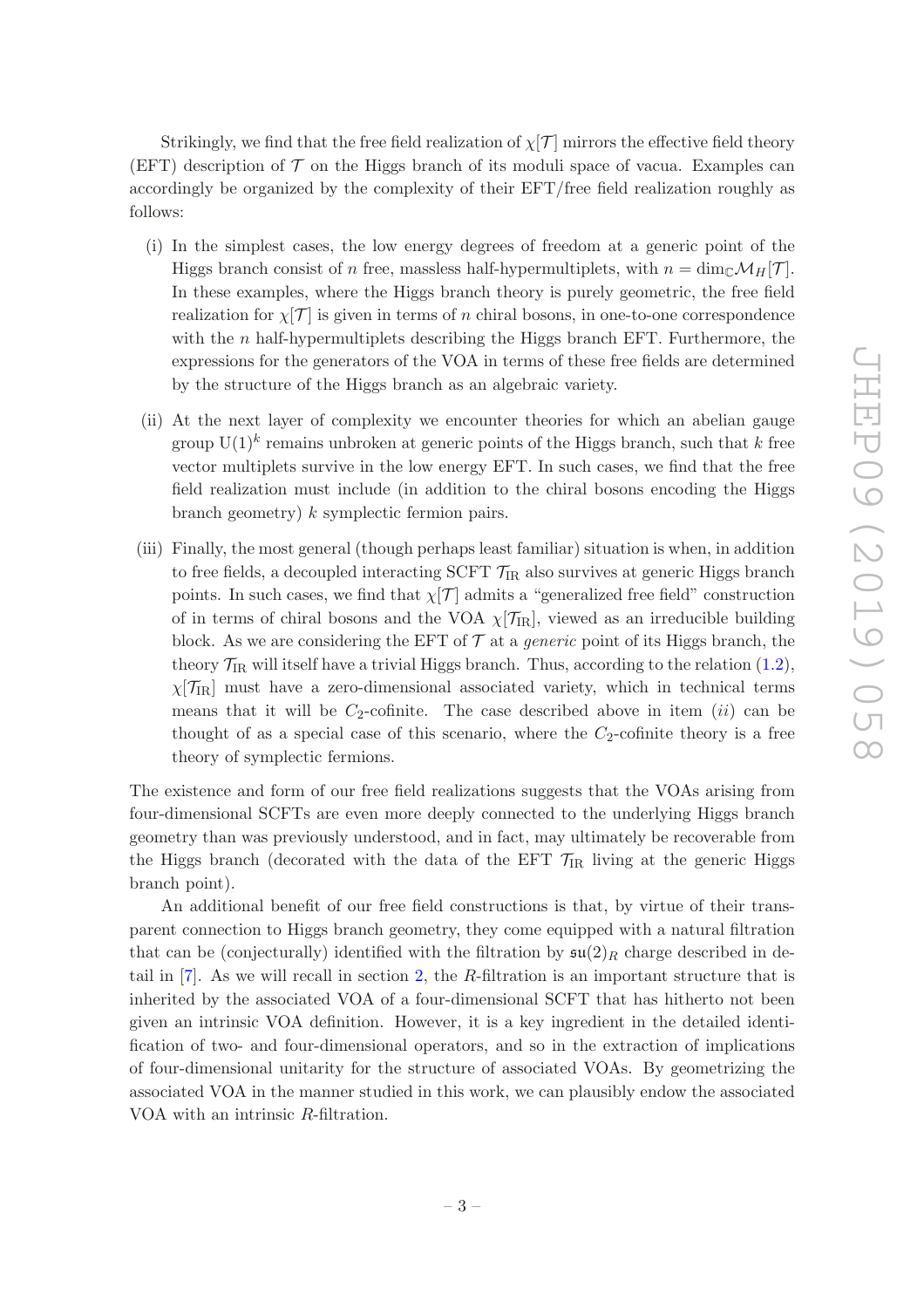In this article, we describe in detail a set of examples that represent arguably the simplest instances of each of the three categories outlined above. An additional simplifying feature that is present in all of the examples discussed here is that the only singularity of the Higgs branch is at the origin, where the original SCFT lives. The more general case involves a Higgs branch that is a stratified symplectic space, with various singular substrata supporting intermediate interacting low-energy degrees of freedom between those of  $\mathcal T$  and those of  $\mathcal T_{\text{IR}}$ . Additionally, in all cases described here the Higgs branch is spanned by Goldstone bosons, which is a special feature not enjoyed in generic cases. More elaborate examples that include nontrivial stratifications and flat directions not related to Goldstone degrees of freedom will appear in a future publication [\[9](#page-35-7)].

The organization of this article is as follows. In section [2](#page-4-0) we recall the essential aspects of the correspondence [\(1.1\)](#page-1-2), though an unfamiliar reader may need to consult the previous literature, especially [\[1](#page-35-0)] and [\[7\]](#page-35-5). In section [3](#page-7-1) we describe free field realizations of the type described above for the VOAs associated to the Deligne-Cvitanović exceptional series of simple Lie algebras. These are all examples where the Higgs branch theory is purely geometric, so the free field constructions use only chiral bosons. In section [4](#page-24-0) we consider the case of  $\mathcal{N} = 4$  super Yang-Mills theory with SU(2) gauge group. In this case there is a single free abelian vector multiplet present at generic points of the Higgs branch, and accordingly the free field realization involves an extra symplectic fermion pair. In section [5](#page-27-0) we consider the  $(A_1, D_{2n+1})$  series of Argyres-Douglas SCFTs, for which the Higgs branch EFT includes a factor that is identified with the  $(A_1, A_{2n-2})$  Argyres-Douglas SCFT. The "free field realizations" for these theories involve factors that are  $C_2$  co-finite Virasoro VOAs, which are the associated VOAs for the  $(A_1, A_{even})$  Argyres-Douglas theories. The constructions of this section have appeared before for different reasons in work of Adamovic [\[10\]](#page-35-8). In section [6](#page-29-0) we return to the issue of the R-filtration of  $[7]$  and we conjecture a prescription for identifying the R-filtration using our free field constructions, and subject our conjecture to some basic checks. We conclude with some remarks about promising directions for future investigation in section [7.](#page-33-0)

#### <span id="page-4-0"></span>2 Geometric VOA preliminaries

In this section we record some foundational aspects of the SCFT/VOA correspondence that will be relevant to our study below. This quick review is not meant to be self-contained — we refer to the original paper [\[1](#page-35-0)] for the basic VOA construction and its more detailed features. We emphasize here the aspects of the correspondence that connect most directly with Higgs branch physics of the associated SCFT  $[2, 7]$  $[2, 7]$  $[2, 7]$ .

#### <span id="page-4-1"></span>2.1 Schur operators and the R-filtration

We first recall some basic notations. We shall denote by  $(E, j_1, j_2, R, r)$  charges of local operators under the five Cartan generators of the four-dimensional superconformal algebra  $\mathfrak{su}(2,2|2)$ , with E denoting the scaling dimension,  $(j_1, j_2)$  the Lorentz spins, and  $(R, r)$  the charges under Cartan generators of the  $\mathfrak{su}(2)_R \oplus \mathfrak{u}(1)_r$  R-symmetry. The underlying vector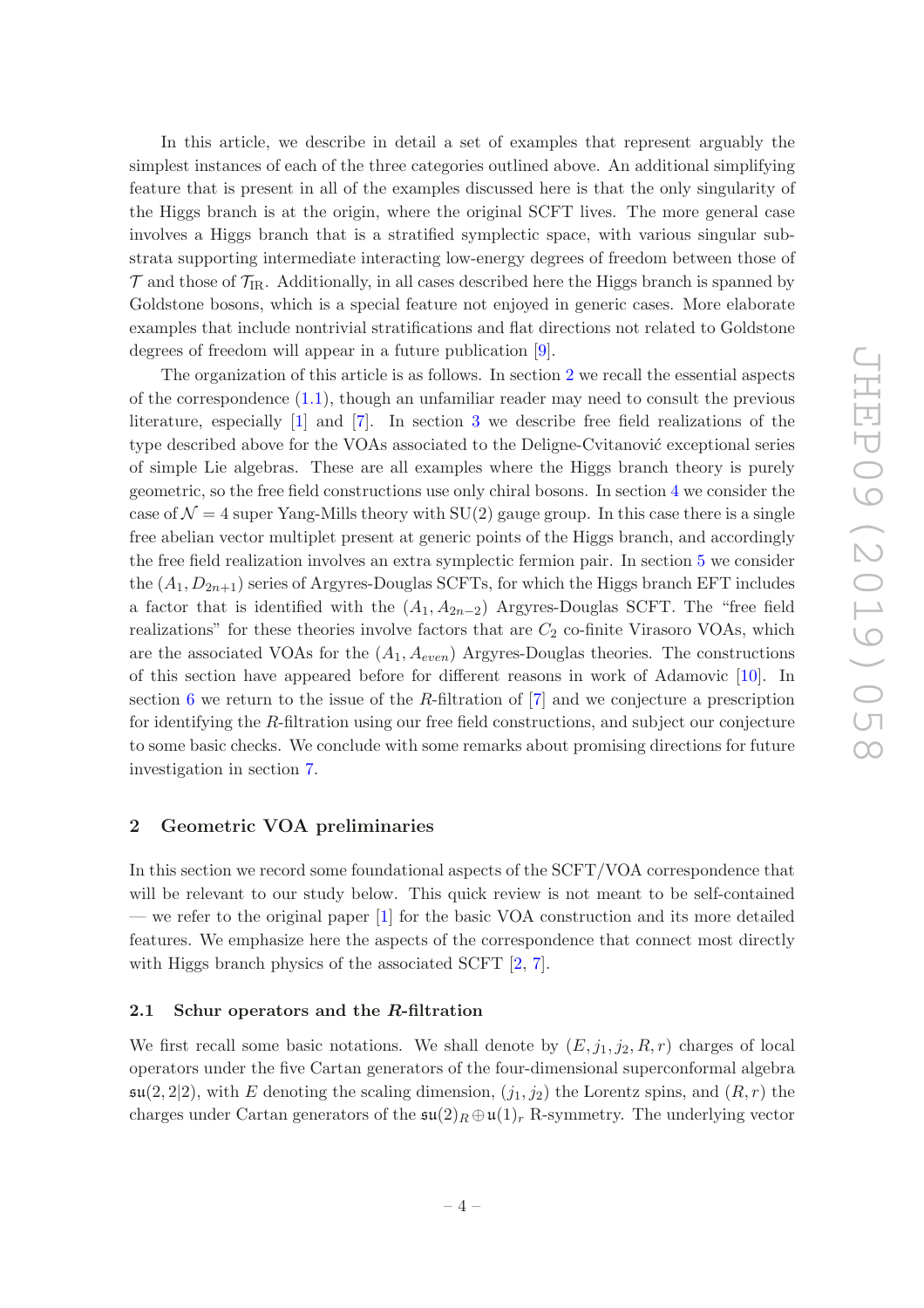space V of the VOA  $\chi$ [T] is isomorphic to the space of Schur operators of the parent fourdimensional SCFT  $\mathcal T$ . By definition, Schur operators are those local operators that obey

$$
E = 2R + j_1 + j_2, \qquad r = j_2 - j_1, \tag{2.1}
$$

where the second relation is a consequence of the first if one assumes (as we always shall) that the four-dimensional theory is unitary. Schur operators are thus characterized by the three quantum numbers  $(E, R, r)$ . Under the SCFT/VOA correspondence, each Schur operator gives rise to a state in  $V$ , with holomorphic scaling dimension

$$
h = E - R = R + j_1 + j_2.
$$
\n(2.2)

The triple grading of the space of Schur operators descends to a triple grading of the VOA vector space,

$$
\mathcal{V} = \bigoplus_{h,R,r} \mathcal{V}_{h,R,r} \,. \tag{2.3}
$$

It is important to recognize that while the h and r gradings are natural from the viewpoint of the VOA structure, the  $R$  grading is not. For instance, the normally ordered product preserves h and  $r<sup>5</sup>$  $r<sup>5</sup>$  $r<sup>5</sup>$  but violates R. However, the specifics of the cohomological construction of [\[1](#page-35-0)] imply that R-charge can at most decrease under normally-ordered multiplication,

NO
$$
(\mathcal{V}_{h_1,R_1,r_1}, \mathcal{V}_{h_2,R_2,r_2}) \subseteq \bigoplus_{k \geq 0} \mathcal{V}_{h_1+h_2,R_1+R_2-k,r_1+r_2}
$$
 (2.4)

Consequently, there is a *filtration* by R that is preserved by the normally-ordered product. That is, if we define,

$$
\mathcal{F}_{h,R,r} = \bigoplus_{k \geqslant 0} \mathcal{V}_{h,R-k,r} \,, \tag{2.5}
$$

then we have

<span id="page-5-1"></span>
$$
NO(\mathcal{F}_{h_1,R_1,r_1}, \mathcal{F}_{h_2,R_2,r_2}) \subseteq \mathcal{F}_{h_1+h_2,R_1+R_2,r_1+r_2}.
$$
 (2.6)

In addition, a secondary bracket operation defined by taking the simple pole in the OPE of two operators obeys

<span id="page-5-2"></span>
$$
\{\mathcal{F}_{h,R,r}, \mathcal{F}_{h',R',r'}\} \subseteq \mathcal{F}_{h+h'-1,R+R'-1,r+r'},
$$
\n(2.7)

so the bracket is filtered of tri-degree  $(-1, -1, 0)$ .

VOAs that arise from four-dimensional SCFTs are necessarily equipped with an Rfiltration as we have just described. Furthermore, knowledge of the R-filtration is a prerequisite for a detailed understanding of the identification between two- and fourdimensional operators, which is turn required in many applications of VOA technology to four-dimensional physics. In particular, the R-filtration is needed if one aims to impose the full constraints of four-dimensional unitarity beyond simple systems of correlators such as those studied in  $[1, 4-6]$  $[1, 4-6]$  $[1, 4-6]$ .

<span id="page-5-0"></span><sup>&</sup>lt;sup>5</sup>The preservation of h is in the usual sense of conformal VOAs, where the spacetime coordinate z has scaling dimension minus one in the OPE.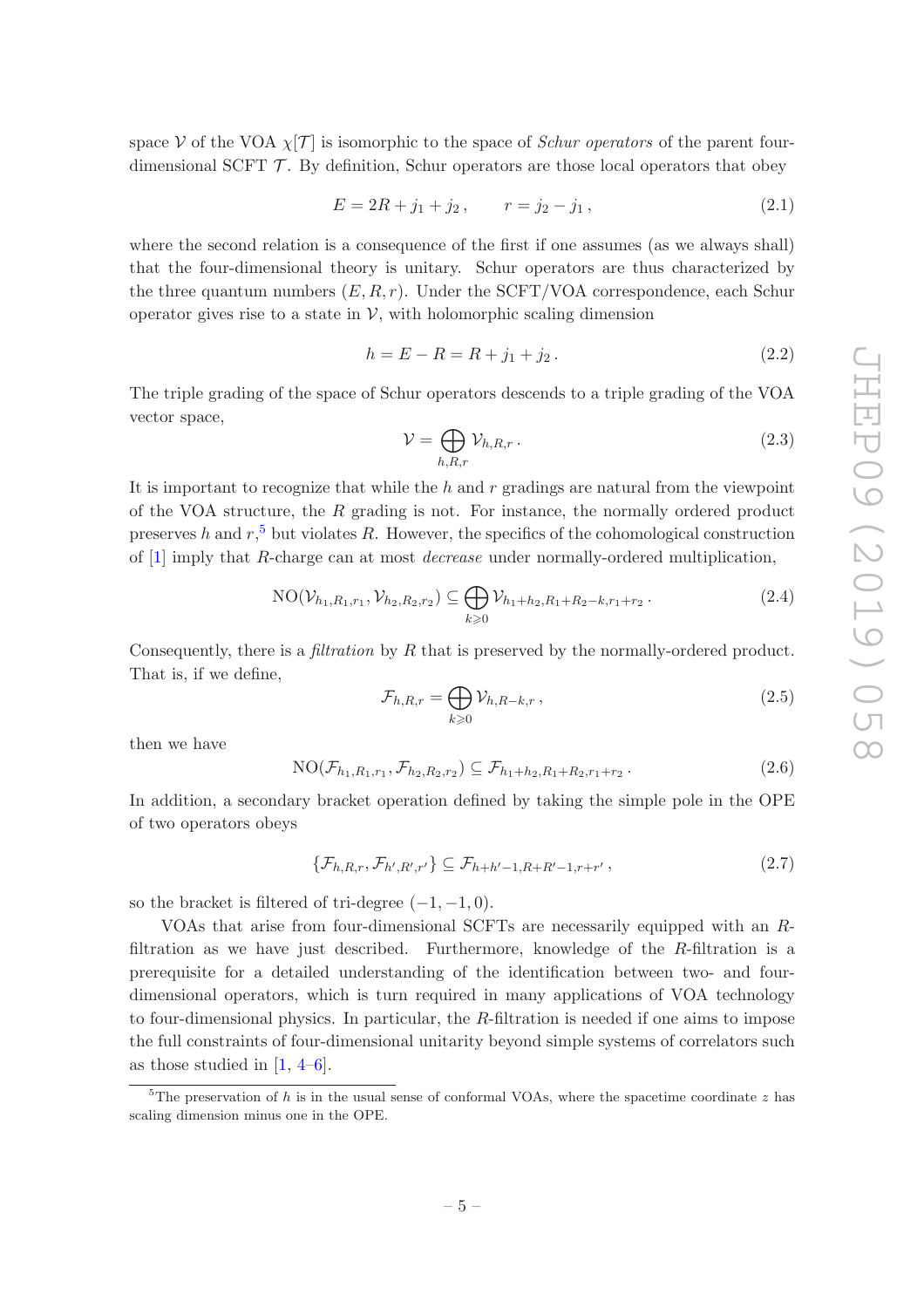To date, it has not been clearly understood whether the R-filtration can be given a description that is *intrinsic* to the VOA (though see [\[11\]](#page-35-9) for some progress in this direction). Namely, given an abstract presentation of the VOA, there is no known general recipe to define the R-filtration. A remarkable and important feature of the free field realizations described in this paper (as well as those in [\[12\]](#page-35-10)) is that they come equipped with a natural (and intrinsic) filtration with the right properties to be identified with the R-filtration inherited from four-dimensions. Indeed, by anticipating this application, the form of our free field constructions can be partly motivated by the requirement that they give rise to the right commutative vertex algebra structure at the associated-graded level.

#### <span id="page-6-0"></span>2.2 Higgs branch and Hall-Littlewood operators as (strong) generators

A VOA is called strongly finitely generated if it possesses a finite collection of strong generators such that normally ordered products of those strong generators and their derivatives span the space of states of the VOA. If a VOA is strongly finitely generated, then it (or more precisely, its simple quotient) is completely characterized by the singular terms in the OPEs between strong generators.

It is generally thought that the VOAs arising from four-dimensional SCFTs (with finite central charge) are all strongly finitely generated, though the strong generators have not been characterized entirely in four-dimensional terms. However, it is known that the generators of the Higgs branch chiral ring (i.e., those operators obeying the half-BPS condition  $E = 2R$ ) necessarily give rise to strong generators of the VOA. Furthermore, when the Hall-Littlewood chiral ring is different from the Higgs branch chiral ring, then additional generators of the Hall-Littlewood chiral ring (which obey the more general BPS condition  $E = 2R + j_1$ ) also correspond to strong VOA generators. There may also be additional strong generators: for example, if the central charge in an interacting SCFT does not take the Sugawara value for the flavor symmetry of the theory, then the stress tensor will always be an additional strong generator of the associated VOA.

A weaker condition than being strongly finitely generated is for a VOA to be finitely generated. This is the case when there exists a finite number of generators of the VOA such that the full space of states can be constructed from the action of the modes of those generators on the vacuum — this include the action of positive modes, i.e., one has access to operators that appear in the singular OPEs of the generators, not just their normally ordered products.

An attractive possibility that, to the authors' knowledge, is compatible with all currently known examples, is that in theories with nontrivial Higgs branches the VOA operators arising from generators of the Hall-Littlewood chiral (and anti-chiral) ring generate the associated VOA, even when they do not strongly generate it. As we will see in subsequent sections, in the context of free field realizations a knowledge of the generators of the VOA is quite powerful. If one has a construction of a set of generators as a elements of a free field VOA, the full VOA is then determined automatically. This perspective will be further explored in [\[9\]](#page-35-7).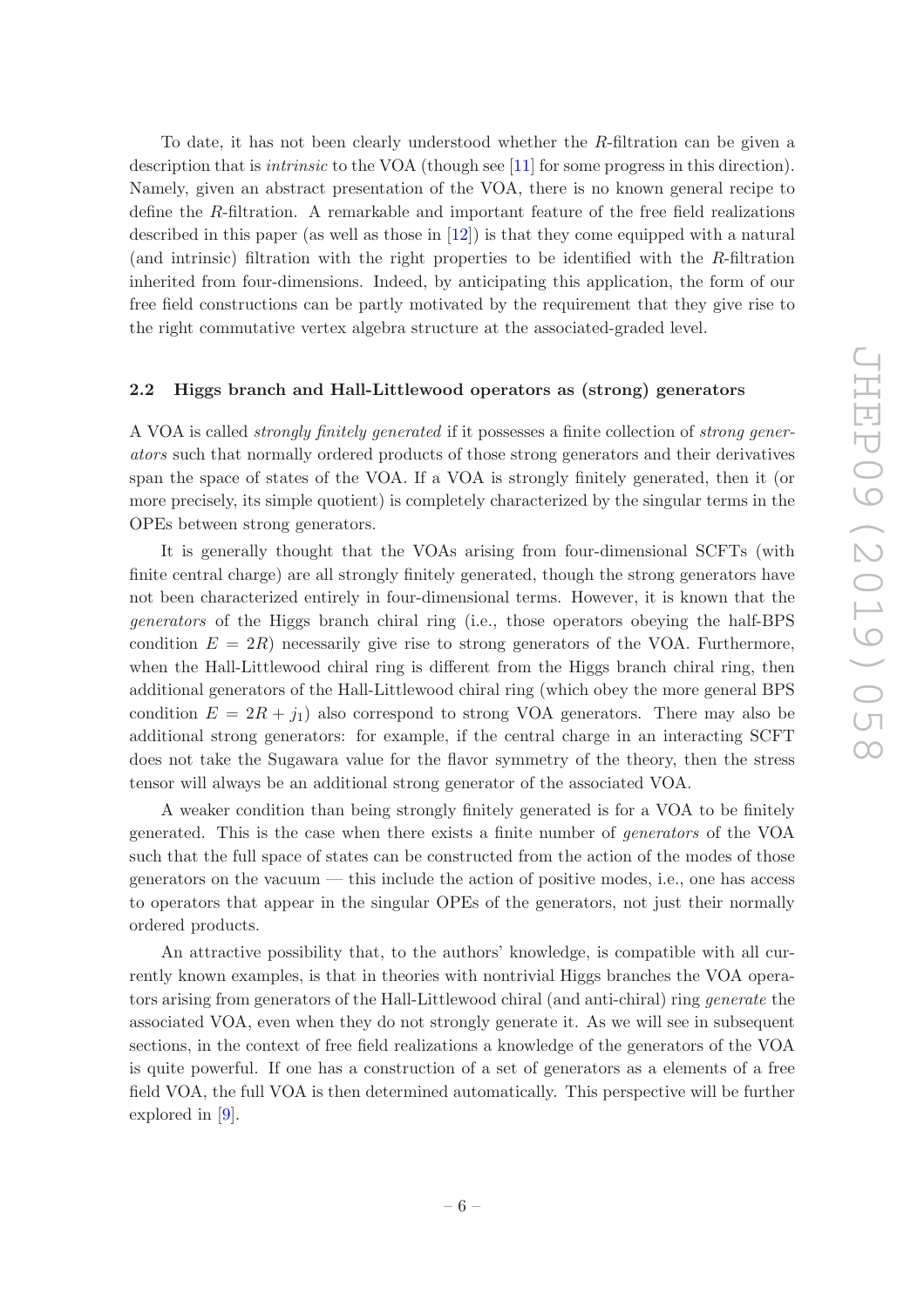#### <span id="page-7-0"></span>2.3 Associated varieties, quasi-lisse vertex algebras, and the Higgs branch

Given any VOA  $\mathcal{V}$ , one may define the vector subspace

$$
C_2(\mathcal{V}) = \text{span}\{a_{-h_a - 1}b, \ a, b \in \mathcal{V}\}\ .
$$
 (2.8)

Rearrangement formulae for normally ordered products imply that this space is spanned by all possible normally ordered products that involve a derivative of a strong generator in any position. The commutative Zhu algebra can then be defined as the vector space quotient,

$$
\mathcal{R}_{\mathcal{V}} \cong \mathcal{V}/C_2(\mathcal{V}). \tag{2.9}
$$

Multiplication in  $\mathcal{R}_{\mathcal{V}}$  is induced by the normally-ordered product, but in the quotient space, this product becomes (super) commutative and associative. Additionally, at the level of the quotient space, the secondary bracket mentioned above obeys the rules of a Poisson bracket with respect to multiplication. Thus  $\mathcal{R}_{\mathcal{V}}$  is a Poisson algebra, graded by conformal dimension.

Arakawa has defined the associated variety of a VOA according to

$$
X_{\mathcal{V}} = \text{mSpec} \, (\mathcal{R}_{\mathcal{V}}) \, . \tag{2.10}
$$

Roughly, this means that  $X_{\mathcal{V}}$  is an affine algebraic variety defined by polynomial equations that are the images singular vectors of V in the quotient  $\mathcal{R}_{\mathcal{V}}$ . In practice, the ring  $\mathcal{R}_{\mathcal{V}}$  may include nilpotent elements, and the associated variety is defined by the reduction of  $\mathcal{R}_{\mathcal{V}}$  in which one further quotients by the nilradical.

It was conjectured in [\[7\]](#page-35-5), and has since been confirmed in a large number of examples, that for VOAs associated to four-dimensional SCFTs the associated variety is equivalent to the Higgs branch. In [\[7](#page-35-5)] it was explained that this conjecture requires the vanishing of a certain ideal in  $\mathcal{R}_{\mathcal{V}}$  whose definition refers to the R-filtration on V. Subject to this conjecture, one learns that the associated VOAs of four-dimensional SCFTs have associated varieties that are *symplectic*.<sup>[6](#page-7-2)</sup> Such VOAs have been dubbed *quasi-lisse* by Arakawa and Kawasetsu [\[13\]](#page-35-11). This property suggests that in some sense, these VOAs should be more geometric than a generic VOA, with the finite-dimensional associated variety playing a central role.

#### <span id="page-7-1"></span>3 Deligne-Cvitanović exceptional series

We now turn to our first set of examples: the (simple) affine Kac-Moody vertex algebras associated to the Deligne-Cvitanović (DC) series of finite-dimensional, simple Lie algebras<sup>[7](#page-7-3)</sup>

$$
\mathfrak{a}_0 \subset \mathfrak{a}_1 \subset \mathfrak{a}_2 \subset \mathfrak{g}_2 \subset \mathfrak{d}_4 \subset \mathfrak{f}_4 \subset \mathfrak{e}_6 \subset \mathfrak{e}_7 \subset \mathfrak{e}_8, \tag{3.1}
$$

at level

$$
k = -\frac{h^{\vee}}{6} - 1, \tag{3.2}
$$

 ${}^{6}$ More generally, the associated variety may be a stratified symplectic space with a finite number of symplectic leaves.

<span id="page-7-3"></span><span id="page-7-2"></span><sup>&</sup>lt;sup>7</sup>The case of  $\mathfrak{a}_0$  is special and is identified with the Virasoro VOA at central charge  $c = -\frac{22}{5}$ .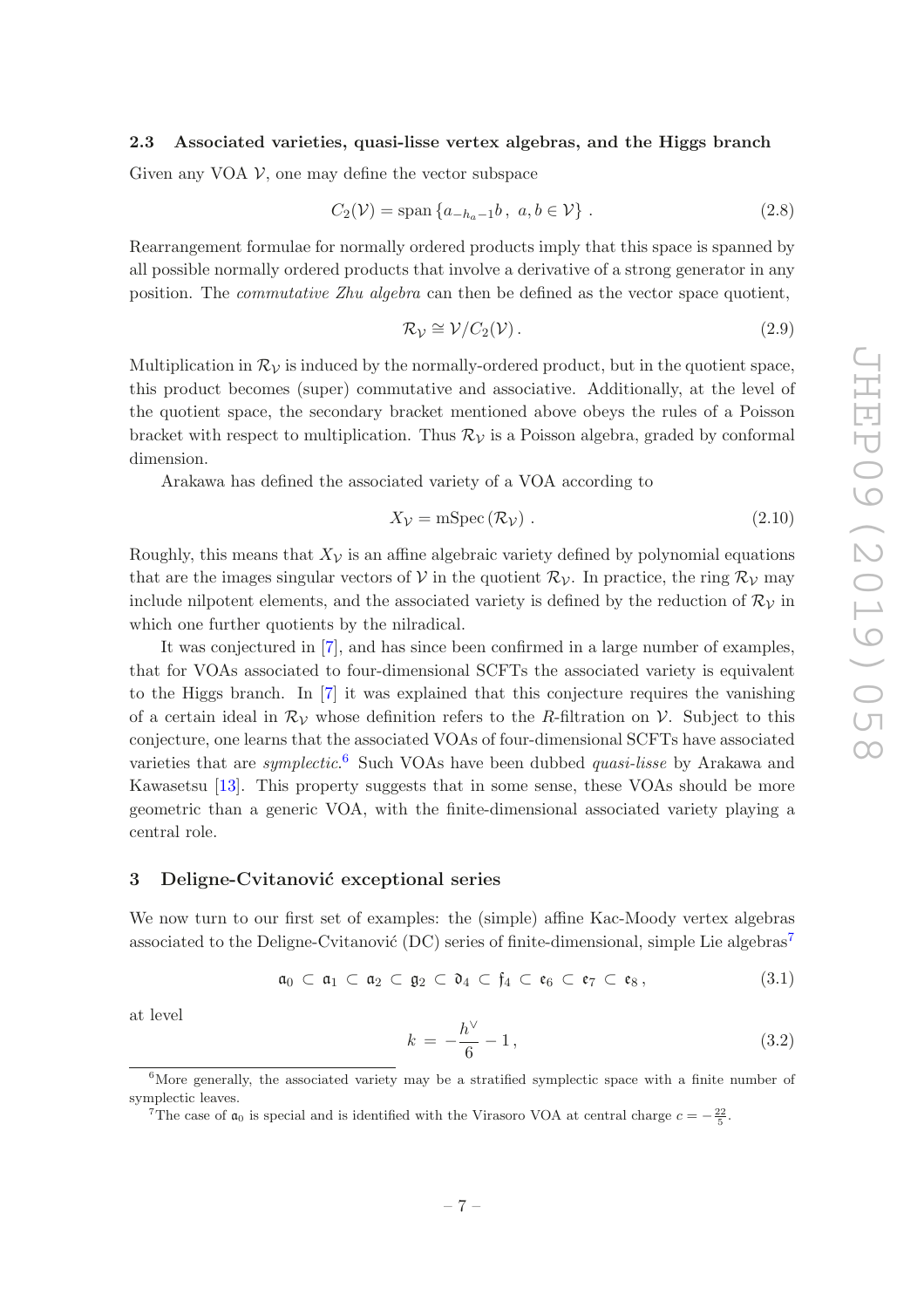where  $h^{\vee}$  denotes the dual Coxeter number. This family of VOAs has been singled out in  $[1]$  as the set of theories that simultaneously saturate four-dimensional unitarity bounds<sup>[8](#page-8-1)</sup> for the central charge  $c_{4d}$  and the flavor central charge  $k_{4d}$ . Additionally, it has been proved in [\[14\]](#page-35-12) that for this family of VOAs the associated variety is the closure of the minimal nilpotent orbit  $\mathbb{O}_{\text{min}}(\mathfrak{g})$  of the corresponding Lie algebra  $\mathfrak{g}$ .

We will present free field realizations of these affine Kac-Moody VOAs that are specialized to the levels in question. As we have anticipated in the introduction, our free field realizations will utilize  $n = \dim_{\mathbb{C}} \mathcal{M}_H = 2(h^{\vee} - 1)$  chiral bosons, which we take as being in one-to-one correspondence with the half-hypermultiplets appearing in the Higgs branch effective field theory. In all cases there will be one pair of chiral bosons that is treated differently from the remaining  $n-2$ , which are combined into  $h^{\vee} - 2$  copies of the  $(\beta, \gamma)$ VOA with conformal weights  $(\frac{1}{2}, \frac{1}{2})$  $\frac{1}{2}$ ) (i.e.,  $h^{\vee} - 2$  symplectic bosons).

This asymmetry can be briefly understood as follows (see also [\[17\]](#page-36-0)). The space  $\mathcal{M}_H = \overline{\mathbb{O}_{\min}(\mathfrak{g})}$ , as a hyperkähler manifold, enjoys an  $SU(2)_R \times G$  isometry group, where  $\mathfrak{g} = \mathrm{Lie}(G)$ . At any point on  $\mathcal{M}_H$  different from the origin this symmetry is broken spontaneously to  $SU(2)_{\bar{R}} \times G^{\sharp}$  where  $SU(2)_{\bar{R}} = \text{diag} (SU(2)_R \times SU(2)_{\theta})$  and the subgroup  $\text{SU}(2)_{\theta} \times G^{\sharp} \subset G$  is described in more detail in section [3.2.](#page-13-0) The tangent space at the given point organizes into a representation of the residual symmetry as  $(1\oplus 3, 1)\oplus (2, \mathfrak{R})$ , where  $\dim \mathfrak{R} = 2(h^{\vee} - 2).^{10}$  $\dim \mathfrak{R} = 2(h^{\vee} - 2).^{10}$  $\dim \mathfrak{R} = 2(h^{\vee} - 2).^{10}$  The four real directions that are neutral with respect to  $G^{\natural}$  are associated to the two distinguished chiral bosons mentioned above, while the remaining directions that transform in the representation  $\Re$  give rise to symplectic bosons.

#### <span id="page-8-0"></span>3.1 The  $a_1$  free field realization

<span id="page-8-4"></span>To demonstrate the general structure of our construction, we first consider in detail the simplest (geometric) entry of the Deligne-Cvitanović exceptional series: the affine Kac-Moody VOA  $V_{-\frac{4}{3}}(\mathfrak{sl}(2))$ , which is given in a standard basis  $\{e(z), f(z), h(z)\}$  by the OPEs

$$
e(z)e(w) \sim 0, \qquad f(z)f(w) \sim 0, \qquad (3.3a)
$$

$$
h(z)e(w) \sim \frac{2e(w)}{z-w}, \qquad h(z)f(w) \sim \frac{-2f(w)}{z-w}, \qquad (3.3b)
$$

$$
e(z)f(w) \sim \frac{k}{(z-w)^2} + \frac{h(w)}{z-w}, \qquad h(z)h(w) \sim \frac{2k}{(z-w)^2},
$$
 (3.3c)

with  $k = -4/3$ . To motivate our free field construction, we will begin with a detailed discussion of the associated variety of this VOA as a holomorphic-symplectic variety. Our

<span id="page-8-1"></span><sup>&</sup>lt;sup>8</sup>For all cases except for  $g_2$  and  $f_4$ , these VOAs are related to the theory of a single D3 brane probing a singular fiber in an  $F$ -theory compactification on a  $K3$  surface. The four dimensional interpretation, if any, of the  $g_2$  and  $f_4$  entries remains elusive.

<span id="page-8-2"></span><sup>&</sup>lt;sup>9</sup>The VOAs corresponding to the  $\mathfrak{d}_4$ ,  $\mathfrak{e}_6$  and  $\mathfrak{e}_7$  entries have also been recently considered in [\[15](#page-35-13), [16\]](#page-36-1). These works suggest that these VOAs can be described using sigma models/curved  $\beta\gamma$  systems with singular targets. It would be interesting to clarify the relation of these works to our present construction.

<span id="page-8-3"></span><sup>&</sup>lt;sup>10</sup>In the description of  $\mathcal{M}_H$  as a holomorphic symplectic variety, only the abelian subgroup SO(2)<sub>R</sub> ⊂  $SU(2)_{\bar{R}}$  generated by  $\bar{R}=R-\frac{1}{2}h_{\theta}$  (with  $h_{\theta}$  the Cartan generator of  $\mathfrak{sl}(2)_{\theta}$ ) is visible. The (holomorphic) tangent space decomposes as  $1_0 \oplus 1_1 \oplus \mathfrak{R}_{\frac{1}{2}}$ , where the suffix indicates the  $\overline{R}$ -charge.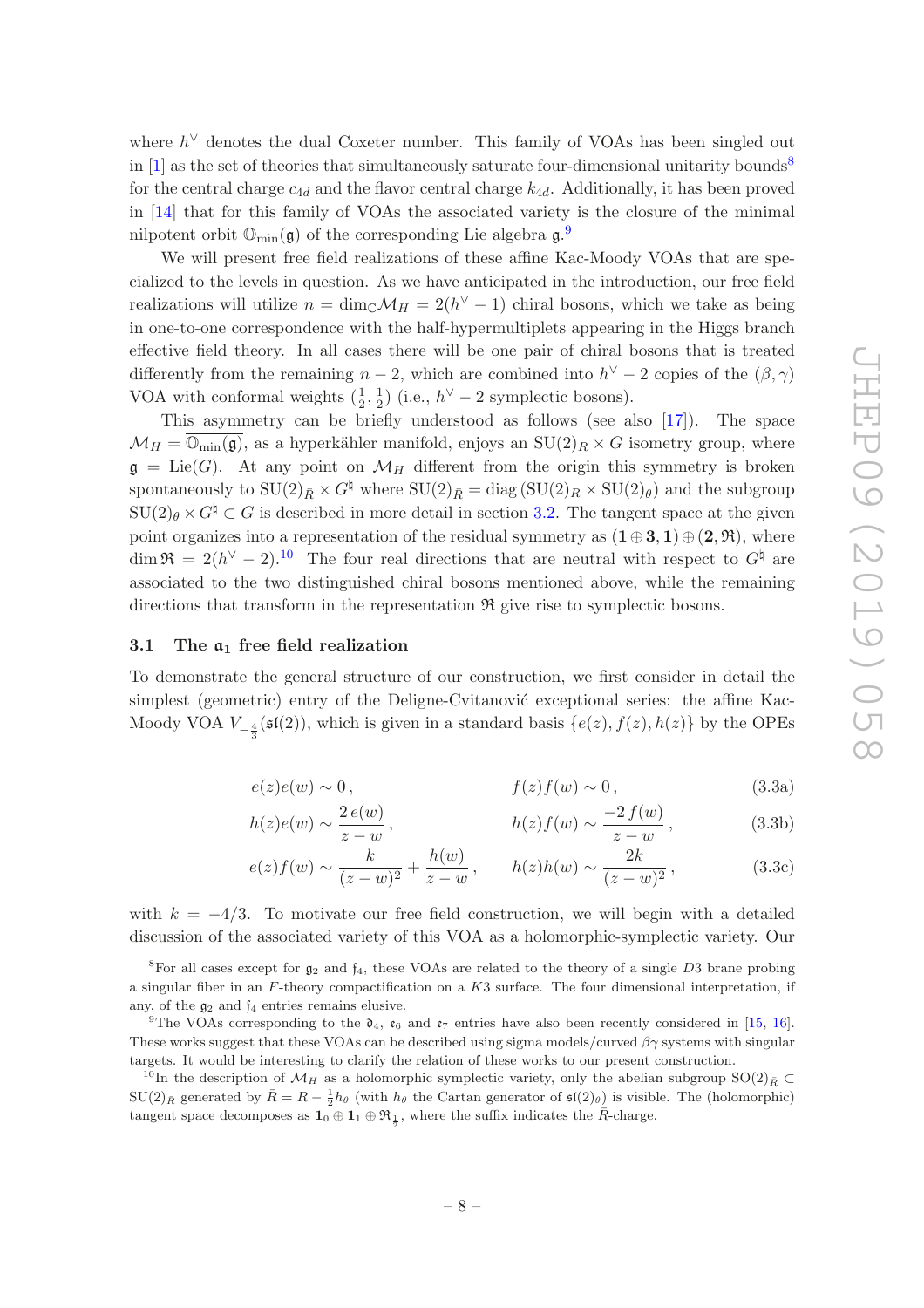approach will be to "approximate" the associated variety with the cotangent bundle  $T^* \mathbb{C}^*$ , meaning we will find a (Zariski) open, dense subset that is equivalent to this cotangent bundle. We will think of the coordinates of this cotangent bundle as finite-dimensional, classical analogues of the free fields that we will use in our construction, and we can realize the Higgs chiral ring in terms of them. We then look for an affine uplift, which singles out three possible (and interesting) values for the level  $k$ .

The Higgs branch/associated variety in this case is the closure of the unique nilpotent orbit of  $\mathfrak{sl}(2)$ , i.e., the full nilcone,

$$
\mathcal{M}_{\text{Higgs}} = \overline{\mathbb{O}_{\text{nil}}(\mathfrak{sl}(2))} = \left\{ x \in \mathfrak{sl}(2) \middle| \ x^2 = 0 \right\}. \tag{3.4}
$$

This has the structure of an algebraic variety when written in terms of the  $\mathfrak{sl}(2)$ -valued  $function<sup>11</sup>$  $function<sup>11</sup>$  $function<sup>11</sup>$ 

<span id="page-9-1"></span>
$$
x = \begin{pmatrix} \mathsf{p} & \mathsf{e} \\ \mathsf{f} & -\mathsf{p} \end{pmatrix}, \qquad x^2 = \begin{pmatrix} \mathsf{p}^2 + \mathsf{e}\,\mathsf{f} & 0 \\ 0 & \mathsf{p}^2 + \mathsf{e}\,\mathsf{f} \end{pmatrix} \stackrel{!}{=} 0.
$$
 (3.5)

From the second equation one recognizes the alternate description  $\mathcal{M}_{\text{Higgs}} = \mathbb{C}^2/\mathbb{Z}_2$ . The holomorphic symplectic structure is encoded in the Poisson brackets of the component functions of x, and these are just given by the  $\mathfrak{sl}(2)$  Lie algebra,

$$
\{\mathsf{h},\mathsf{e}\} = +2\,\mathsf{e}\,,\qquad \{\mathsf{h},\mathsf{f}\} = -2\,\mathsf{f}\,,\qquad \{\mathsf{e},\mathsf{f}\} = \mathsf{h}\,,\tag{3.6}
$$

where we have defined  $h = 2p$ . In terms of this basis for the generators of the coordinate ring of  $\mathcal{M}_{\text{Higgs}}$ , we can perform a nilpotent Higgsing by setting  $\langle e \rangle = A \neq 0$ . Because the Higgs branch is a just a nilpotent orbit, the most general point away from the origin of  $\mathcal{M}_{\text{Higgs}}$ takes this form after a change of basis by conjugation. We can now consider the open patch  $\{e \neq 0\} \subset \mathcal{M}_{\text{Higgs}}$ . In this patch, the relation  $(3.5)$  can simply be solved by setting

<span id="page-9-4"></span>
$$
f = -e^{-1} p^2.
$$
 (3.7)

Thus in this patch, there are coordinates  $\mathsf{e}\in\mathbb{C}^*$  and  $\mathsf{p}\in\mathbb{C},$  with Poisson bracket

<span id="page-9-2"></span>
$$
\{p, e\} = e, \qquad \{p, e^{-1}\} = -e^{-1}.
$$
 (3.8)

This just describes the cotangent bundle  $T^*\mathbb{C}^*$  with its canonical symplectic form. Moreover, this patch is invariant under the scaling  $\mathbb{C}^*$  action on  $\mathcal{M}_{\text{Higgs}}$ , which gives the simple *R*-charge assignments  $R[\mathbf{p}] = R[\mathbf{e}] = 1, R[\mathbf{e}^{-1}] = -1.$ 

We will look for a free field realization that "affinizes" this simple, finite-dimensional geometric construction. To do so, we introduce two chiral bosons  $\delta(z)$ ,  $\varphi(z)$  with OPEs

<span id="page-9-5"></span>
$$
\delta(z_1)\delta(z_2) \sim \langle \delta, \delta \rangle \log z_{12}, \qquad \varphi(z_1)\varphi(z_2) \sim \langle \varphi, \varphi \rangle \log z_{12}, \qquad \delta(z_1)\varphi(z_2) \sim 0, \quad (3.9)
$$

where  $z_{12} = z_1 - z_2$ . The VOA avatar of the C<sup>\*</sup>-valued e in our finite-dimensional model is the exponentiated chiral boson

<span id="page-9-3"></span>
$$
e(z) = e^{\delta(z) + \varphi(z)},\tag{3.10}
$$

<span id="page-9-0"></span><sup>&</sup>lt;sup>11</sup>We will freely identify  $\mathfrak g$  with  $\mathfrak g^*$  using the invariant Killing form.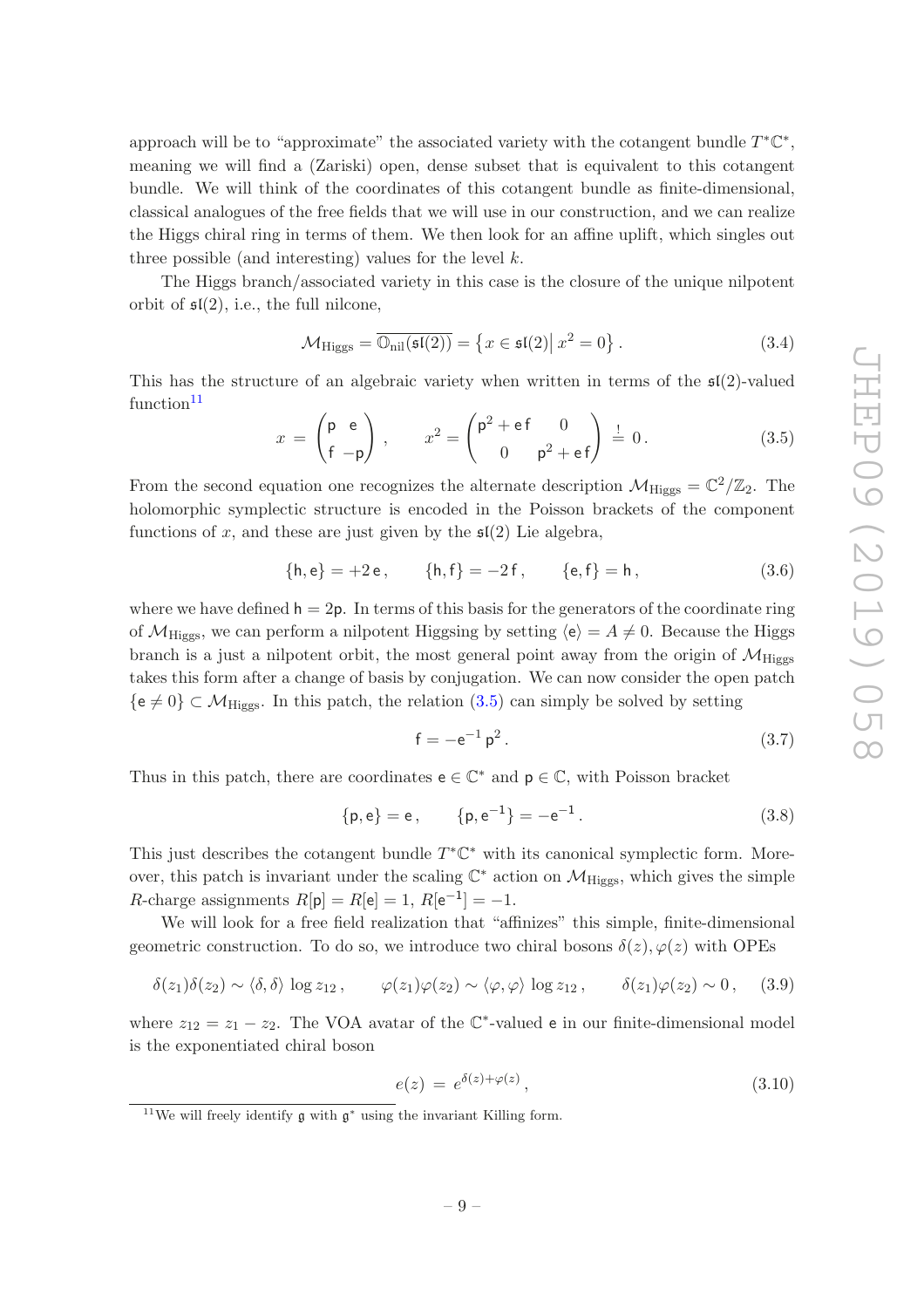which will eventually be identified with the corresponding generator of the affine Kac-Moody algebra VOA. In order for this identification to be reasonable, we have to verify that the OPE of  $e(z)$  with itself is regular, which in turn requires that

$$
\langle \varphi, \varphi \rangle = -\langle \delta, \delta \rangle \,, \tag{3.11}
$$

so the combination  $\delta(z) + \varphi(z)$  appearing in the exponential is a null direction.

A natural first proposal for an affine uplift of the conjugate variable p is then given by the complementary null chiral boson,

$$
p(z) = \frac{1}{2 \langle \delta, \delta \rangle} \partial(\delta(z) - \varphi(z)). \tag{3.12}
$$

This choice (and normalization) is motivated by the requirement that the simple poles in the OPEs among  $e(z)$  and  $p(z)$  provide reproduce the Poisson brackets [\(3.8\)](#page-9-2),

$$
\text{Res}_{z=w} (p(z)e(w)) = e(w), \quad \text{Res}_{z=w} (p(z)p(w)) = \text{Res}_{z=w} (e(z)e(w)) = 0. \quad (3.13)
$$

The operators  $e(z)$  and  $p(z)$  generate a subVOA of the full rank  $(1, 1)$  lattice VOA associated to our two chiral bosons, that we can write schematically  $as<sup>12</sup>$  $as<sup>12</sup>$  $as<sup>12</sup>$ 

<span id="page-10-3"></span>
$$
\Pi := \bigoplus_{n=-\infty}^{\infty} (V_{\partial \varphi} \otimes V_{\partial \delta}) e^{n(\delta + \varphi)} \simeq \bigoplus_{n=-\infty}^{\infty} (V_p \otimes V_{\partial (\delta + \varphi)}) e^{n(\delta + \varphi)}, \tag{3.14}
$$

where  $V_j, j \in {\partial \varphi, \partial \delta, p, \partial (\delta + \varphi)}$  is the abelian affine current VOA associated with the current j.

The subVOA Π admits a natural ascending filtration that, in anticipation of our iden-tification with the R-filtration described in section [2,](#page-4-0) we will denote by R. We define<sup>[13](#page-10-1)</sup>

<span id="page-10-2"></span>
$$
F_R \Pi := \text{span}\left\{ (\partial^{n_1} (\delta - \varphi) \cdots \partial^{n_k} (\delta - \varphi) \partial^{m_1} (\delta + \varphi) \cdots \partial^{m_\ell} (\delta - \varphi) e^{n(\delta + \varphi)}), k + n \leq R \right\},\tag{3.15}
$$

in terms of which we clearly have

$$
\Pi = \bigcup_{i \in \mathbb{Z}} F_i \Pi, \qquad F_i \Pi \subseteq F_j \Pi, \quad i \leq j. \tag{3.16}
$$

The components  $F_R\Pi$  are infinite dimensional for any  $R \in \mathbb{Z}$  and R is unbounded below, but this will not cause us any real trouble since the VOA Π admits two further gradings by conformal weight and by U(1) charge relative to the affine current  $\partial(\delta - \varphi)(z)$ , which we denote by h and m, respectively. It is then easy to see that the filtered subspaces  $(F_R \Pi)_h$  m with fixed values of h and m are finite-dimensional, and furthermore for fixed h and m the filtration truncates to the left (i.e., one has  $(F_R \Pi)_{h,m} = \{0\}$  for  $R < m$ ).

<span id="page-10-0"></span><sup>&</sup>lt;sup>12</sup>In order to generate this VOA one needs to also invert  $e(z)$ . One then has, for example,  $\partial(\delta + \varphi) =$  $NO(e^{-1}, \partial e)$ , where  $NO(-, -)$  denotes conformal normal ordering.

<span id="page-10-1"></span><sup>&</sup>lt;sup>13</sup>In equation [\(3.15\)](#page-10-2) we use the convention of nested conformal normal ordering  $(A_1A_2 \ldots A_{n-1}A_n)$  :=  $(A_1(A_2(\cdots(A_{n-1}A_n)\cdots)))$ . More generally, unless otherwise specified, products of free fields in this paper are assumed to be creation/annihilation normally ordered.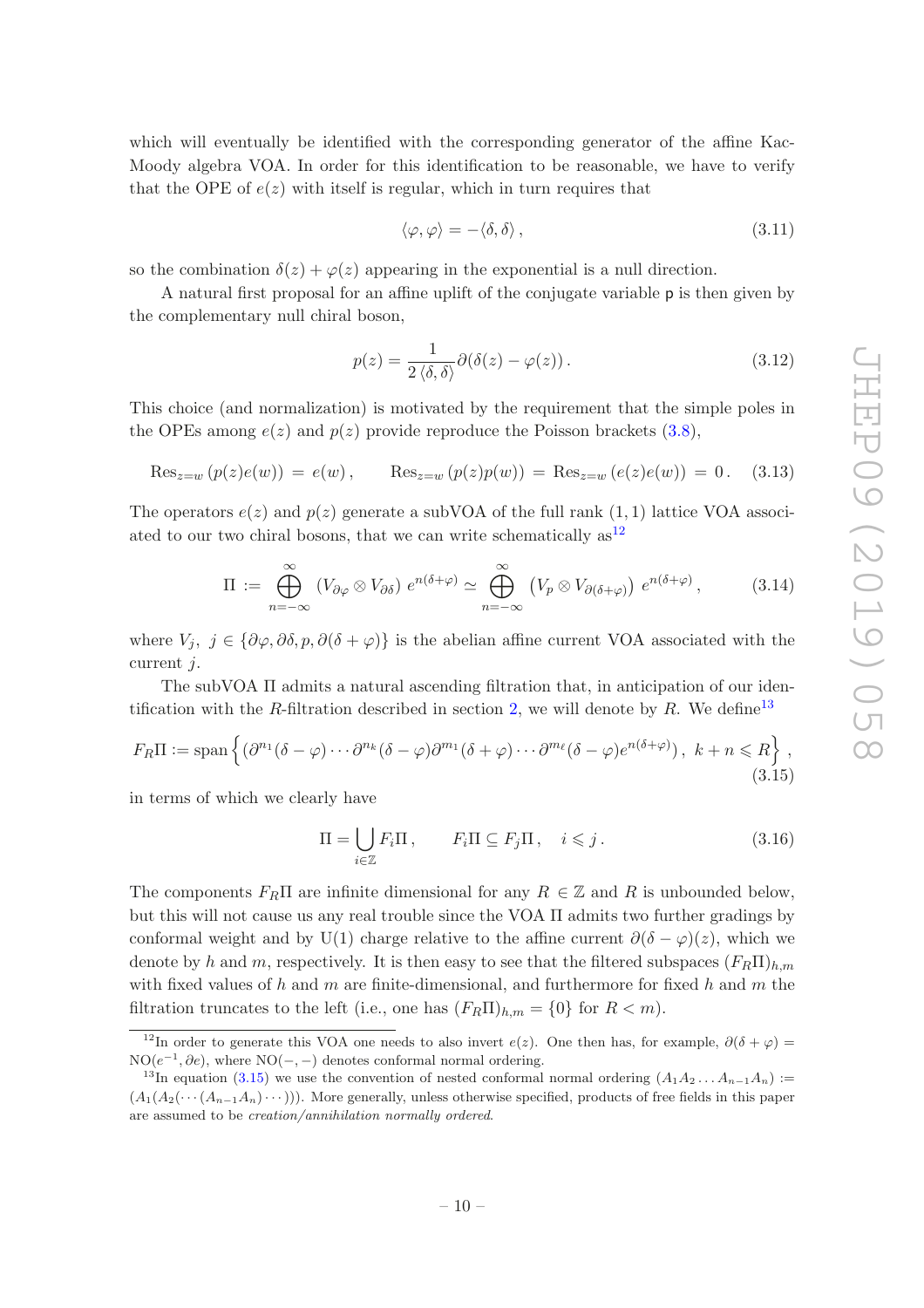|   | $\partial(\delta-\varphi)$ |        | $e^{n(\delta+\varphi)}\mid \partial(\delta+\varphi)$ | $\partial$ |
|---|----------------------------|--------|------------------------------------------------------|------------|
| R |                            | $\, n$ |                                                      |            |
| n |                            | $\, n$ |                                                      |            |
| m |                            | $\, n$ |                                                      |            |

<span id="page-11-2"></span>Table 1. Grading of basic elements of the commutative vertex algebra  $\text{Gr}_{R}\Pi$ . The R-filtration on Π is easily read off based on the classical limit, with the important additional simplification that there are no nontrivial relations amongst operators in Π.

This filtration enjoys good properties analogous to those attributed to the R-filtration in section [2:](#page-4-0) the normally ordered product and secondary bracket are compatible with the filtration as in  $(2.6)$  and  $(2.7)$ . As such, the associated graded with respect to this filtration is a commutative vertex algebra, which is generated by  $e^{\delta+\varphi}$ ,  $e^{-\delta-\varphi}$ , and  $\partial(\delta-\varphi)$  subject to the obvious relations under multiplication and differentiation.<sup>[14](#page-11-0)</sup> This commutative algebra has a natural geometric interpretation in terms of our "approximation" of the Higgs branch: it is the arc space  $J_{\infty}(T^*\mathbb{C}^*)$ .<sup>[15](#page-11-1)</sup> The R-grading on this commutative vertex algebra is the one inherited from the  $\mathbb{C}^*$  scaling symmetry of the underlying cotangent bundle, and we summarize the various gradings below in table [1.](#page-11-2)

With these constructs in place, we can realize the  $V_{-\frac{4}{3}}(\mathfrak{sl}(2))$  OPE in terms of our free fields. The generators  $\{e(z), f(z), h(z)\}\$  all correspond to Higgs branch chiral ring generators with  $R = h = 1$ , and compatibility with the R-filtration will be a significant constraint on the form of our realization. The generator  $e(z)$  was given in [\(3.10\)](#page-9-3) as  $e(z)$  =  $\exp(\delta + \varphi)$ . We note that  $(F_1\Pi)_{1,1}$  is one dimensional and spanned by this exponential, so this is the only acceptable option.

Next we consider the Cartan generator  $h(z)$ . It has U(1) charge  $m = 0$ , so must live in  $(F_1\Pi)_{1,0}$ , which is two dimensional and spanned by the previously introduced  $p(z)$  and the additional null boson  $\partial(\delta + \varphi)$ . To produce the correct  $h \times e$  OPE we must then have  $h(z) = 2 p(z) + \alpha \partial(\delta + \varphi)(z)$  for some numerical parameter  $\alpha$ . Notice that the ambiguity is in terms of an element of  $F_0$ Π. To determine  $\alpha$  we compare to the  $h \times h$  OPE in [\(3.3\)](#page-8-4) and find the condition  $\alpha = \frac{1}{2}$  $\frac{1}{2}k$ . This implies that, up to a redefinition of  $\delta$  and  $\varphi$ , <sup>[16](#page-11-3)</sup> we have

<span id="page-11-4"></span>
$$
h(z) = k \partial \varphi(z), \qquad \langle \varphi, \varphi \rangle = -\langle \delta, \delta \rangle = \frac{2}{k}.
$$
 (3.19)

$$
\delta \mapsto \delta' = \left(\frac{1}{2} - \frac{1}{k\langle \delta, \delta \rangle}\right) \delta + \left(\frac{1}{2} + \frac{1}{k\langle \delta, \delta \rangle}\right) \varphi ,\qquad (3.17)
$$

$$
\varphi \mapsto \varphi' = \left(\frac{1}{2} + \frac{1}{k\langle \delta, \delta \rangle}\right)\delta + \left(\frac{1}{2} - \frac{1}{k\langle \delta, \delta \rangle}\right)\varphi.
$$
\n(3.18)

It is easy to check that  $\langle \delta', \varphi' \rangle = 0$ ,  $\langle \varphi', \varphi' \rangle = -\langle \delta', \delta' \rangle = \frac{2}{k}$ , and  $\delta + \varphi = \delta' + \varphi'$ .

 $14$ Here we are overloading the notation for these operators, using the same notation in the associated graded  $Gr_R\Pi$  as in the VOA  $\Pi$ .

<span id="page-11-0"></span> $15$ See, for example, [\[18](#page-36-2)] for a discussion of arc spaces in connection with quasi-Lisse vertex algebras.

<span id="page-11-3"></span><span id="page-11-1"></span><sup>&</sup>lt;sup>16</sup>The redefinition of  $\delta$ ,  $\varphi$  is as follows: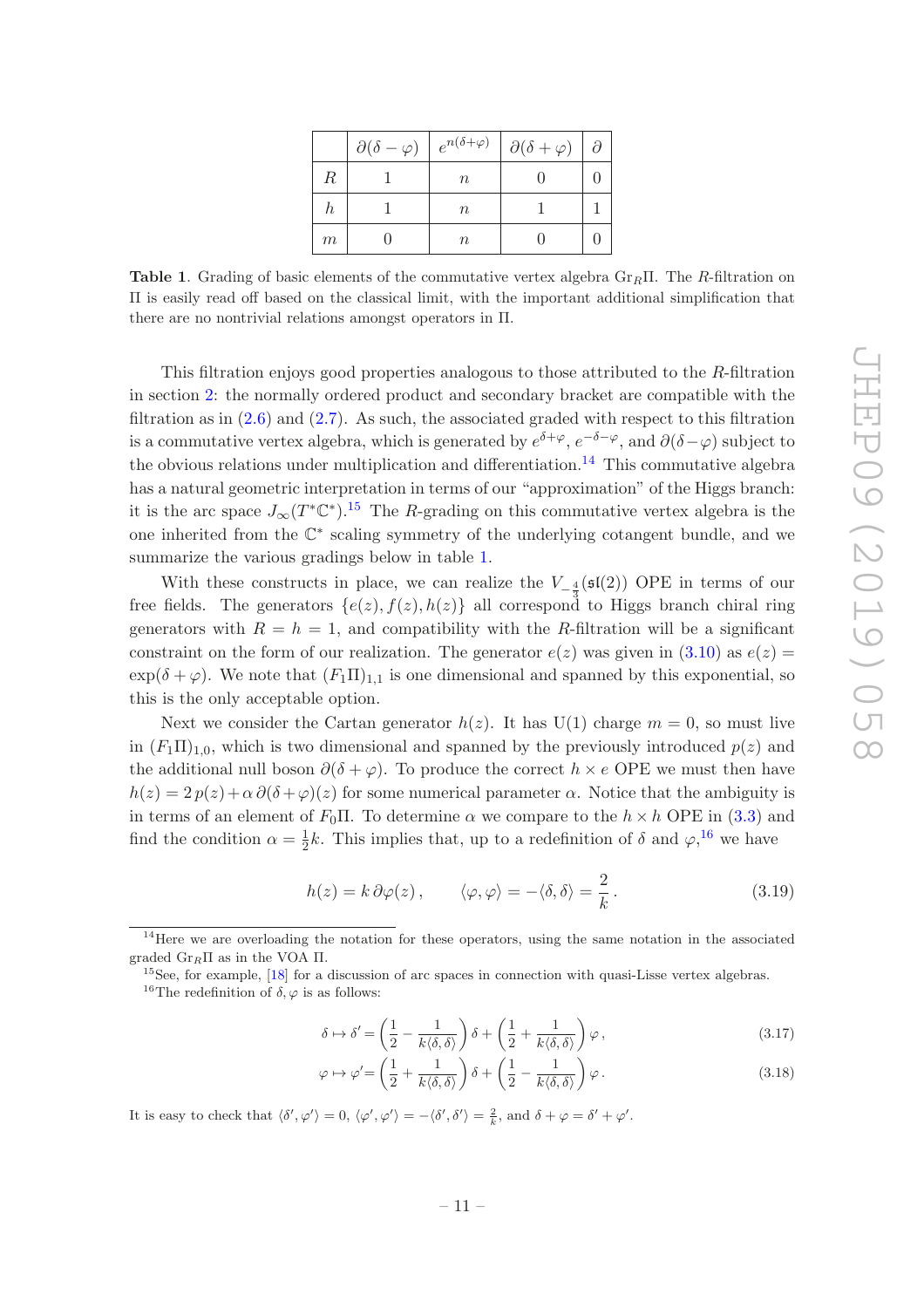It remains to determine the most complicated generator:  $f(z)$ .  $(F_1\Pi)_{1,-1}$  is fivedimensional, and by requiring the correct  $h \times f$  and  $e \times f$  OPEs we find that

<span id="page-12-2"></span>
$$
f(z) = -\left(\left(\frac{k}{2}\partial\delta\right)^2 - \frac{k(k+1)}{2}\partial^2\delta\right)e^{-(\delta+\varphi)},\tag{3.20}
$$

where we have left the  $z$  dependence on the right hand side implicit. We note that up to terms that are sub-leading in the  $R$ -filtration, this matches the classical expression for the relevant element of the Higgs branch chiral ring expressed in cotangent bundle coordinates [\(3.7\)](#page-9-4).

At this point, all the generators of the affine VOA are determined, but we still need to verify regularity of the  $f \times f$  OPE. This implies a constraint on the level k of the VOA. that to this point we have treated as a general parameter,  $17$ 

<span id="page-12-4"></span>
$$
k \in \left\{-2, -\frac{1}{2}, -\frac{4}{3}\right\}.
$$
\n(3.21)

The first two levels correspond to the critical level and the  $\mathbb{Z}_2$  orbifold of the  $\beta\gamma$  system respectively. For these levels the free-field realization presented above can be rewritten in terms of a  $(\beta, \gamma)$  pair of conformal weights  $(1,0)$  and  $(\frac{1}{2}, \frac{1}{2})$  $(\frac{1}{2})$  respectively by undoing the relevant bosonization, with the critical-level case realizing the standard Wakimoto representation of the critical  $\mathfrak{sl}(2)$  VOA.

Some remarks are in order at this point. The free field realization given in [\(3.10\)](#page-9-3), [\(3.19\)](#page-11-4), [\(3.20\)](#page-12-2) with  $k = -\frac{4}{3}$  $\frac{4}{3}$  has been introduced by Adamovic in [\[19\]](#page-36-3).<sup>[18](#page-12-3)</sup> Secondly, as was shown in [\[19](#page-36-3)], this construction yields the simple quotient of the affine vertex algebra at  $k = -4/3$ , i.e., singular vector are identically zero. We note also that this free field construction uses only two chiral bosons, as opposed to the three employed in the more familiar (and valid for general level) Wakimoto realization.

#### <span id="page-12-0"></span>3.2 The general construction

The construction of the previous section can be generalized to the full DC exceptional series. We will adopt a similar strategy to what was done above for the  $a_1$  case: we consider a patch of the associated variety/Higgs branch that is identified by a choice of nilpotent Higgsing. In this patch, the component of the moment map that was turned on will be invertible (to be precise, we will consider the localization of the Higgs chiral ring with respect to the relevant component of the moment map). Algebraically the resulting patch will take the form  $\mathbb{C}^* \times \mathbb{C}^{\dim_{\mathbb{C}}\mathcal{M}_H-1}$ , i.e., we will be able to explicitly solve the Higgs chiral ring relations in terms of dim<sub>C</sub> $\mathcal{M}_H$  generators (and the inverted moment map) that obey no additional relations amongst themselves.

In contrast to the  $a_1$  case, the Poisson structure on this patch will not take an entirely obvious form. However, a modest redefinition will allow us to describe the same patch as (a

<sup>&</sup>lt;sup>17</sup>It may be worth noting that for  $k = -\frac{4}{3}$  one can write  $f(z) = -\frac{2}{9}Q \cdot e^{\delta - \varphi}$  in terms of the screening charge  $Q = \int e^{-2\delta}$ .

<span id="page-12-3"></span><span id="page-12-1"></span><sup>&</sup>lt;sup>18</sup>This free field realization has in fact appeared previously in the work of  $[20]$ .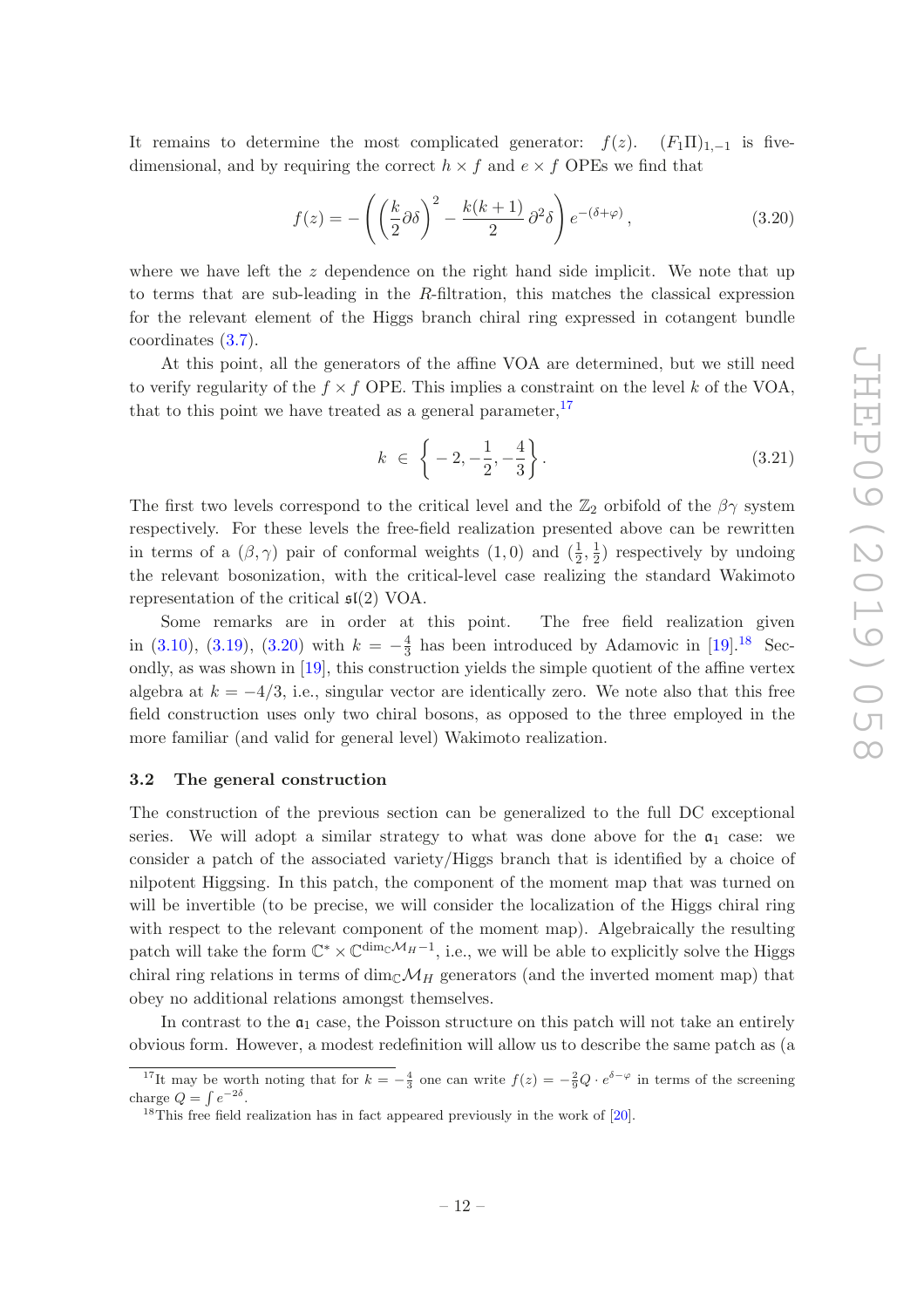| g                 | $\mathfrak{g}^{\natural}$                                | R                                                     | $h^\vee$       | $\boldsymbol{k}$      | $I_{\mathfrak{a}^\natural\hookrightarrow \mathfrak{g}}$ | $I_{\mathfrak{g}^\natural\hookrightarrow \mathfrak{sp}(\mathfrak{R})}$ |
|-------------------|----------------------------------------------------------|-------------------------------------------------------|----------------|-----------------------|---------------------------------------------------------|------------------------------------------------------------------------|
| $\mathfrak{a}_1$  |                                                          |                                                       | $\overline{2}$ | $-\frac{4}{3}$        |                                                         |                                                                        |
| a <sub>2</sub>    | $\mathbb{C}h_{\perp}$                                    | $\mathbf{1}_{+}\oplus \mathbf{1}_{-}$                 | 3              | $-\frac{3}{2}$        |                                                         |                                                                        |
| $\mathfrak{g}_2$  | $a_1$                                                    | $\overline{\mathbf{4}}$                               | 4              | $-\frac{5}{3}$        | $\boldsymbol{3}$                                        | 10                                                                     |
| $\mathfrak{d}_4$  | $\mathfrak{a}_1\oplus\mathfrak{a}_1\oplus\mathfrak{a}_1$ | $({\bf 2},{\bf 2},{\bf 2})$                           | $\,6\,$        | $-2$                  | 1, 1, 1                                                 | 4, 4, 4                                                                |
| $\mathfrak{f}_4$  | $\mathfrak{c}_3$                                         | 14'                                                   | 9              | $-\frac{5}{2}$        | 1                                                       | $\overline{5}$                                                         |
| $\mathfrak{e}_6$  | $\mathfrak{a}_5$                                         | 20                                                    | 12             | $-3\,$                | $\mathbf{1}$                                            | $\,6\,$                                                                |
| $e_7$             | $\mathfrak{d}_6$                                         | 32                                                    | 18             | $-4$                  | 1                                                       | 8                                                                      |
| ${\mathfrak e}_8$ | $e_7$                                                    | 56                                                    | 30             | $-6$                  | $\mathbf{1}$                                            | 12                                                                     |
| $\mathfrak{a}_r$  | $\mathfrak{a}_{r-2}\oplus \mathbb{C}h_{\perp}$           | $({\bf r}-{\bf 1})_+ \oplus ({\bf \overline{r-1}})_-$ | $r+1$          | $-1$                  | $\mathbf{1}$                                            | $\overline{2}$                                                         |
| $\mathfrak{b}_r$  | $\mathfrak{a}_1\oplus \mathfrak{b}_{r-2}$                | $(2, 2r - 3)$                                         | $2r-1$         | $-\frac{2r-3}{2}, -2$ | 1,1                                                     | $2r-3,4$                                                               |
| $\mathfrak{c}_r$  | $\mathfrak{c}_{r-1}$                                     | $2(r-1)$                                              | $r+1$          | $-\frac{1}{2}$        | $\mathbf{1}$                                            | $\mathbf{1}$                                                           |
| $\mathfrak{d}_r$  | $\mathfrak{a}_1\oplus \mathfrak{d}_{r-2}$                | $(2, 2r - 4)$                                         | $2r-2$         | $-\frac{2r-4}{2}, -2$ | 1,1                                                     | $2r-4,4$                                                               |

<span id="page-13-1"></span>Table 2. Lie-algebraic data for finite-dimensional simple Lie algebras relevant to the structure of the minimal nilpotent orbit. The top portion of the table corresponds to the Deligne-Cvitanović exceptional series of Lie algebras. The entry for the level is obtained by applying [\(3.46\)](#page-17-0) (to each simple factor) when  $\mathfrak{g} \neq \mathfrak{a}_1, \mathfrak{a}_2$ . See the appendix of [\[22\]](#page-36-5) for a useful review of embedding indices.

quotient of) a cotangent bundle, with its canonical Poisson brackets. We use this cotangent approximation of the Higgs branch as the starting point for an affine uplift in terms of a lattice VOA and an appropriate number of  $(\beta, \gamma)$  systems. The resulting expressions for the generators of the VOA are given in  $(3.44)$ ,  $(3.19)$ ,  $(3.45)$ ,  $(3.47)$ , and  $(3.50)$ .

Remarkably, we will see that the existence of an affine uplift of our set-up singles out the DC series at the correct levels, together with VOAs associated to discrete quotients of free theories, namely  $V_{-\frac{1}{2}}(\mathfrak{sp}(2n)) \simeq (\mathbb{V}_{\beta\gamma})^n/\mathbb{Z}_2$ . The general construction presented in this section is new, but the case of  $\mathfrak{g} = \mathfrak{a}_2$  has appeared previously (with slightly different notation) in [\[21\]](#page-36-6).

<span id="page-13-0"></span>Minimal nilpotent orbits and a cotangent patch. Let us recall the algebraic and geometric structure of minimal nilpotent orbits, which are the associated varieties/Higgs branches for the theories in question. For a fixed choice of  $\mathfrak{g}$ , let  $\theta$  be a choice of highest root and  $\mathfrak{sl}(2)_{\theta} = \langle e_{\theta}, f_{\theta}, h_{\theta} \rangle \subseteq \mathfrak{g}$  the associated  $\mathfrak{sl}(2)$  triple. The minimal nilpotent orbit of g is then defined to be

$$
\mathbb{O}_{\min}(\mathfrak{g}) = G.e_{\theta}, \qquad \mathfrak{g} = \text{Lie}(G). \tag{3.22}
$$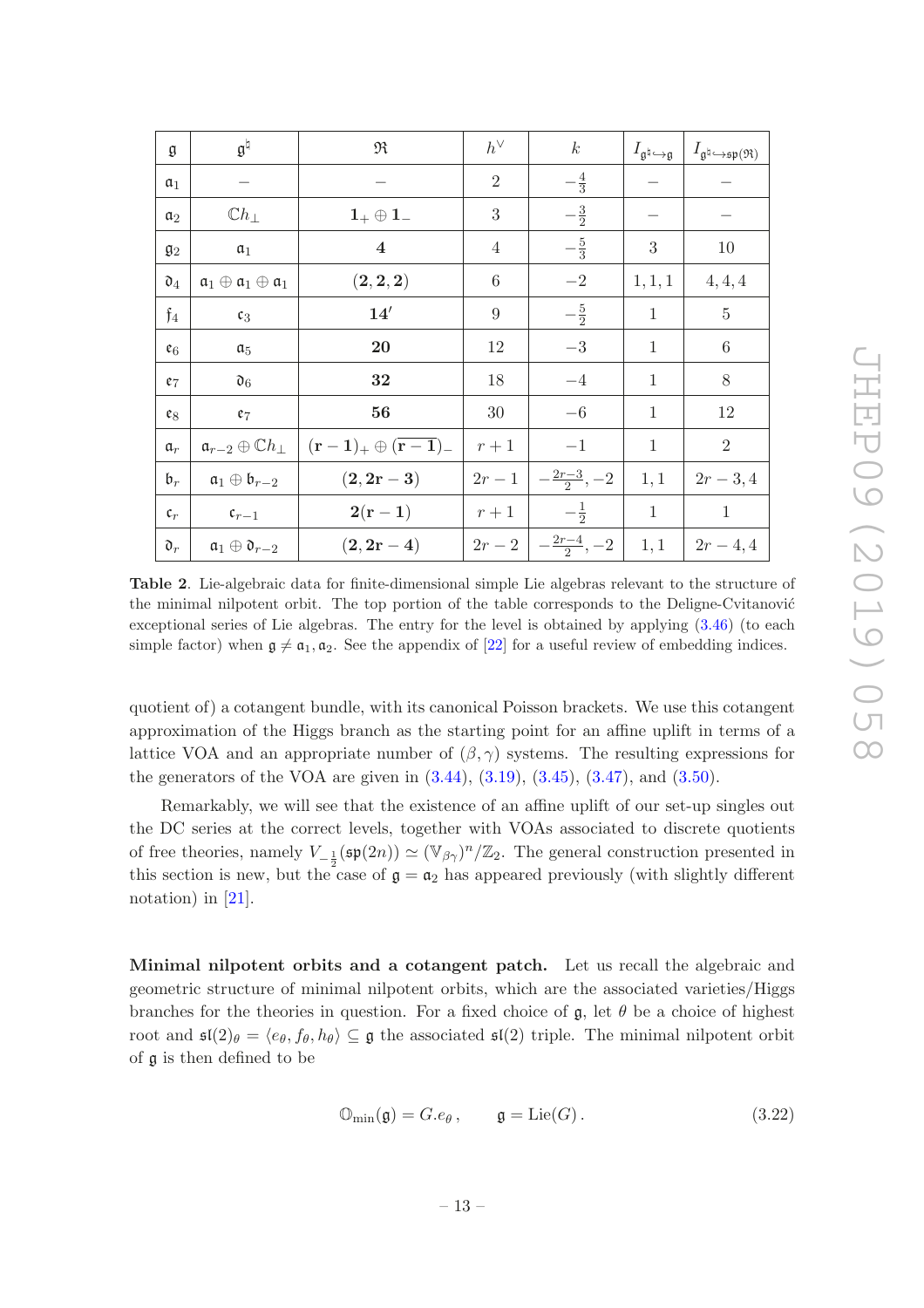Here we denote the commutant subalgebra of  $\mathfrak{sl}(2)_{\theta}$  in  $\mathfrak g$  by  $\mathfrak g^{\natural} = Com(\mathfrak{sl}(2)_{\theta}, \mathfrak g)$ . With respect to  $\mathfrak{sl}(2)_{\theta} \times \mathfrak{g}^{\natural}$ , the Lie algebra  $\mathfrak g$  decomposes according to

<span id="page-14-1"></span>
$$
\mathfrak{g} = \left(\mathfrak{g}^{\natural} \oplus \mathfrak{sl}_2\right) \oplus \left(\mathfrak{R}, 2\right). \tag{3.23}
$$

where  $\mathfrak{R}$  is a specific quaternionic representation of  $\mathfrak{g}^{\sharp}$ . We supply the data of  $\mathfrak{g}^{\sharp}$  and  $\mathfrak{R}$  for all finite-dimensional, simple Lie algebras in table [2.](#page-13-1) It will also prove useful to decompose  $\mathfrak g$  according to its  $h_\theta$  weight spaces, whereupon we have a "five-graded" structure,

<span id="page-14-0"></span>
$$
\mathfrak{g} = (\mathbb{C}f_{\theta})_{-2} \oplus (\mathfrak{R}^{-})_{-1} \oplus (\mathfrak{g}^{\natural} \oplus \mathbb{C}h_{\theta})_{0} \oplus (\mathfrak{R}^{+})_{+1} \oplus (\mathbb{C}e_{\theta})_{+2} .
$$
 (3.24)

The dimension of  $\mathbb{O}_{\text{min}}(\mathfrak{g})$  can be deduced from  $(3.24)$  by counting the number of generators that act non-trivially on  $e_{\theta}$ . These consist of all the elements in  $\mathfrak{R}^-$ , along with  $f_{\theta}$  and  $h_{\theta}$ . It follows that

$$
\dim_{\mathbb{C}} \mathbb{O}_{\min} = \dim \mathfrak{R} + 2 = 2(h^{\vee} - 1).
$$
 (3.25)

In the second equality we have used the identity dim $\Re = 2(h^{\vee} - 2)$  where  $h^{\vee}$  is the dual Coxeter number of g, which can be verified from table [2.](#page-13-1)

The (closure of the) minimal nilpotent orbit for any  $\alpha$  is an affine algebraic variety with quadratic defining relations, known as the *Joseph relations*. In the symmetric algebra  $S(\mathfrak{g}^*)$  (i.e., polynomials on  $\mathfrak{g})$  one defines the ideal  $\mathcal{I}_2$  according to

<span id="page-14-3"></span>
$$
Sym2 Adj = [2Adj] \oplus \mathcal{I}_2,
$$
\n(3.26)

where **Adj** denotes the adjoint representation of  $\mathfrak{g}$ , [2**Adj**] is the representation with Dynkin labels twice those of the adjoint, and we identify  $\text{Sym}^2\text{Adj}$  with the space of degree-two polynomials on g. The closure of the minimal nilpotent orbit is then given by

<span id="page-14-2"></span>
$$
\overline{\mathbb{O}_{\min}(\mathfrak{g})} = \left\{ x \in \mathfrak{g} \mid \mathcal{I}_2 = 0 \right\}.
$$
 (3.27)

In the case  $\mathfrak{g} = \mathfrak{sl}(2)$  studied above, we were able to (rather trivially) solve the defining relations of the minimal nilpotent orbit given in [\(3.5\)](#page-9-1) in the open patch where  $e \neq 0$ . We want to perform an analogous construction for the general case. First we fix a basis for g which reflects the decomposition [\(3.23\)](#page-14-1). Let  $e_A$ ,  $f_A$ ,  $A = 1, \ldots, \dim(\mathfrak{R})$ , be bases for  $\mathfrak{R}^+$ and  $\mathfrak{R}^-$ , let  $J_{\alpha}^{\natural}$  be a basis for  $\mathfrak{g}^{\natural}$ , and let  $e_{\theta}, h_{\theta}, f_{\theta}$  be a basis for  $\mathfrak{sl}(2)_{\theta}$ . In this basis, the g−Lie algebra/Poisson brackets of moment maps is given by

$$
\{e_A, e_B\} = +\Omega_{AB} e_\theta, \qquad \{e_A, e_\theta\} = 0, \qquad \{e_\theta, e_\theta\} = 0, \n\{f_A, f_B\} = -\Omega_{AB} f_\theta, \qquad \{f_A, f_\theta\} = 0, \qquad \{f_\theta, f_\theta\} = 0, \n\{f_\theta, e_A\} = f_A, \qquad \{e_\theta, f_A\} = e_A, \n\{h_\theta, e_A\} = e_A, \qquad \{h_\theta, f_A\} = -f_A, \n\{f_A, e_B\} = I_{AB}^{\alpha} J_{\alpha}^{\beta} - \frac{1}{2} \Omega_{AB} h_\theta, \qquad \{J_{\alpha}^{\beta}, J_{\beta}^{\beta}\} = (f^{\natural})_{\alpha\beta} J_{\gamma}^{\beta}, \n\{J_{\alpha}^{\natural}, e_A\} = (t_{\alpha})_{A}^{B} e_B, \qquad \{J_{\alpha}^{\natural}, f_A\} = (t_{\alpha})_{A}^{B} f_B, \n\{J_{\alpha}^{\natural}, e_\theta\} = 0, \qquad \{J_{\alpha}^{\natural}, h_\theta\} = 0, \qquad \{J_{\alpha}^{\natural}, f_\theta\} = 0.
$$
\n(3.28)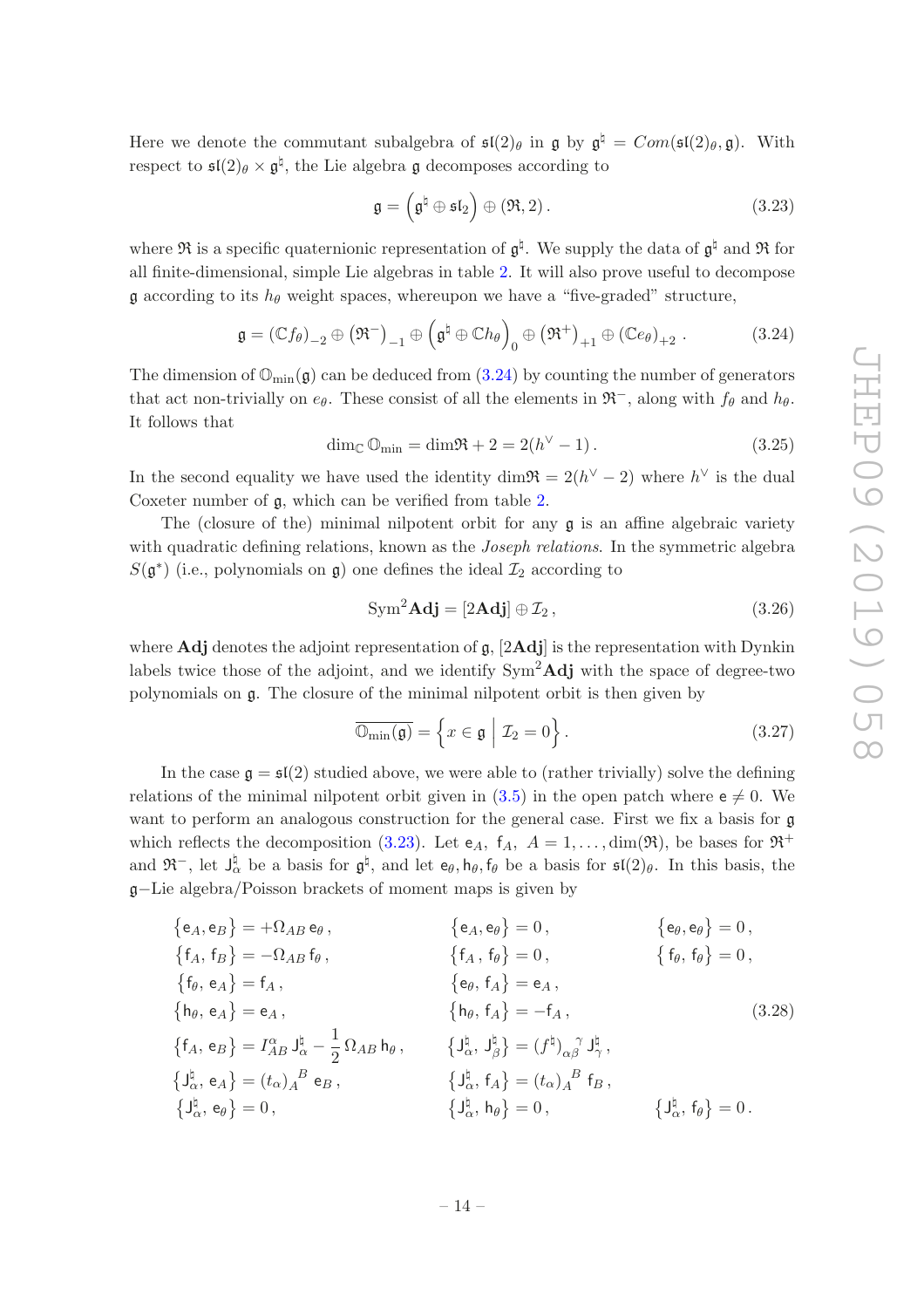Here  $\Omega_{AB}$  is a non-degenerate symplectic form on  $\Re$ , the symmetric tensor  $I_{AB}^{\alpha} = I_{BA}^{\alpha}$ intertwines Sym<sup>2</sup> $\Re$  with the adjoint representation of  $\mathfrak{g}^{\natural}$ ,  $(f^{\natural})_{\alpha\beta}^{\gamma}$  are the structure constants of  $\mathfrak{g}^{\natural}$ , and the tensor  $(t_{\alpha})_A^{\ B}$  $A^B$  specifies the embedding of  $\mathfrak{g}^{\natural}$  in  $\mathfrak{sp}(\mathfrak{R})$  as in table [2.](#page-13-1) This embedding can be equivalently specified by a tensor  $T_{\alpha}^{AB}$  such that  $J_{\alpha}^{\dagger} = T_{\alpha}^{AB} M_{AB}$  where  $\mathsf{M}_{AB}$  are the generators of  $\mathfrak{sp}(\mathfrak{R})$  and  $(t_{\alpha})_A^B = -2\Omega_{AC}T_{\alpha}^{CB}$ .

The Joseph relations can be decomposed according to their weight under the action of  $h_{\theta}$ . The relations of maximal weight (two) are given by

<span id="page-15-1"></span>
$$
\mathsf{Y}_{\alpha} := T_{\alpha}^{AB} \mathsf{e}_A \mathsf{e}_B - \mathsf{e}_{\theta} \mathsf{J}_{\alpha}^{\natural} = 0. \tag{3.29}
$$

It is easy to verify that  $Y_\alpha$  obeys  $\{e_A, Y_\alpha\} = 0$ , which implies that the relations  $Y_\alpha$  have maximal weight in their g−representation. The next set of Joseph relations are the g descendants of  $Y_\alpha$ , which are given by

<span id="page-15-2"></span>
$$
\{f_A, Y_{\alpha}\} = (t_{\alpha})_A^{B} Y'_B, \qquad Y'_A := e_{\theta} f_A + \frac{1}{2} h_{\theta} e_A + (K^{\alpha})_A^{B} J_{\alpha}^{\sharp} e_B = 0, \qquad (3.30)
$$

where the explicit form of the tensor  $(K^{\alpha})_A^B$  will not be used.<sup>[19](#page-15-0)</sup> With  $e_{\theta}$  inverted, equa-tions [\(3.29\)](#page-15-1) and [\(3.30\)](#page-15-2) can be solved for  $J_{\alpha}^{\nmid}$  and  $f_A$  in terms of the generators  $e_{\theta}^{\pm 1}$ ,  $e_A$ , and  $h_{\theta}$ .

The generator  $f_{\theta}$  could then be determined in a similar way by looking at g descendants of the relations  $Y'$  $A<sub>A</sub>$ . However, it is more efficient to obtain this generator using the Poisson bracket

$$
\{f_A, f_B\} = \Omega_{AB} f_\theta \,. \tag{3.31}
$$

The left-hand side can be computed using the expression for  $f_A$  in terms of  $e_{\theta}^{\pm 1}$ ,  $e_A$  and  $h_{\theta}$ , and the Poisson brackets [\(3.28\)](#page-14-2).

The result is that in the dense, open patch  $\{e_{\theta} \neq 0\}$ , the Joseph relations can be solved completely by expressing  $J_{\alpha}^{\natural}$ ,  $f_A$ ,  $f_{\theta}$  in terms of the remaining generators:

<span id="page-15-4"></span>
$$
\mathsf{J}_{\alpha}^{\natural} = T_{\alpha}^{AB} \mathsf{e}_{A} \mathsf{e}_{B} \mathsf{e}_{\theta}^{-1}, \qquad \mathsf{f}_{A} = \left(\widehat{\mathsf{e}}_{A} \mathsf{e}_{\theta}^{-1} - \frac{1}{2} \mathsf{h}_{\theta} \mathsf{e}_{A}\right) \mathsf{e}_{\theta}^{-1}, \qquad \mathsf{f}_{\theta} = \left(\mathsf{S} - \frac{1}{4} \mathsf{h}_{\theta}^{2}\right) \mathsf{e}_{\theta}^{-1}, \tag{3.32}
$$

where we have defined

<span id="page-15-5"></span>
$$
\hat{\mathbf{e}}_A = -\Omega_{AB} X^{BCDE} \mathbf{e}_C \mathbf{e}_D \mathbf{e}_E, \qquad \mathbf{S} = \frac{1}{4} X^{ABCD} \mathbf{e}_A \mathbf{e}_B \mathbf{e}_C \mathbf{e}_D \mathbf{e}_\theta^{-2}.
$$
 (3.33)

We note that S is invariant under  $\mathfrak{g}^{\natural}$  and the tensor X projects Sym<sup>4</sup>  $\mathfrak{R}$  onto the singlet representation.<sup>[20](#page-15-3)</sup> The Poisson brackets  $(3.28)$  hold as a consequence of the following basic brackets amongst independent moment maps,

<span id="page-15-6"></span>
$$
\{e_A, e_B\} = \Omega_{AB} e_{\theta}, \quad \{e_A, e_{\theta}\} = \{e_{\theta}, e_{\theta}\} = 0, \quad \{h_{\theta}, e_A\} = e_A, \quad \{h_{\theta}, e_{\theta}\} = 2 e_{\theta}.
$$
\n(3.35)

<span id="page-15-0"></span><sup>19</sup>This tensor is determined from the identity  $\delta_B^A \delta_\alpha^\beta + 2 T_\alpha^{CB} I_{AC}^\beta = \delta_\alpha^\beta (t_\gamma)_A^C (K^\gamma)_C^B$ .

$$
e_{\theta}^{2} S \sim \begin{cases} (h_{\perp})^{2} & \text{for } g = a_{r}, \\ 0 & \text{for } g = c_{r}, \\ \epsilon_{ab} \epsilon_{cd} g_{IJ} g_{KL} e_{I}^{a} e_{K}^{b} e_{J}^{c} e_{L}^{d} & \text{for } g = s \mathfrak{o}_{M}. \end{cases}
$$
(3.34)

In the final entry,  $a, b \cdots \in \{1, 2\}$  $a, b \cdots \in \{1, 2\}$  $a, b \cdots \in \{1, 2\}$  and  $I, J \cdots \in \{1, 2, \ldots, M-4\}$ . Refer to table 2 to discern notation.

<span id="page-15-3"></span><sup>&</sup>lt;sup>20</sup>The structure of S is discussed in some detail for the DC series in section [3.3.](#page-21-0) For the remaining cases, we have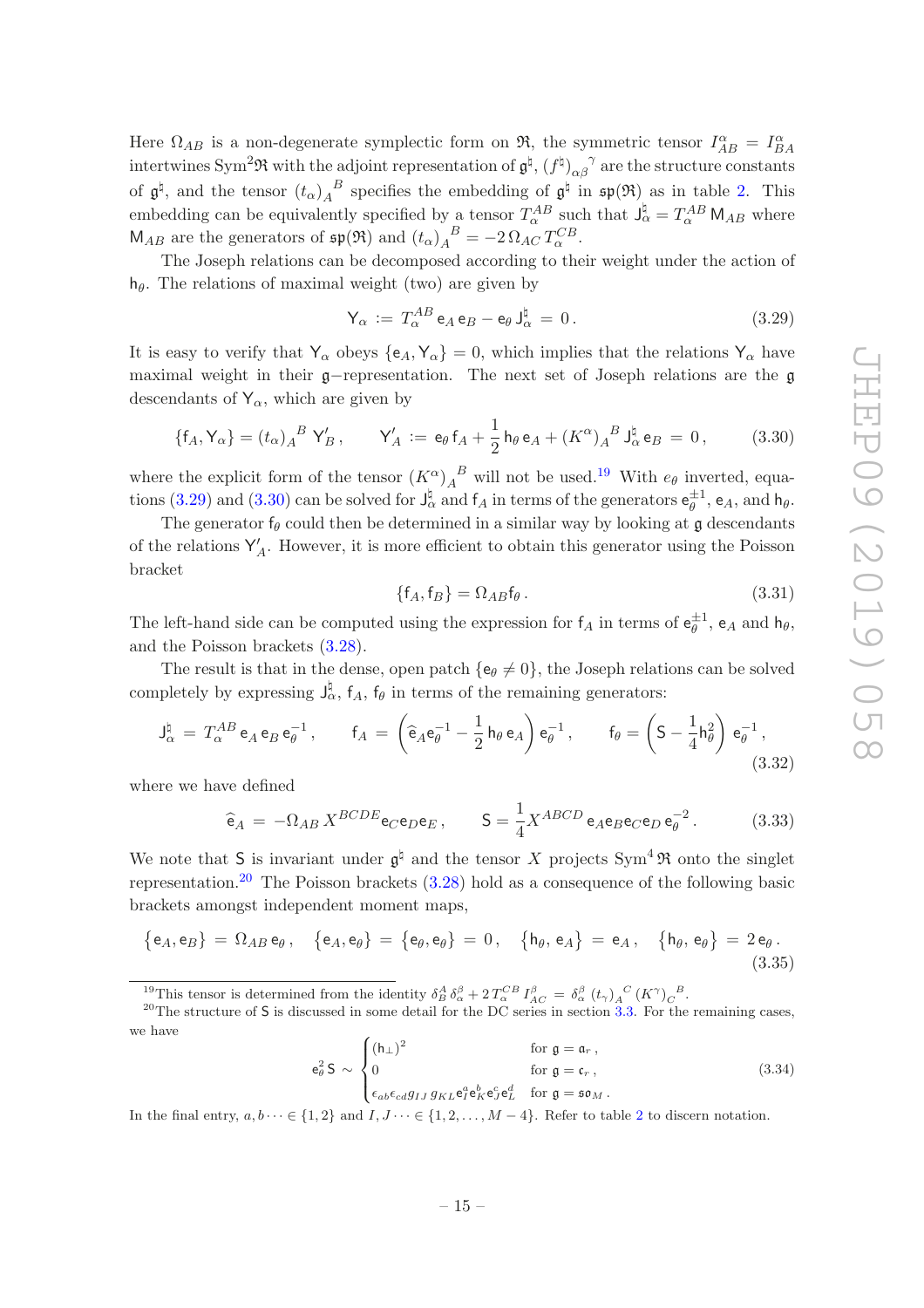The expressions we have deduced above generalize [\(3.8\)](#page-9-2), but are not yet in a form that suggests an obvious affine free field uplift. However, this can be remedied by a slight modification. Consider the cotangent bundle

<span id="page-16-0"></span>
$$
T^* \left( \mathbb{C}^* \times \mathbb{C}^{(h^\vee - 2)} \right), \tag{3.36}
$$

with coordinates  $d_{\theta}$  and  $h_{\theta}$  for the  $T^*(\mathbb{C}^*)$  factor and  $\xi_A$ ,  $A = 1, \ldots, 2(h^{\vee} - 2)$  for the remaining affine factor. The symplectic structure on this space is the canonical one, given by the following Poisson brackets of the coordinate functions

<span id="page-16-1"></span>
$$
\{\xi_A, \xi_B\} = \Omega_{AB} , \quad \{\xi_A, e_\theta\} = \{e_\theta, e_\theta\} = 0 , \quad \{h_\theta, \xi_A\} = 0 , \quad \{h_\theta, d_\theta\} = d_\theta .
$$
\n(3.37)

We can now embed the Poisson algebra of the  $e_A$  and  $e_\theta$  in the Poisson algebra of coordinate functions on  $T^*(\mathbb{C}^*)$  according to

<span id="page-16-3"></span><span id="page-16-2"></span>
$$
\mathsf{e}_A = (\mathsf{d}_\theta) \; \mathsf{E}_A \,, \qquad \mathsf{e}_\theta = \mathsf{d}_\theta^2 \,. \tag{3.38}
$$

Alternatively, we have an isomorphism of the relevant open patch of the minimal nilpotent orbit with  $T^*(\mathbb{C}^* \times \mathbb{C}^{(h^{\vee}-2)})/\mathbb{Z}_2$ , where the  $\mathbb{Z}_2$  acts by negation on  $\xi_A$  and  $d_{\theta}$ . As  $d_{\theta}$  is  $\mathbb{C}^*$ -valued, this is a free  $\mathbb{Z}_2$  action and the quotient is smooth. It is this smooth  $\mathbb{Z}_2$  quotient that will play the role that was previously played by  $T^* \mathbb{C}^*$  in the case  $\mathfrak{g} = \mathfrak{sl}(2)$ .

Remark: it is somewhat interesting to note that the computation described in the pre-vious paragraphs is very similar to what Joseph did in his original paper [\[23](#page-36-7)]. Let  $U(\mathfrak{g})$ denote the universal enveloping algebra of g,  $J_0$  the Joseph ideal and  $\mathfrak{r} = \mathbb{C} h_{\theta} \oplus \mathfrak{R}^+ \oplus \mathbb{C} e_{\theta}$ . Theorem 4.3 of [\[23\]](#page-36-7) states that for  $g \neq \mathfrak{sl}_n$  there exists a unique embedding of  $U(\mathfrak{g})/J_0$  in  $U(\mathfrak{r})_{e_{\theta}} := \{e_{\theta}^{-s} U(\mathfrak{r}), s = 0, 1, 2, \dots\}$  that reduces to the identity when restricted to r. The classical limit of this embedding coincides with  $(3.32)$ ,  $(3.33)$ . For  $\mathfrak{g} = \mathfrak{sl}_n$  there is a one parameter families of such embeddings.

<span id="page-16-5"></span>Affinization and free field realizations. We are now in position to develop an affine uplift of the above construction. We introduce affine currents in the same basis for g as above: let  $e_A$ ,  $f_A$ ,  $J_\alpha^{\natural}$ ,  $A = 1, \ldots, \dim(\mathfrak{R}), \alpha = 1, \ldots, \dim(\mathfrak{g}^{\natural})$  be bases for  $\mathfrak{R}^+$ ,  $\mathfrak{R}^-$ , and  $\mathfrak{g}^{\natural}$ , respectively. The OPEs of  $e_{\theta}$ ,  $f_{\theta}$ ,  $h_{\theta}$  are as in [\(3.3\)](#page-8-4). We collect here most of the remaining OPEs:

$$
e_A(z_1)e_B(z_2) \sim +\frac{\Omega_{AB}}{z_{12}} e_\theta(z_2), \quad e_A(z_1)e_\theta(z_2) \sim 0, \quad e_\theta(z_1)e_\theta(z_2) \sim 0, \quad (3.39a)
$$

$$
f_A(z_1)f_B(z_2) \sim -\frac{\Omega_{AB}}{z_{12}} f_\theta(z_2), \quad f_A(z_1)f_\theta(z_2) \sim 0, \quad f_\theta(z_1)f_\theta(z_2) \sim 0, \quad (3.39b)
$$

<span id="page-16-4"></span>
$$
f_{\theta}(z_1)e_A(z_2) \sim +\frac{1}{z_{12}}f_A(z_2), \quad e_{\theta}(z_1)f_A(z_2) \sim +\frac{1}{z_{12}}e_A(z_2), \tag{3.39c}
$$

$$
h_{\theta}(z_1)e_A(z_2) \sim +\frac{1}{z_{12}}e_A(z_2), \quad h_{\theta}(z_1)f_A(z_2) \sim -\frac{1}{z_{12}}f_A(z_2), \tag{3.39d}
$$

$$
f_A(z_1)e_B(z_2) \sim \frac{k}{z_{12}^2} \Omega_{AB} + \frac{1}{z_{12}} \left( I_{AB}^{\alpha} J_{\alpha}^{\dagger}(z_2) - \frac{1}{2} \Omega_{AB} h_{\theta}(z_2) \right). \tag{3.39e}
$$

The notation is further explained below [\(3.28\)](#page-14-2). We have omitted the OPEs of the form  $J^{\natural} \times J^{\natural}, J^{\natural} \times e$ , and  $J^{\natural} \times f$ , all of which follow from the Poisson brackets [\(3.28\)](#page-14-2).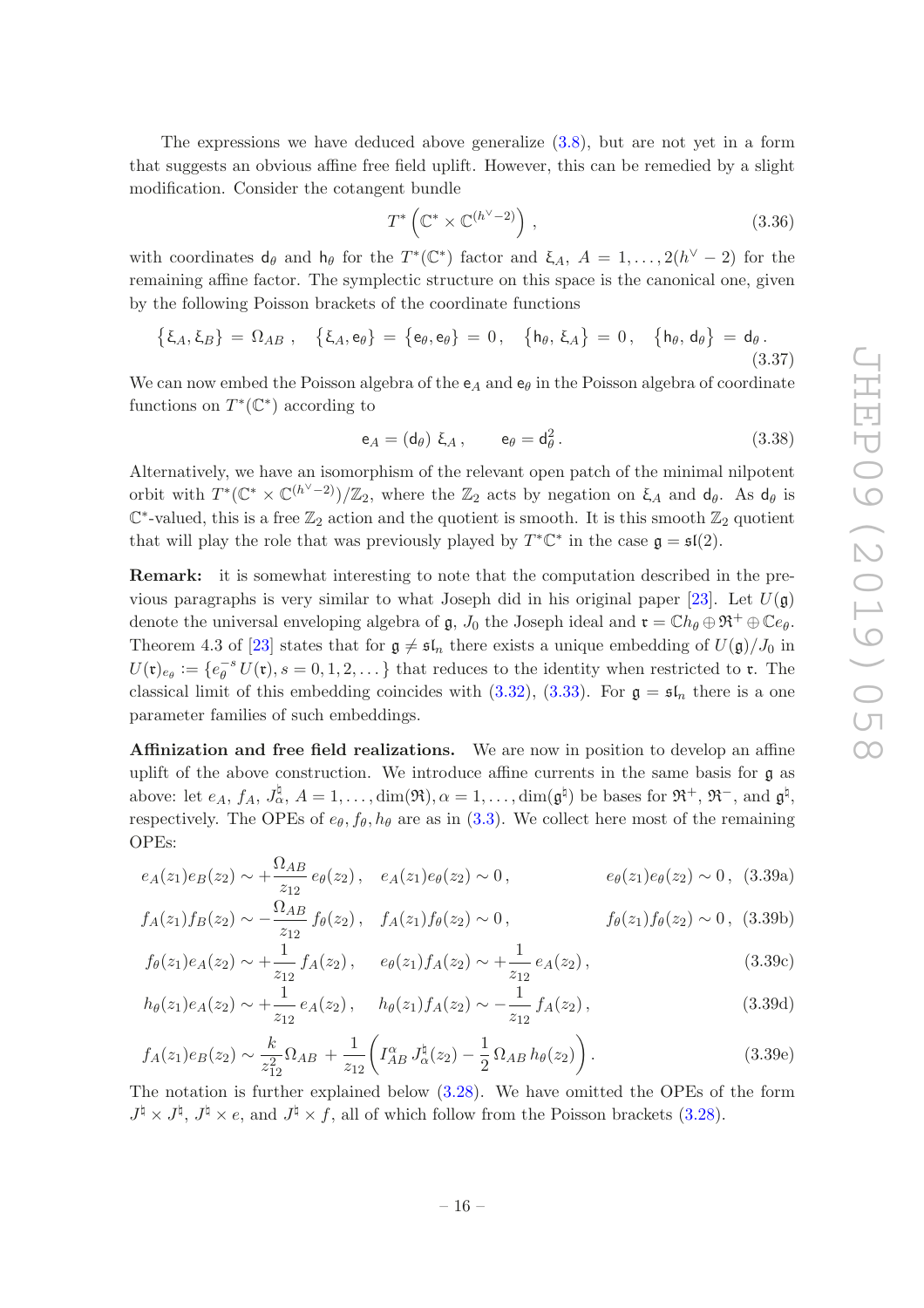The free field construction. As in the  $a_1$  case, the free fields we will use in our construction are in correspondence with the coordinates of the cotangent bundle appearing in [\(3.36\)](#page-16-0) and [\(3.37\)](#page-16-1). In this case, in addition to the chiral bosons  $\delta$  and  $\varphi$  satisfying [\(3.9\)](#page-9-5) and [\(3.19\)](#page-11-4), we have additional symplectic bosons  $\{\xi_A(z)\}\$  with OPEs

$$
\xi_A(z_1)\xi_B(z_2) \sim \frac{\Omega_{AB}}{z_{12}}.
$$
\n(3.40)

This is just  $(h^{\vee} - 2)$  copies of the  $(\beta, \gamma)$ -VOA, and we will denoted it by  $\mathbb{V}_{\xi}$ . The  $(\beta, \gamma)$ VOA comes with a natural filtration defined by assigning the weight  $R[\beta] = R[\gamma] = \frac{1}{2}$  and letting derivatives carry zero degree. In other words, we have

$$
F_R V_{\beta\gamma} = \text{span}\left\{ (\partial^{n_1}\beta \cdots \partial^{n_k}\beta \partial^{m_1}\gamma \cdots \partial^{m_\ell}\gamma) , \quad k + \ell \leqslant 2R \right\} . \tag{3.41}
$$

The associated graded of this filtration is simply the arc space  $J_{\infty}\mathbb{C}^2 = J_{\infty}(T^*\mathbb{C})$ , with the R-grading induced by the  $\mathbb{C}^*$  scaling action of  $\mathbb{C}^2$ . Because of the  $\mathbb{Z}_2$  quotient described above in our finite-dimensional model for the Higgs branch, our free field realizations will now be given in terms of not the lattice subVOA Π but rather the related subVOA

<span id="page-17-4"></span>
$$
\Pi_{\frac{1}{2}} := \bigoplus_{n=-\infty}^{\infty} (V_{\partial\varphi} \otimes V_{\partial\delta}) e^{\frac{n}{2}(\delta + \varphi)}.
$$
\n(3.42)

In the remainder of this section, we will give a realization of the (simple) affine VOA  $V_{-\frac{h\vee}{6}-1}(\mathfrak{g})$ , where  $\mathfrak{g} \in {\mathfrak{a}}_2, \mathfrak{g}_2, \mathfrak{d}_4, \mathfrak{f}_4, \mathfrak{e}_6, \mathfrak{e}_7, \mathfrak{e}_8$  as a subalgebra of

$$
\mathbf{V}_{\rm FF} := \mathbb{V}_{\xi} \otimes \Pi_{\frac{1}{2}}, \qquad \mathbb{V}_{\xi} \simeq (V_{\beta \gamma})^{\otimes (h^{\vee} - 2)}.
$$
 (3.43)

The form of the generators  $e(z)$  and  $e_A(z)$  is fixed by charge and filtration considerations to be

<span id="page-17-1"></span>
$$
e_{\theta}(z) = 1 \otimes e^{\delta + \varphi}, \qquad e_A(z) = \xi_A \otimes e^{\frac{\delta + \varphi}{2}}.
$$
 (3.44)

These expression should be compared to the classical counterparts [\(3.38\)](#page-16-2). It is clear that these generators satisfy the correct OPEs [\(3.39a\)](#page-16-3). Let us then turn our attention to the  $\mathfrak{g}^{\natural}$  factor. The latter is a subalgebra of  $\mathfrak{sp}(\mathfrak{R})$ . The realization of the corresponding affine VOA then follows from the canonical realization of the symplectic VOA as a subalgebra of  $\mathbb{V}_{\xi}$ , so that

<span id="page-17-2"></span>
$$
J_{\alpha}^{\natural}(z) := T_{\alpha}^{AB} \xi_A \xi_B \otimes 1, \qquad V^{k^{\natural}}(\mathfrak{g}^{\natural}) \subset V_{-\frac{1}{2}}(\mathfrak{sp}(\mathfrak{R})) \subset \mathbb{V}_{\xi}. \tag{3.45}
$$

where the tensor  $T_{\alpha}^{AB}$  specifies the embedding. This implies that, for  $\mathfrak{g} \neq \mathfrak{a}_1, \mathfrak{a}_2$ , the level k can be determined as follows.<sup>[21](#page-17-3)</sup> The level  $k^{\natural}$  is fixed by the embedding of  $\mathfrak{g}^{\natural} \hookrightarrow \mathfrak{sp}(\mathfrak{R})$ to take the value  $k^{\dagger} = -\frac{1}{2}$  $\frac{1}{2}I_{\mathfrak{g}^{\natural}\hookrightarrow\mathfrak{sp}(\mathfrak{R})}$ . This embedding index can be easily determined by looking at the index of  $\mathfrak{R}$  as a representation of  $\mathfrak{g}^{\natural}$ . Similarly, the level k is obtained from  $k^{\natural}$  by the embedding of  $\mathfrak{g}^{\natural} \hookrightarrow \mathfrak{g}$ . The result is that the level k is determined to be

<span id="page-17-0"></span>
$$
k = -\frac{1}{2} \frac{I_{\mathfrak{g}^{\natural} \hookrightarrow \mathfrak{sp}(\mathfrak{R})}}{I_{\mathfrak{g}^{\natural} \hookrightarrow \mathfrak{g}}} \quad \text{for } \mathfrak{g} \neq \mathfrak{a}_1, \mathfrak{a}_2. \tag{3.46}
$$

<span id="page-17-3"></span><sup>&</sup>lt;sup>21</sup>This restriction comes from the requirement that for our argument to apply,  $\mathfrak{g}^{\natural}$  must be non-abelian.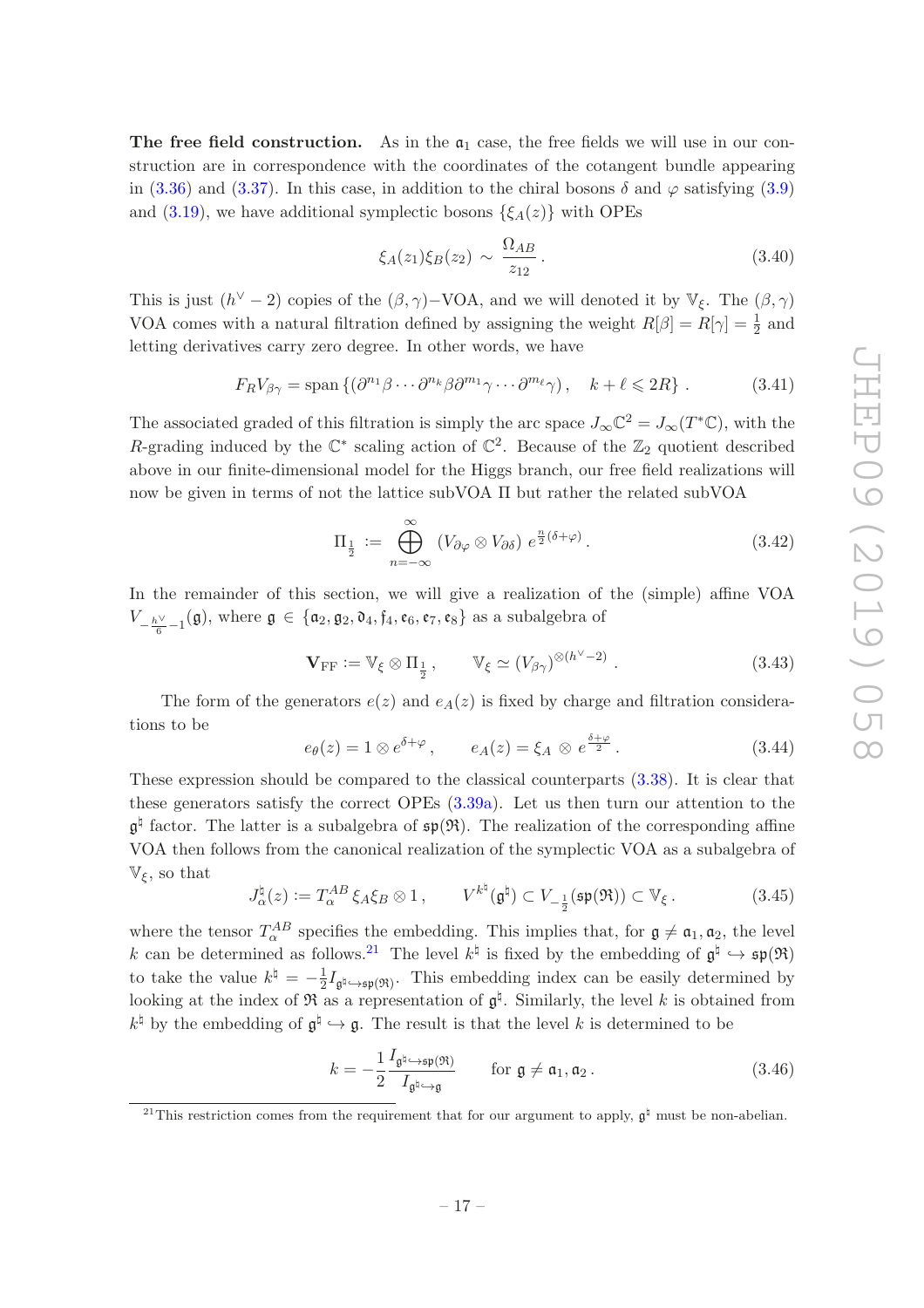For the Deligne-Cvitanović exceptional series this reproduces the expected value  $k =$  $-\frac{1}{6}$  $\frac{1}{6}h^{\vee} - 1$ , see table [2](#page-13-1) for more details.

We now address the realization of  $\mathfrak{sl}(2)_{\theta}$ . Notice that the embedding index of  $\mathfrak{sl}(2)_{\theta}$  =  $\langle e_{\theta}, f_{\theta}, h_{\theta} \rangle$  into g is 1, so that the level of  $\mathfrak{sl}(2)_{\theta}$  coincides with the level of g denoted by k. The generators  $e_{\theta}(z)$  and  $h_{\theta}(z)$  are given in [\(3.44\)](#page-17-1) and [\(3.19\)](#page-11-4). The remaining generator  $f_{\theta}(z)$  is fixed by  $f_{\theta} \times e_{\theta}$  and  $f_{\theta} \times h_{\theta}$  OPEs to take a form that generalizes the  $\mathfrak{sl}(2)$ result [\(3.20\)](#page-12-2),

<span id="page-18-0"></span>
$$
f_{\theta}(z) = \left( S^{\natural} \otimes 1 - 1 \otimes \left( \left( \frac{k}{2} \partial \delta \right)^2 - \frac{k(k+1)}{2} \partial^2 \delta \right) \right) \left( 1 \otimes e^{-(\delta + \varphi)} \right), \tag{3.47}
$$

where we recall that  $\langle \varphi, \varphi \rangle = -\langle \delta, \delta \rangle = \frac{2}{k}$ , and  $S^{\natural} \in \mathbb{V}_{\xi}$  must have  $h = 2$  and be a  $\mathfrak{g}^{\natural}$ singlet. Furthermore, since the  $\mathfrak{sl}(2)$ <sub>θ</sub> and  $\mathfrak{g}^{\natural}$  current algebras must commute,  $S^{\natural}$  should commute with the  $J^{\natural}$  currents, and finally the  $S^{\natural} \times S^{\natural}$  OPE must conspire with the value of k to render the  $f_{\theta} \times f_{\theta}$  OPE regular.

For the DC series, such an  $S^{\natural}$  can indeed be found. It is useful to distinguish two cases,

<span id="page-18-4"></span>
$$
S^{\natural} = \begin{cases} (k+2)T^{\natural}, & T^{\natural} = -T_{\text{Sug}}[\mathfrak{g}^{\natural}] + \partial \xi \Omega^{-1} \xi, & k \neq -2, \\ -\frac{1}{2} \Big( (J_1^{\natural}, J_1^{\natural})_{A_1} + (J_2^{\natural}, J_2^{\natural})_{A_1} + (J_3^{\natural}, J_3^{\natural})_{A_1} \Big), & k = -2, \text{ i.e. } \mathfrak{g} = \mathfrak{d}_4, \end{cases}
$$
(3.48)

where  $T_{\text{Sug}}[\mathfrak{g}^{\natural}]$  is the Sugawara stress-tensor constructed using the  $g^{\natural}$  affine currents. In the special case of  $\mathfrak{g} = \mathfrak{d}_4$ , the three bilinears in the expression above are actually identical  $(J_1^{\natural}$  $\binom{\natural}{1},J_{1}^{\natural}=(J_{2}^{\natural}% ,J_{1}^{\natural})$  $\binom{1}{2},J_{2}^{\natural}=\bigl(J_{3}^{\natural}% ,J_{4}^{\natural}\bigr)=\bigl(J_{4}^{\natural}% ,J_{4}^{\natural}\bigr)=\bigl(J_{4}^{\natural}% ,J_{4}^{\natural}\bigr)=\bigl(J_{4}^{\natural}% ,J_{4}^{\natural}\bigr)=\bigl(J_{4}^{\natural}% ,J_{4}^{\natural}\bigr)$  $\mathcal{J}_3^{\natural}, \mathcal{J}_3^{\natural}$ ), as is familiar from class  $\mathcal S$  constructions involving full punctures. It should be noted that if  $k \neq -2$ , then  $T^{\natural}$  satisfies the Virasoro algebra with

<span id="page-18-2"></span>
$$
c^{\natural} = 1 - 6 \frac{(k+1)^2}{k+2}.
$$
 (3.49)

This non obvious fact can be verified by direct calculation. The value of the central charge given in [\(3.49\)](#page-18-2) coincides with that of the Virasoro algebra obtained by quantum Drinfel'd-Sokolov reduction of  $\mathfrak{sl}_{\theta}(2)$ . In the remaining case with  $k = -2$ ,  $S^{\natural}$  has regular OPE with itself. These properties of  $S^{\natural}$  guarantee that  $f_{\theta}(z_1)f_{\theta}(z_2) \sim 0$ . It is also essential that  $T^{\natural}$  has regular OPE with the generators of  $V^{k^{\natural}}(\mathfrak{g}^{\natural})$ , which guarantees that indeed  $J^{\natural}(z_1) f_{\theta}(z_2) \sim 0.$ 

The generators that remain to be constructed are the  $f_A(z)$ . These are  $\mathfrak{sl}_{\theta}(z)$  descendants of  $e_A(z)$ , so they can be obtained by the first OPE in  $(3.39c)$ . This yields the expression

<span id="page-18-1"></span>
$$
f_A(z) = \left(\widehat{\xi}_A \otimes 1 + \frac{k}{2} \xi_A \otimes \partial \delta\right) \left(1 \otimes e^{-\frac{1}{2}(\delta + \varphi)}\right),\tag{3.50}
$$

where  $\hat{\epsilon}$  is defined as

<span id="page-18-3"></span>
$$
S^{\natural}(z_1) \xi_A(z_2) \sim \frac{h_{\xi}^{\natural}}{z_{12}^2} \xi_A(z_2) + \frac{1}{z_{12}} \widehat{\xi}_A(z_2), \qquad h_{\xi}^{\natural} = -\frac{1}{4} (2k+1). \tag{3.51}
$$

When computing  $f_A$  via the first OPE in  $(3.39c)$ , there is a potential second-order pole. This vanishes thanks to a cancellation between the term proportional to  $h_{\beta}^{\natural}$  $\frac{q}{\xi}$  in  $(3.51)$  and a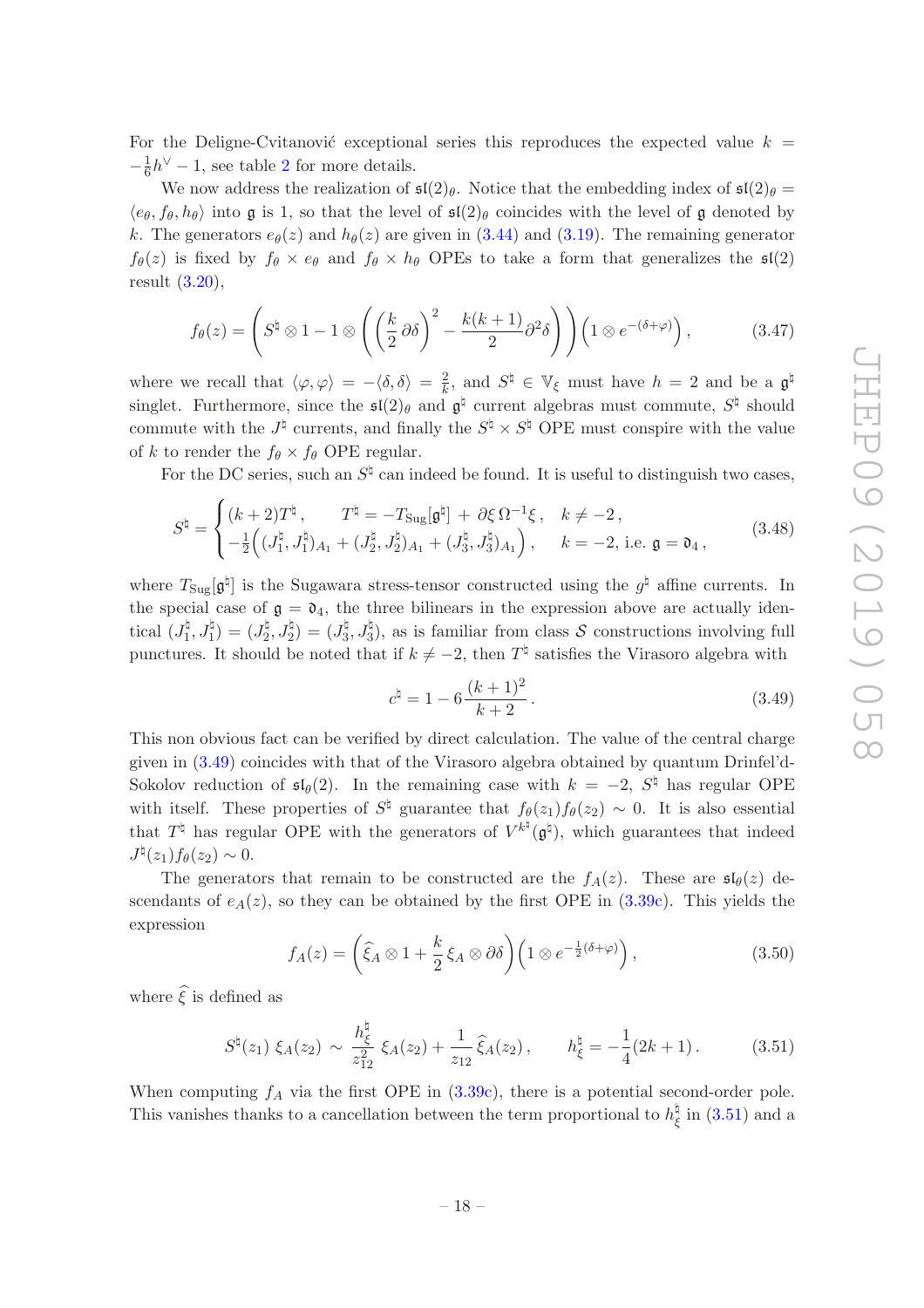second order pole coming from the part of the OPE arising entirely from  $\Pi_{\frac{1}{2}}$ . The complete set of generators have thus been constructed, see  $(3.44)$ ,  $(3.45)$ ,  $(3.19)$ ,  $(3.47)$ , and  $(3.50)$ . It is not entirely obviously that the remaining OPEs will necessarily take the correct form, but these can be verified by explicit calculation.

The expressions for the generators  $f_{\theta}(z)$  and  $f_{A}(z)$  given in [\(3.47\)](#page-18-0) and [\(3.50\)](#page-18-1) should be compared to their classical counterparts [\(3.32\)](#page-15-4), [\(3.33\)](#page-15-5), and [\(3.38\)](#page-16-2). In fact, the former can be obtained starting from the classical expressions and adding (finitely many) lower terms in the R-filtration so that the OPEs of the affine currents are correctly reproduced.

Nilpotent Higgsing and Drinfel'd-Sokolov reduction. Let us pause for a moment to discuss in greater detail the relation of the above construction to the procedure of nilpotent Higgsing. In particular, we observe that in a sense the free field realizations we have presented can be considered as inversions of the quantum Drinfel'd-Sokolov reduction.

In our examples, the Higgs branch is smooth away from the origin and all the points on the smooth locus are equivalent. Let us consider the point corresponding to  $e_{\theta} = 1$  with all the remaining generators taken to vanish. The transverse space to the  $SL(2)_{\theta}$  orbit of this point inside the minimal nilpotent orbit of  $\mathfrak g$  is isomorphic to  $T^* (\mathbb{C}^{(h^{\vee}-2)})$ . This space can be identified with the space described by the coordinates  $\xi_A$  appearing in [\(3.38\)](#page-16-2), and are associated to (Goldstone) bosons of the free theory obtained in the IR. The same subspace  $T^*(\mathbb{C}^{(h^{\vee}-2)})$  can also be identified by first solving the Joseph relations as we did above and further picking the point  $e_{\theta} = 1$ ,  $h_{\theta} = 0$  in the  $T^* \mathbb{C}^*$  factor of [\(3.36\)](#page-16-0). In these examples the R-symmetry in the IR, denoted by  $SU(2)_{\bar{R}}$ , can be identified in the UV. The  $\bar{R}$  Cartan generator mixes with the flavor symmetry as

$$
\bar{R} = R - \frac{1}{2} h_{\theta} \,. \tag{3.52}
$$

This combination of quantum numbers vanishes for the operator that gets an expectation value, namely  $e_{\theta}$ , while the coordinates associated to the free bosons satisfy  $R[\xi_A] =$  $\bar{R}[\xi_A] = \frac{1}{2}.$ 

At the level of the associated VOA, this Higgsing operation corresponds to quantum Drinfel'd-Sokolov  $(DS)$  reduction<sup>[22](#page-19-0)</sup> which is the procedure for imposing the constraint  $e_{\theta}(z) = 1$  via BRST. It is useful to consider a simple variant of the usual DS reduction, described in [\[2\]](#page-35-1), in which one regards all the affine currents of g that are not in  $\mathfrak{sl}(2)_{\theta}$  as an  $\mathfrak{sl}(2)$  module and performs the reduction as explained in [\[2](#page-35-1)]. For the DC exceptional series this procedure yields precisely the symplectic boson VOA  $\mathbb{V}_{\xi}$ .

In the free field realization, this process is equivalent to setting the chiral bosons  $\delta(z) = \varphi(z) = 0$ . Once this is done, the generators  $e_A(z)$  (see [\(3.44\)](#page-17-1)) become equivalent to the  $\xi_A(z)$ , while the remaining generators of the affine VOA reduce to composites of the latter. It appears that this is an instance of a very general construction, with the VOA fo the theory that arises in the IR by Higgsing getting "dressed" by chiral bosons to obtain the VOA of the UV theory. We will encounter an interesting variant of this phenomenon

<span id="page-19-0"></span><sup>&</sup>lt;sup>22</sup>This is the case in an array of situations that includes the examples above and many class  $S$  constructions [\[2](#page-35-1)].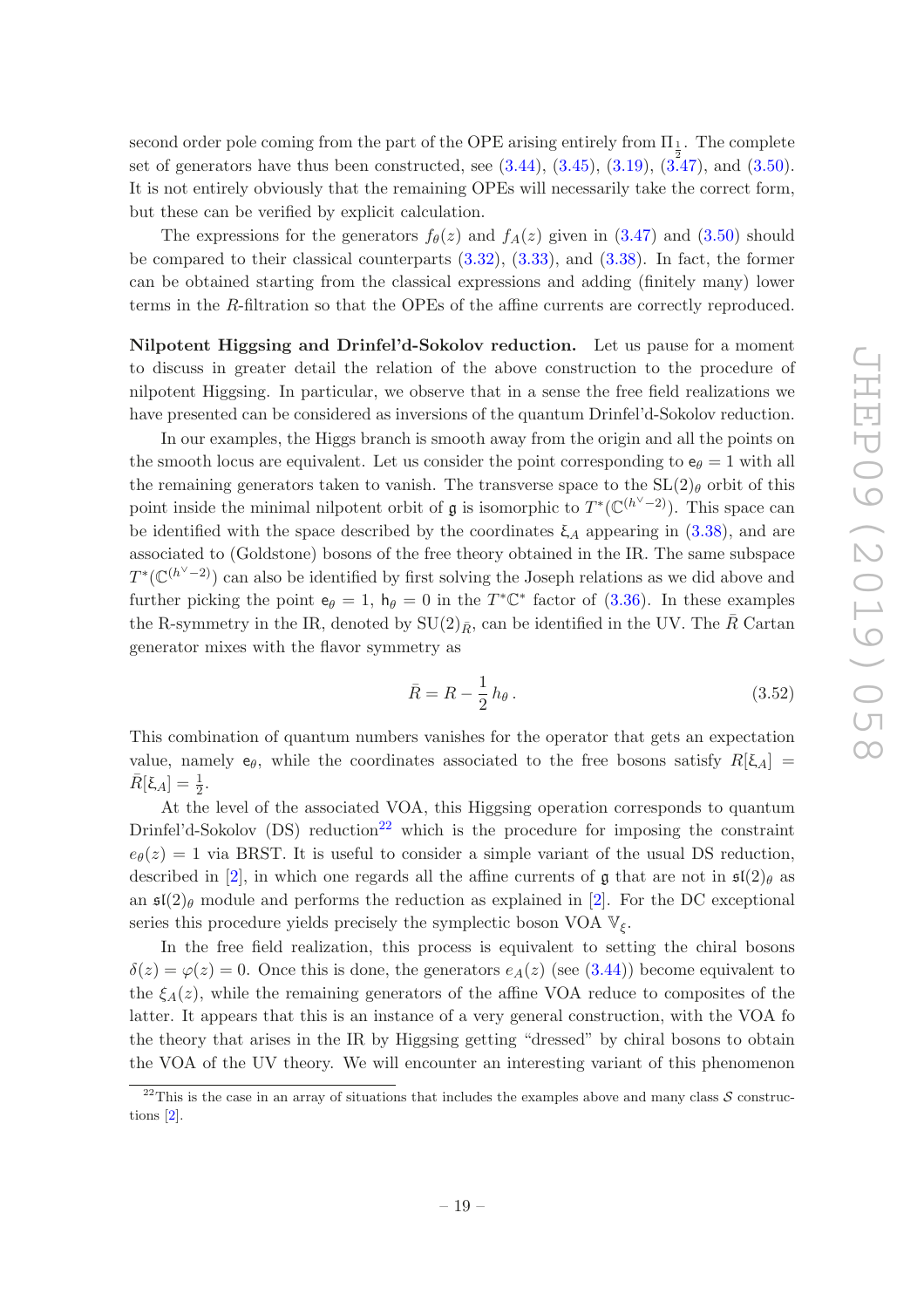in section [5.](#page-27-0) This seems to be a useful perspective more generally, and will be described in a more illustrative set of examples in [\[9\]](#page-35-7).

Central charges and the stress tensor. Our free field VOA has a canonical stress tensor arising as the sum of stress tensors associated to the various free fields, namely,

<span id="page-20-1"></span>
$$
T = T_{\xi} + T_{\delta} + T_{\varphi}, \qquad (3.53)
$$

where  $T_{\xi} = \partial \xi \Omega^{-1} \xi$ , and where we recall that the stress tensor of a chiral boson  $\phi$  can be written as

<span id="page-20-4"></span>
$$
T_{\phi} = \frac{1}{2\langle \phi, \phi \rangle} \left( (\partial \phi)^2 + \alpha \partial^2 \phi \right), \qquad (3.54)
$$

where  $\alpha$  is the "background charge". The generator  $h_{\theta} \sim \partial \varphi$  must have conformal weight  $h = 1$ , so  $T_{\varphi}$  cannot have a background charge. On the other hand, the operator  $e^{\lambda(\delta+\varphi)}$ should have conformal weight  $\lambda$ , which fixes  $\delta$  to have background charge  $\alpha_{\delta} = -2^{23}$  $\alpha_{\delta} = -2^{23}$  $\alpha_{\delta} = -2^{23}$  Taken together, this means that the central charges associated to the various factors in [\(3.53\)](#page-20-1) are given by

$$
c_{\xi} = (2 - h^{\vee}),
$$
  $c_{\varphi} = 1,$   $c_{\delta} = 1 + 6k = -h^{\vee} - 5.$  (3.55)

And summing the contributions to the central charge we verify that

<span id="page-20-5"></span>
$$
c = c_{\xi} + c_{\delta} + c_{\varphi} = -1 \times (h^{\vee} - 2) + (1 - h^{\vee} - 6) + 1 = -2 - 2h^{\vee},
$$
 (3.56)

which is the correct (Sugawara) value. Indeed, one can check directly that in our free field realization, the Sugawara stress tensor is identically equal to the canonical stress tensor given in [\(3.53\)](#page-20-1) with the necessary background charges.

Null states and Higgs chiral ring relations A key feature of the free field realizations given above is that they in fact realize the simple quotient of the relevant affine Kac-Moody VOA. In other words, null states are identically set to zero. For now we will omit the  $\mathfrak{a}_1$ case, which will be further discussed in section [5.](#page-27-0) For any g the Joseph ideal introduced in [\(3.26\)](#page-14-3) can be decomposed as

$$
\mathcal{I}_2 = \mathbb{X} \oplus 1. \tag{3.57}
$$

A unique feature of the Deligne-Cvitanović exceptional series is that  $X$  is an irreducible representation of  $g \ltimes Out(g)$  where  $Out(g)$  denotes the group of outer automorphisms of  $\mathfrak{g}.^{24}$  $\mathfrak{g}.^{24}$  $\mathfrak{g}.^{24}$  The maximal ideal of  $V^k(\mathfrak{g})$  for  $k = -1 - h^{\vee}/6$  and  $\mathfrak{g}$  in the DC series, with the exception of  $a_1$ , is generated by singular vectors of conformal dimension two transforming in the representation  $\mathbb{X}^{25}$  $\mathbb{X}^{25}$  $\mathbb{X}^{25}$  This fact is well known for the cases  $\mathfrak{a}_2$ ,  $\mathfrak{g}_2$ , and  $\mathfrak{f}_4$ , for which

<span id="page-20-0"></span><sup>&</sup>lt;sup>23</sup>In our example  $\langle \delta, \delta \rangle = -\langle \varphi, \varphi \rangle = -\frac{2}{k}$ . It follows that our exponentiated null boson  $e^{\lambda(\delta + \varphi)}$  has dimension  $-\frac{1}{2}(\alpha_{\delta} + \alpha_{\varphi})\lambda$  where  $\alpha_{\delta}$  and  $\alpha_{\varphi}$  are defined as the background charges as in [\(3.54\)](#page-20-4).

<span id="page-20-2"></span><sup>&</sup>lt;sup>24</sup>The only case for which the outer automorphism acts non trivially is given by  $\mathfrak{d}_4$  for which X is the sum of three irreducible representations that are permuted by the triality automorphism of  $\mathfrak{d}_4$ . In the case of  $a_1$  the factor  $X$  is trivial.

<span id="page-20-3"></span><sup>&</sup>lt;sup>25</sup>Following standard VOA notation, we use the symbol  $V^k(\mathfrak{g})$  to denote the universal affine vertex algebra at level k and  $V_k(\mathfrak{g})$  to indicate its simple quotient.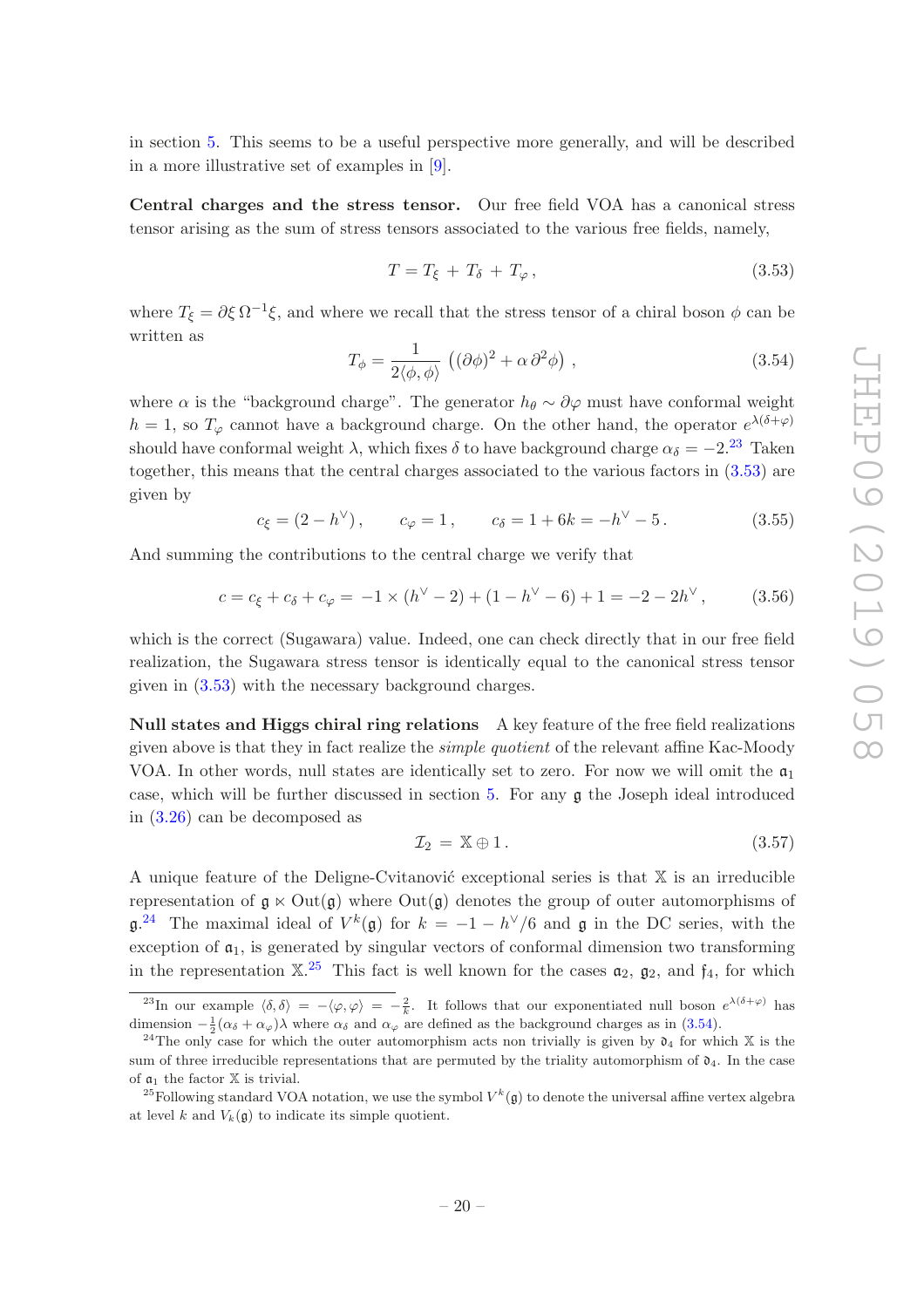the level is admissible<sup>[26](#page-21-1)</sup> see [\[24](#page-36-8)], and was proven in for the remaining cases in [\[14\]](#page-35-12). We then need to show that the free field realizations presented above satisfy

$$
NO(J,J)|_{\mathbb{X}} = 0, \qquad (3.58)
$$

Since  $X$  is an irreducible representation we can focus on any vectors in  $X$ . We will choose to consider the vectors with maximal  $h_{\theta}$  weight, which are given by

$$
T_{\alpha}^{AB} e_A e_B - e_{\theta} J_{\alpha}^{\sharp} , \qquad (3.59)
$$

where the tensor  $T_{\alpha}^{AB}$  was introduced in [\(3.45\)](#page-17-2) and we have dropped the NO from the notation. This is the VOA uplift of the null relation  $(3.29)$ . It is straightforward to verify that these operators are identically zero in our realizations by using the expressions for  $e_{\theta}$ ,  $e_A$ , and  $J_{\alpha}^{\natural}$  from [\(3.44\)](#page-17-1) and [\(3.45\)](#page-17-2),

$$
T_{\alpha}^{AB} e_A e_B - e_{\theta} J_{\alpha}^{\sharp} = T_{\alpha}^{AB} (\xi_A \otimes e^{\frac{\delta + \varphi}{2}}) (\xi_B \otimes e^{\frac{\delta + \varphi}{2}}) - (1 \otimes e^{\delta + \varphi}) (T_{\alpha}^{AB} \xi_A \xi_B \otimes 1) = 0. \tag{3.60}
$$

Remark: it is gratifying to observe that the construction presented in this section works, without adding extra degrees of freedom, only in the cases for which  $W_k(\mathfrak{g}, f_{\theta}) \simeq \mathbb{C}$ , where  $W_k(\mathfrak{g}, f_\theta)$  denotes the (simple quotient of) the W-algebra associated with  $(\mathfrak{g}, f_\theta)$  at level k. Theorem 7.2 of [\[14](#page-35-12)] classifies the pairs  $(\mathfrak{g}, k)$  for which this is the case:

- 1. **g** is of type  $a_1, k \in \{-2, -\frac{1}{2}\}$  $\frac{1}{2}$ .
- 2. **g** is in the DC exceptional series at level  $k = -h^{\vee}/6 1$ .
- 3. **g** is of type  $\mathfrak{c}_{\ell}$  at level  $k = -\frac{1}{2}$  $rac{1}{2}$ .

Entries (1) and (2) have been realized above while (3) corresponds to the standard realization of  $V_{-\frac{1}{2}}(\mathfrak{sp}(2r))$  $V_{-\frac{1}{2}}(\mathfrak{sp}(2r))$  $V_{-\frac{1}{2}}(\mathfrak{sp}(2r))$  in terms of symplectic bosons. The cases  $\mathfrak{a}_{r>2}$  from table 2 admit free field realizations similar to the ones presented here, but with an additional affine  $\mathfrak{gl}_1$ current. This extra free field has a natural geometric interpretation in terms of the associated variety of  $V_{-1}(\mathfrak{sl}_{r+1})$ . The latter was determined in [\[25](#page-36-9)] and is not symplectic. The case of  $\mathfrak{g} = \mathfrak{so}_N$  with  $N > 6$ ,  $N \neq 8$  requires further additional degrees of freedom.

#### <span id="page-21-0"></span>3.3 Deligne-Cvitanović constructions in detail

For the sake of concreteness, we present details relating to the free field construction for each of the Deligne-Cvitanovic exceptional VOAs below. Many of the constructions given here closely mirror constructions in the case of finite-dimensional Lie algebras appearing in [\[26\]](#page-36-10). The relations are due to the similarities between our construction and those of minimal realizations of simple Lie algebras mentioned in the remark below equation [\(3.35\)](#page-15-6).

<span id="page-21-1"></span><sup>&</sup>lt;sup>26</sup>The case of  $\mathfrak{a}_2$  is a so-called boundary admissible levels:  $h^{\vee} + k = \frac{h^{\vee}}{p}$  with  $p \in \mathbb{Z}_{>0}$  and coprime with  $h^{\vee}$ .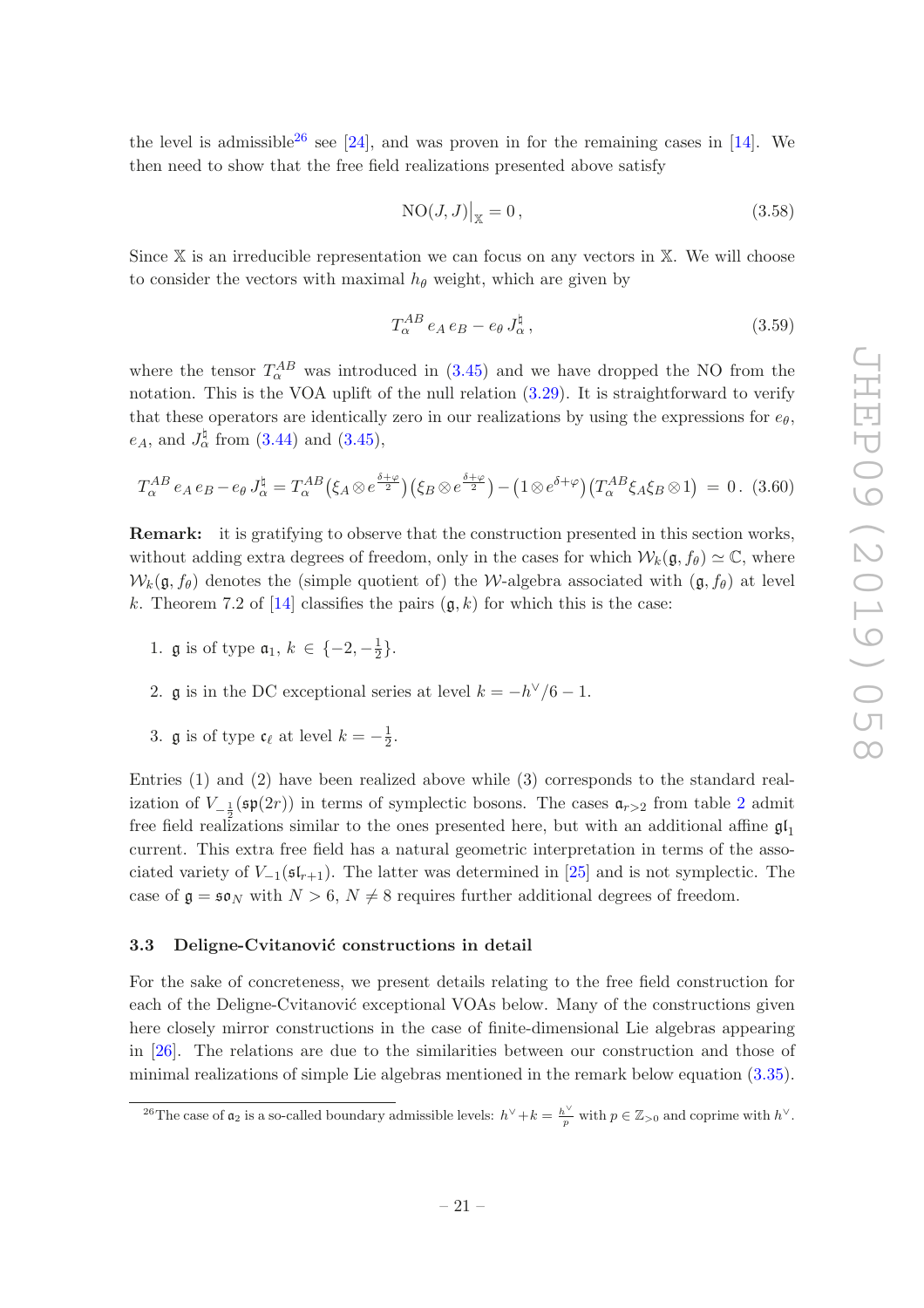The  $a_2$  entry. In this case there is a single  $(\beta, \gamma)$  symplectic boson pair, and the ingredients in the free field construction are given by

$$
\xi = \begin{pmatrix} \beta \\ \gamma \end{pmatrix} , \quad J^{\natural} = \beta \gamma , \quad T^{\natural} = \frac{1}{2} J^{\natural} J^{\natural} + \frac{1}{2} (\beta \partial \gamma - \partial \beta \gamma) , \quad \hat{\xi} = \begin{pmatrix} -\frac{1}{2} \beta^{2} \gamma + \partial \beta \\ +\frac{1}{2} \gamma^{2} \beta + \partial \gamma \end{pmatrix} .
$$
 (3.61)

Here the symplectic form on the  $(\beta, \gamma)$  system and the (single) symmetric intertwining tensor  $I$  are given by

$$
\Omega = \begin{pmatrix} 0 & 1 \\ -1 & 0 \end{pmatrix}, \qquad I = -\frac{3}{2} \begin{pmatrix} 0 & 1 \\ 1 & 0 \end{pmatrix}.
$$
 (3.62)

The  $g_2$  entry. This is an affine version of a construction due to Joseph [\[27](#page-36-11)]. In this case there are two symplectic boson pairs, which we denote by  $(\xi_A) = (\beta_1, \beta_2, \gamma_1, \gamma_2)$  whose non-vanishing OPEs are given by

$$
\beta_a(z)\gamma_b(w) \sim \frac{\delta_{ab}}{z-w} \,. \tag{3.63}
$$

In this case  $\mathfrak{g}^{\natural} = \mathfrak{a}_1$  and the corresponding affine generators take the form

$$
J_+^{\natural} = \beta_2 \gamma_1 + \frac{1}{\sqrt{3}} \gamma_2 \gamma_2, \qquad J_0^{\natural} = 3 \beta_1 \gamma_1 + \beta_2 \gamma_2, \qquad J_-^{\natural} = 3 \left( \beta_1 \gamma_2 - \frac{1}{\sqrt{3}} \beta_2 \beta_2 \right), \quad (3.64)
$$

while the stress tensor appearing in  $(3.48)$  is given by

$$
T^{\natural} = -T_{\mathrm{Sug}}[\mathfrak{sl}(2)_{k=-5}^{\natural}] + \frac{1}{2} \sum_{a=1}^{2} (\beta_a \partial \gamma_a - \partial \beta_a \gamma_a) . \qquad (3.65)
$$

It is not hard to verify that the symplectic bosons  $(\xi_A)$  transform in the spin-3/2 representation of  $\mathfrak{g}^{\natural} = \mathfrak{a}_1$ .

**The**  $\mathfrak{d}_4$  **entry.** In this case we have  $\mathfrak{g}^{\natural} = \mathfrak{a}_1 \oplus \mathfrak{a}_1 \oplus \mathfrak{a}_1$  and the symplectic bosons  $\xi^{a_1 a_2 a_3}$ transform in the tri-fundamental representation. These can be thought of as the symplectic bosons associated to the  $a_1$  trinion theory of class  $S$ , where nilpotent Higgsing amounts to closing a single puncture in the four-times punctured sphere [\[2\]](#page-35-1). Their OPE takes the form

$$
\xi^{a_1 a_2 a_3}(z) \xi^{b_1 b_2 b_3}(w) \sim \frac{\epsilon^{a_1 b_1} \epsilon^{a_2 b_2} \epsilon^{a_3 b_3}}{z - w}, \qquad (3.66)
$$

where  $a_i, b_i \in \{1, 2\}$ . The affine current subVOA associated to  $\hat{\mathfrak{g}}^{\natural}$  is realized by

$$
J_1^{(a_1b_1)} = \frac{1}{2} \epsilon_{a_2b_2} \epsilon_{a_3b_3} \xi^{a_1a_2a_3} \xi^{b_1b_2b_3},
$$
  
\n
$$
J_2^{(a_2b_2)} = \frac{1}{2} \epsilon_{a_1b_1} \epsilon_{a_3b_3} \xi^{a_1a_2a_3} \xi^{b_1b_2b_3},
$$
  
\n
$$
J_3^{(a_3b_3)} = \frac{1}{2} \epsilon_{a_1b_1} \epsilon_{a_2b_2} \xi^{a_1a_2a_3} \xi^{b_1b_2b_3}.
$$
\n(3.67)

The prescription of [\(3.48\)](#page-18-4) now gives

$$
S^{\natural}(z) := J_1^2(z) = J_2^2(z) = J_3^2(z), \qquad J_A^2 := \epsilon_{ac}\epsilon_{bd}J_A^{ab}J_A^{cd}.
$$
 (3.68)

The operator  $S^{\natural}(z)$  has regular self-OPE and also has regular OPE with the  $J_A^{ab}$  (A = 1, 2, 3). However it is not a null operator, as is reflected in [\(3.51\)](#page-18-3).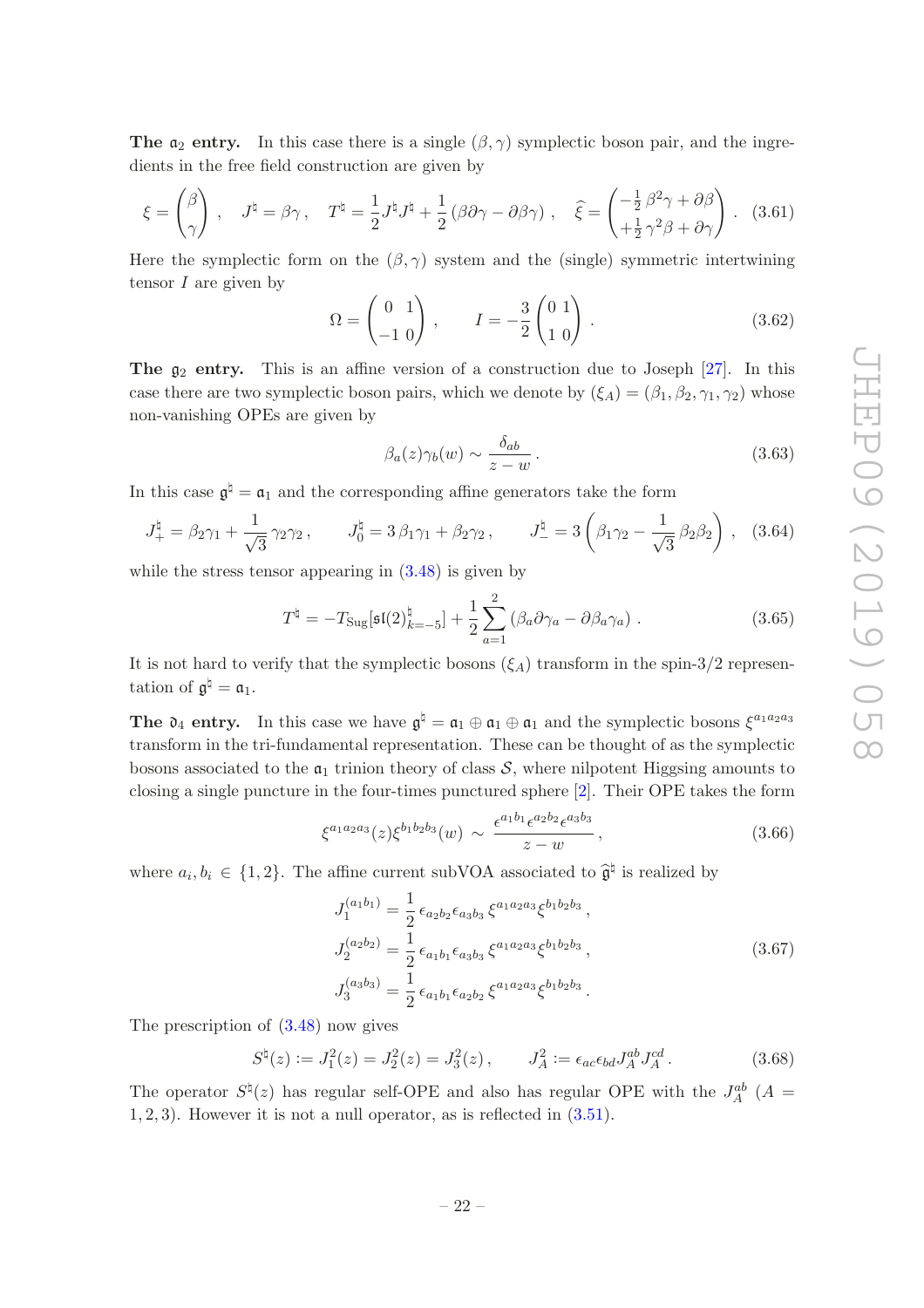**The**  $f_4$  entry. Here we have  $\mathfrak{g}^{\natural} = \mathfrak{c}_3 = \mathfrak{sp}(6) \supset \mathfrak{sl}(3)$ . We adopt a notation in which only the  $\mathfrak{sl}(3)$  symmetry is manifest. The symplectic bosons transform in the 14' of  $\mathfrak{sp}(6)$  which decomposes as

$$
\xi = \left(\beta^{(AB)}, \gamma_{(AB)}, \beta, \gamma\right),\tag{3.69}
$$

where  $A, B \in \{1, 2, 3\}$  are  $\mathfrak{sl}(3)$  indices and parentheses denote symmetrization. The nonvanishing OPEs among the symplectic bosons are given by

$$
\beta^{(AB)}(z)\gamma_{(CD)}(w) \sim \frac{\delta_C^A \delta_D^B + \delta_D^A \delta_C^B}{z - w}, \qquad \beta(z)\gamma(w) \sim \frac{1}{z - w}.
$$
\n(3.70)

The generators of  $\hat{\mathfrak{g}}^{\natural}$  take the form

$$
(J^{\natural})^A_B = \beta^{AC} \gamma_{CB} - \frac{1}{3} \delta^A_B \beta^{CD} \gamma_{CD}, \qquad J^{\natural} = 3 \beta \gamma - \frac{1}{2} \beta^{CD} \gamma_{CD}, \qquad (3.71)
$$

$$
(J^{\natural})^{(AB)} = \beta^{AB} \beta + \frac{1}{2\sqrt{2}} \epsilon^{ACD} \epsilon^{BEF} \gamma_{CE} \gamma_{DF},
$$

$$
\left(J^{\natural}\right)_{(AB)} = \gamma_{AB}\gamma + \frac{1}{2\sqrt{2}}\epsilon_{ACD}\epsilon_{BEF}\beta^{CE}\beta^{DF}.
$$
\n(3.72)

In the last equation we have decomposed the  $\mathfrak{g}^{\natural} = \mathfrak{sp}(6)$  generators with respect to the  $\mathfrak{sl}(3)$  subalgebra that acts linearly on the indices  $A, B, C, D, \ldots$ . We will do the same for the remaining entries of the DC series.

The  $\mathfrak{e}_6$  entry. In this case  $\mathfrak{g}^\natural = \mathfrak{a}_5 = \mathfrak{sl}(6) \supset \mathfrak{sl}(3) \oplus \mathfrak{sl}(3)$ . We adopt a notation in which only the  $\mathfrak{sl}(3) \oplus \mathfrak{sl}(3)$  symmetry is manifest. The symplectic bosons transform in the 20 of  $\mathfrak{sl}(6)$  which decomposes as

$$
\xi = \left(\beta^{A\dot{B}}, \gamma_{\dot{A}B}, \beta, \gamma\right),\tag{3.73}
$$

where  $A, B \in \{1, 2, 3\}$  and  $\dot{A}, \dot{B} \in \{\dot{1}, \dot{2}, \dot{3}\}.$  The non-vanishing OPEs among the symplectic bosons are given by

$$
\beta^{A\dot{A}}(z)\gamma_{B\dot{B}}(w) \sim \frac{\delta^A_B \delta^{\dot{A}}_{\dot{B}}}{z-w}, \qquad \beta(z)\gamma(w) \sim \frac{1}{z-w}.
$$
\n(3.74)

The generators of the  $\widehat{\mathfrak{g}}^{\natural}$  affine current subVOA take the form

$$
(J^{\natural})^A_B = \beta^{A\dot{A}} \gamma_{\dot{A}B} - \frac{1}{3} \delta^A_B \mathcal{H}, \quad (J^{\natural})^{\dot{A}}_B = -\gamma_{\dot{B}A} \beta^{A\dot{A}} + \frac{1}{3} \delta^{\dot{A}}_B \mathcal{H}, \quad J^{\natural} = 3 \beta \gamma - \mathcal{H}, \quad (3.75)
$$
  
\n
$$
(J^{\natural})^{A\dot{B}} = \beta^{A\dot{B}} \beta + \frac{1}{2} \epsilon^{ACD} \epsilon^{\dot{B}\dot{C}\dot{D}} \gamma_{\dot{C}C} \gamma_{\dot{D}D},
$$
  
\n
$$
(J^{\natural})_{\dot{A}B} = -\gamma_{\dot{A}B} \gamma - \frac{1}{2} \epsilon_{\dot{A}\dot{C}\dot{D}} \epsilon_{BCD} \beta^{C\dot{C}} \beta^{D\dot{D}}, \quad (3.76)
$$

where  $\mathcal{H} := \beta^{A\dot{A}} \gamma_{\dot{A}A}$ .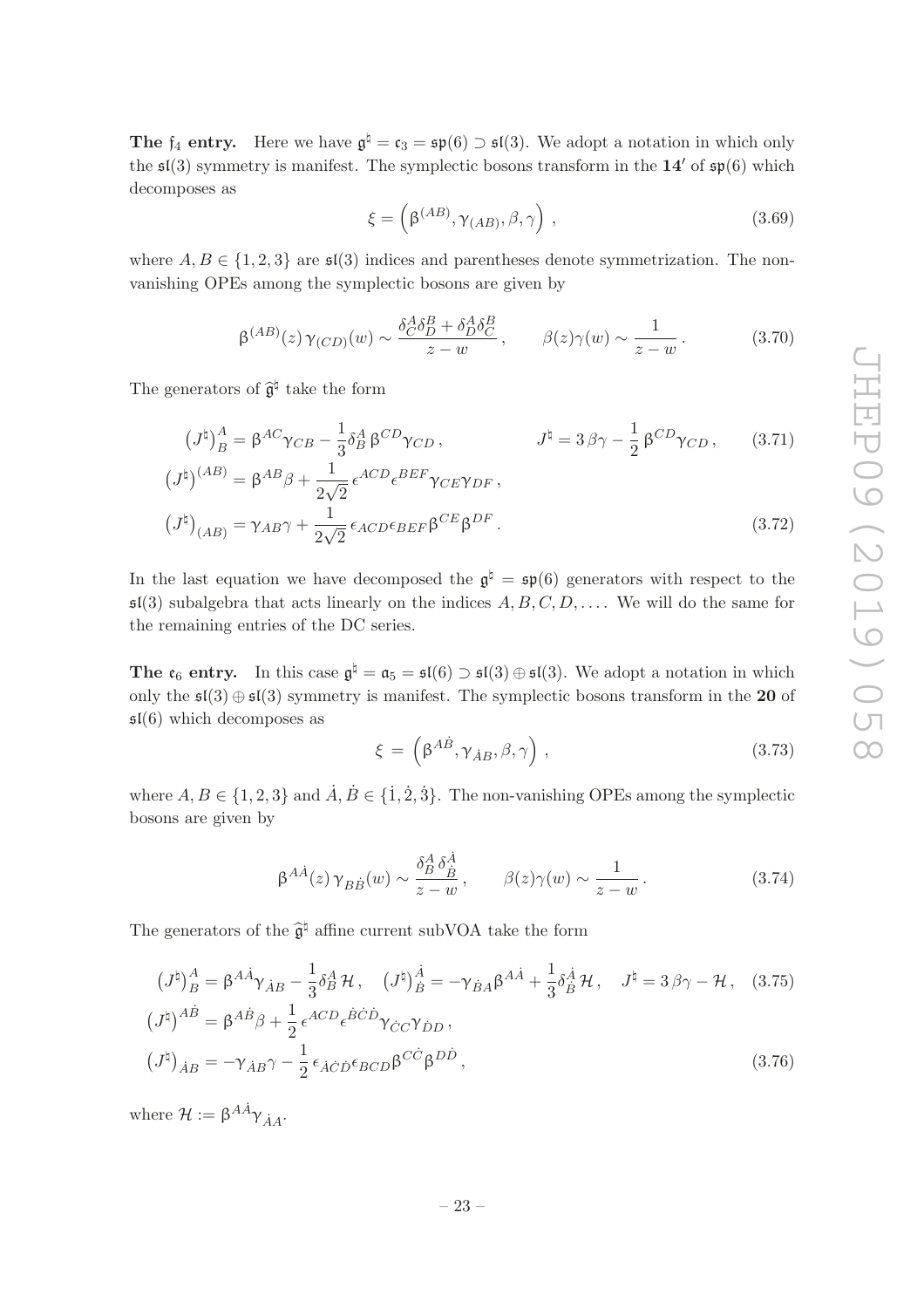The  $\mathfrak{e}_7$  entry. In this case  $\mathfrak{g}^{\natural} = \mathfrak{d}_6 = \mathfrak{so}(12) \supset \mathfrak{sl}(6)$ . We adopt a notation in which only the  $\mathfrak{sl}(6)$  symmetry is manifest. The symplectic bosons transform in the 32 of  $\mathfrak{so}(12)$  which decomposes as

$$
\xi = \left(\beta^{[AB]}, \gamma_{[AB]}, \beta, \gamma\right),\tag{3.77}
$$

where  $A, B \in \{1, 2, 3, 4, 5, 6\}$  and square brackets denote antisymmetrization. The nonvanishing OPEs among the symplectic bosons are given by

$$
\beta^{[AB]}(z)\gamma_{[CD]}(w) \sim \frac{\delta_C^A \delta_D^B - \delta_D^A \delta_C^B}{z - w}, \qquad \beta(z)\gamma(w) \sim \frac{1}{z - w}.
$$
\n(3.78)

The generators of  $\hat{\mathfrak{g}}^{\natural}$  take the form

$$
(J^{\natural})^A_B = \beta^{AC} \gamma_{CB} - \frac{1}{6} \delta^A_B \mathcal{H}, \qquad J^{\natural} = 6 \beta \gamma + \mathcal{H}, \qquad (3.79)
$$

$$
(J^{\natural})^{AB} = \beta^{AB} \beta + \frac{1}{8} \epsilon^{ABCDEF} \gamma_{CD} \gamma_{EF},
$$

$$
(J^{\natural})_{AB} = \gamma_{AB}\gamma + \frac{1}{8}\epsilon_{ABCDEF}\beta^{CD}\beta^{EF},\qquad(3.80)
$$

where  $\mathcal{H} := \beta^{AB} \gamma_{BA}$ .

**The**  $\mathfrak{e}_8$  **entry.** In this case  $\mathfrak{g}^{\natural} = \mathfrak{e}_7 \supset \mathfrak{sl}(8)$ , and we use a notation in which only the  $\mathfrak{sl}(8)$ symmetry is manifest. The symplectic bosons transform in the 56 of  $\mathfrak{e}_7$  which decomposes according to

$$
\xi = \left(\beta^{[AB]}, \gamma_{[AB]}\right),\tag{3.81}
$$

where  $A, B \in \{1, \ldots, 8\}$  and square brackets denote antisymmetrization. The nonvanishing OPEs among the symplectic bosons are given by

$$
\beta^{[AB]}(z)\gamma_{[CD]}(w) \sim \frac{\delta_C^A \delta_D^B - \delta_D^A \delta_C^B}{z - w}.
$$
\n(3.82)

The generators of  $\hat{\mathfrak{g}}^{\natural}$  take the form

$$
(J^{\natural})^A_B = \beta^{AC} \gamma_{CB} - \frac{1}{8} \delta^A_B \mathcal{H},
$$
  

$$
(J^{\natural})^{ABCD} = \beta^{[AB} \beta^{CD]} + \frac{1}{4!} \epsilon^{ABCDEFGH} \gamma_{EF} \gamma_{GH},
$$
 (3.83)

where  $\mathcal{H} := \beta^{AB} \gamma_{BA}$ .

# <span id="page-24-0"></span>4  $\mathfrak{su}(2)$   $\mathcal{N}=4$  super Yang-Mills

We now turn to a case in which free vector multiplets survive in the low energy effective theory on the Higgs branch, namely the simplest interacting  $\mathcal{N} = 4$  SYM theory, with gauge group  $SU(2)$ . According to our general recipe, the free field realization of the relevant VOA should involve symplectic fermions in addition to the chiral bosons associated to the geometry.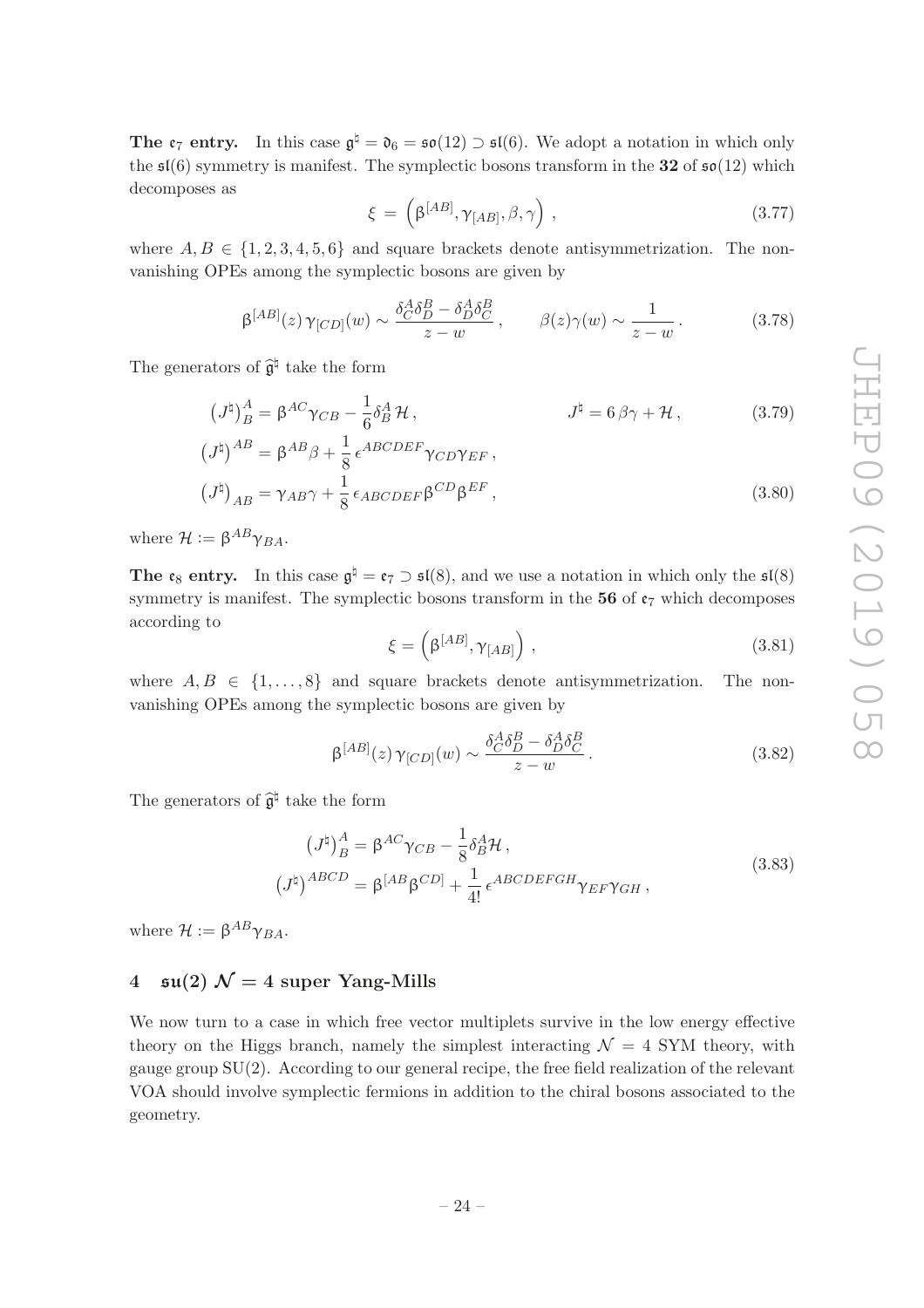For this theory, the associated VOA is the (simple quotient of the) small  $\mathcal{N} = 4$ super-Virasoro algebra at central charge  $c = -9$  [\[1\]](#page-35-0). The VOA is generated by  $\mathfrak{sl}(2)$ affine currents  $e(z)$ ,  $h(z)$ ,  $f(z)$  at level  $k = \frac{1}{6}$  $\frac{1}{6}c = -\frac{3}{2}$  $\frac{3}{2}$ , a Virasoro stress-tensor  $T(z)$ , and four fermionic currents organized into two  $\mathfrak{sl}(2)$  doublets denoted by  $G^{\pm}(z)$  and  $G^{\pm}(z)$ . In fact, for this particular level, the Virasoro stress-tensor is not an independent strong generator, but rather it is equal to the Sugawara stress-tensor constructed from the  $\mathfrak{sl}(2)$ affine currents, as we review below.

When thought of as a special case of an  $\mathcal{N}=2$  theory, the Higgs branch is given by

$$
\mathcal{M}_{\text{Higgs}} = \mathbb{C}^2 / \mathbb{Z}_2 \,. \tag{4.1}
$$

which of course is the same as the Higgs branch in the example of section [3.1.](#page-8-0) However in the present case, the low energy EFT on the Higgs branch is a  $U(1) \mathcal{N} = 4$  theory, so the free hypers describing the geometry of the Higgs branch are supplemented by a free vector multiplet. Relatedly, this theory had Hall-Littlewood chiral ring operators that are not simply Higgs branch operators. Indeed, the fermionic currents  $G^{\pm}$  and  $\tilde{G}^{\pm}$  are precisely the extra Hall-Littlewood (anti-)chiral ring generators.

As in our previous example, we will have a pair of chiral bosons  $\delta, \varphi$  that we will use to describe the same  $T^*\mathbb{C}^*$  patch in the Higgs branch as before, but now we also have a symplectic fermion pair,  $\{\eta_1(z), \eta_2(z)\}\$  with OPE

$$
\eta_1(z)\eta_2(w) \sim \frac{2}{(z-w)^2}, \qquad \eta_1(z)\eta_1(w) \sim 0, \qquad \eta_2(z)\eta_2(w) \sim 0.
$$
 (4.2)

We denote by  $\mathbb{V}_\eta$  the corresponding symplectic fermion VOA. This VOA comes with a natural R-filtration with

$$
F_R \mathbb{V}_\eta = \text{span}\left\{\partial^{n_1}\eta_1 \cdots \partial^{n_k}\eta_1 \partial^{m_1}\eta_2 \cdots \partial^{m_\ell}\eta_2, \quad k + \ell \leq R\right\}.
$$
 (4.3)

Our free field realization will come by identifying the small super-Virasoro VOA as a subVOA of the free fields VOA,

$$
\text{Vir}_{\mathcal{N}=4}^{c=-9} \subset \mathbb{V}_{\eta} \otimes \Pi_{\frac{1}{2}},\tag{4.4}
$$

where  $\Pi_1$  is as in [\(3.42\)](#page-17-4). It is interesting to note the appearance of  $\Pi_1$  in our construction, even though we have seen before that the (affinization) of single-valued functions on the  $T^*\mathbb{C}^*$  in  $\mathcal{M}_H$  are described by  $\Pi$ . This actually has a natural geometric explanation in terms of the Higgs branch effective theory. The free vector multiplet giving rise to the symplectic fermions  $\eta_{1,2}$  is associated with unlifted Coulomb branch directions that are fibered over the Higgs branch.<sup>[27](#page-25-0)</sup> Indeed, one can check using the explicit description of the  $\mathcal{N} = 4$  moduli space as  $\mathbb{C}^3/\mathbb{Z}_2$  that the line bundle associated to the unlifted Coulomb directions picks up a factor of <sup>−</sup>1 when encircling the <sup>C</sup> <sup>∗</sup> direction in the patch of interest, so fermionic variables should be paired with half-integer-powered exponentials in the free field realization.

<span id="page-25-0"></span> $27$ More generally, one should think of the free fermions appearing in the Higgs branch VOA as spanning a Grassmann-odd vector bundle over the Higgs branch that encodes the embedding of the Higgs branch into the full moduli space of the theory.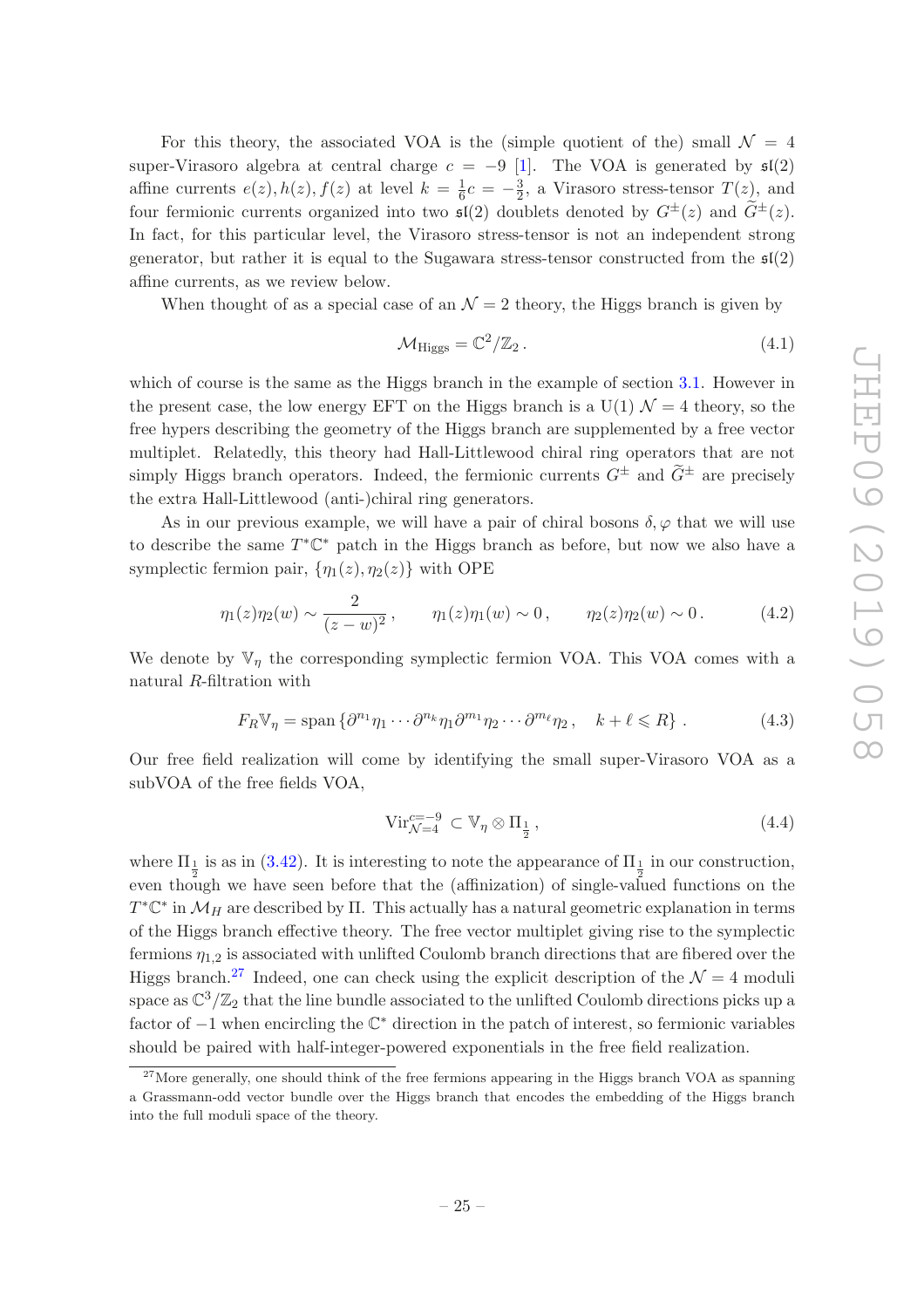Based on their quantum numbers and the R-filtration, the expression for generators with positive  $h(z)$  eigenvalue are fixed to be of the form

<span id="page-26-0"></span>
$$
e(z) = 1 \otimes e^{\delta + \varphi}, \qquad \begin{pmatrix} G^+(z) \\ \tilde{G}^+(z) \end{pmatrix} = \begin{pmatrix} \eta_1 \\ \eta_2 \end{pmatrix} \otimes e^{\frac{\delta + \varphi}{2}}, \qquad (4.5)
$$

where we indeed see the predicted pairing of symplectic fermions with half-integer-powered exponentials. These operators are the  $\mathfrak{sl}(2)$  highest weight generators of the VOA, and in order to obtain the remaining generators it will be sufficient to construct the  $\mathfrak{sl}(2)$  affine Kac-Moody current  $f(z)$  and act on the generators in [\(4.5\)](#page-26-0). The generator  $f(z)$  will take the same form as in the case of DC exceptional series appearing in [\(3.47\)](#page-18-0), where now we have

<span id="page-26-2"></span>
$$
S^{\natural} = (k+2)T^{\natural} = \frac{1}{2}T^{\natural}, \qquad T^{\natural} = T_{\eta} := -\frac{1}{2}\eta_1\eta_2.
$$
 (4.6)

Similarly  $h(z) = -\frac{3}{2}$  $\frac{3}{2}(1\otimes \partial\varphi)$ . By lowering the  $\mathfrak{sl}(2)$  spin acting with  $f(z)$  on  $(G^+, \tilde{G}^+)$  we further obtain

$$
\begin{pmatrix} G^{-}(z) \\ \tilde{G}^{-}(z) \end{pmatrix} = \begin{pmatrix} 3 \\ 4 \end{pmatrix} \begin{pmatrix} \eta_1 \\ \eta_2 \end{pmatrix} \otimes \partial \delta - \frac{1}{2} \begin{pmatrix} \partial \eta_1 \\ \partial \eta_2 \end{pmatrix} \otimes 1 \begin{pmatrix} 1 \otimes e^{-\frac{\delta + \varphi}{2}} \end{pmatrix}.
$$
 (4.7)

The canonical stress tensor is the sum of three free field contributions,  $T = T_{\eta} + T_{\delta} + T_{\varphi}$ . In particular,  $\eta_1$  and  $\eta_2$  have conformal weight 1 while  $e^{\lambda(\delta+\varphi)}$  has weight  $\lambda$ . As in [\(3.56\)](#page-20-5) we can check that the central charge takes the correct value

$$
c = c_{\eta} + c_{\delta} + c_{\varphi} = -2 + (1 + 6k) + 1 = -9.
$$
 (4.8)

Indeed, the fact that this free field construction realizes the simple VOA follows from the fact that  $T = T_{\text{Sugawara}}$  identically in this construction.

A remark is in order. This free field realization is almost identical to one that was presented in [\[21](#page-36-6)] and recently generalized in  $[12]$ <sup>[28](#page-26-1)</sup>. The version given here has several advantages. The first is that it is more flexible than the one of [\[21](#page-36-6)]. As in the example of section [3.1,](#page-8-0) where the existence of a free field realization involving only two chiral bosons singles out three possible values of  $k$  (see  $(3.21)$ ) also in this case a free field construction exists for multiple (in fact two) values of k. In this case the second value is  $k = -\frac{1}{2}$  $\frac{1}{2}$  and the free field realization is given by

$$
f(z) = -1 \otimes \left(\frac{1}{16}(\partial \delta)^2 + \frac{1}{8}\partial^2 \delta\right) e^{-(\delta + \varphi)} \qquad \left(\begin{matrix} G^-(z) \\ \widetilde{G}^-(z) \end{matrix}\right) = \frac{1}{4} \left(\begin{matrix} \eta_1 \\ \eta_2 \end{matrix}\right) \otimes \partial \delta e^{-\frac{\delta + \varphi}{2}}.
$$
 (4.10)

$$
\delta = -\frac{2}{k}\nu_{[10]}, \qquad \varphi = +\frac{2}{k}\mu_{[10]}, \qquad \eta_1 = e^{-\frac{1}{2}\gamma_{[10]}}, \qquad \eta_2 = \partial \gamma_{[10]}e^{+\frac{1}{2}\gamma_{[10]}}.
$$
 (4.9)

<span id="page-26-1"></span><sup>&</sup>lt;sup>28</sup>The explicit identification proceeds as follows. The starting point is given in [\[21](#page-36-6)] where the  $(\beta, \gamma, b, c)$ system is bosonized in terms of three chiral bosons that we denote by  $\alpha_{[21]}, \beta_{[21]}, \delta_{[21]}$  $\alpha_{[21]}, \beta_{[21]}, \delta_{[21]}$  $\alpha_{[21]}, \beta_{[21]}, \delta_{[21]}$  $\alpha_{[21]}, \beta_{[21]}, \delta_{[21]}$  $\alpha_{[21]}, \beta_{[21]}, \delta_{[21]}$ . The next step is to defined new chiral bosons as linear combinations as these three as in [\[10](#page-35-8)] with  $k = -\frac{3}{2}$ . The latter are denoted as  $\mu_{10}, \nu_{10}, \gamma_{10}$ . With this done, the free field realization above can be identified by setting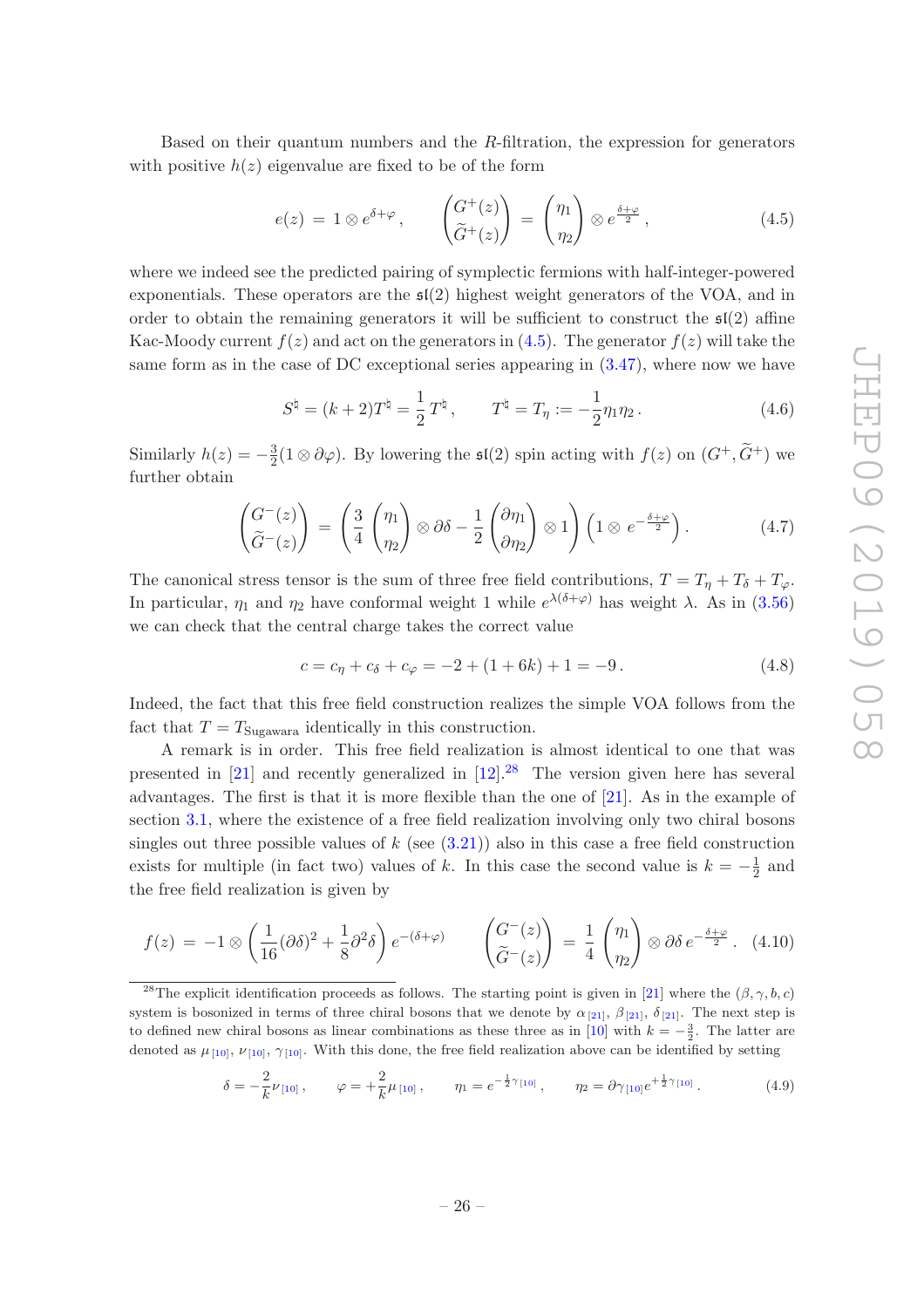while the generators  $(4.5)$  remains unchanged. The physical interpretation of this second possibility is transparent: this is the VOA associated to the  $\mathbb{Z}_2$  quotient of  $\mathcal{N}=4$  SYM with gauge group  $U(1)$ . Another important and useful feature of this realization is that the  $SL(2)$ outer automorphism of the small  $\mathcal{N} = 4$  super-Virasoro algebra is completely manifest and consists of rotations of  $\eta_1$  and  $\eta_2$ . Both features appear to be very useful in generalization of this construction to higher-rank  $\mathcal{N} = 4$  theories and higher-genus class S theories.

# <span id="page-27-0"></span>5  $(A_1, D_{odd})$  Argyres-Douglas theories

Our final family of examples are such that relevant VOA  $\mathcal V$  is realized in terms of free fields together with an "irreducible" building block consisting of a  $C_2$ -cofinite VOA  $\mathcal{V}_{IR}$ , where  $V_{IR} = \chi[\mathcal{T}_{IR}]$  is associated to the decoupled interacting theory  $\mathcal{T}_{IR}$  that survives at generic points on the Higgs branch. This surviving theory necessarily has trivial Higgs branch, so by [\(1.2\)](#page-2-3) the VOA  $\mathcal{V}_{IR}$  is  $C_2$ -cofinite. Interestingly, the relevant VOA construction has appeared recently in the mathematical literature [\[10](#page-35-8)].

The theories in question are the  $(A_1, D_{2n+1})$  Argyres-Douglas SCFTs, all of which share the simple Higgs branch

$$
\mathcal{M}_{\text{Higgs}}[\text{AD}_{(A_1, D_{2n+1})}] = \mathbb{C}^2/\mathbb{Z}_2. \tag{5.1}
$$

This is the same Higgs branch we have met several times before, but now at a generic point on the Higgs branch the effective theory, aside from a free hypermultiplet describing the flat directions, includes a decoupled copy of the  $(A_1, A_{2n-2})$  Argyres-Douglas SCFT, which has trivial Higgs branch itself.

The VOAs associated to the these Argyres-Douglas theories have been understood to be given by  $[28, 29]$  $[28, 29]$  $[28, 29]$ 

<span id="page-27-2"></span>
$$
\mathcal{V} = \chi[\text{AD}_{(A_1, D_{2n+1})}] = V_{-2+\frac{2}{2n+1}}(\mathfrak{sl}(2)), \qquad \mathcal{V}_{\text{IR}} = \chi[\text{AD}_{(A_1, A_{2n-2})}] = \text{Vir}_{2,2n+1}, \tag{5.2}
$$

where Vir<sub>2,2n+1</sub> denotes the Virasoro VOA underlying the non-unitary  $(2, 2n + 1)$  minimal model, and the as in the DC series the UV and IR VOAs are related by quantum Drinfel'd-Sokolov reduction.<sup>[29](#page-27-1)</sup> According to our general philosophy, the VOA  $\mathcal V$  should realized as a subVOA of a tensor product of chiral bosons with  $V_{IR}$ ,

$$
\mathcal{V} \subset \mathcal{V}_{IR} \otimes \Pi, \tag{5.4}
$$

where  $\Pi$  is the lattice subVOA introduced in [\(3.14\)](#page-10-3). The generators of  $\mathcal V$  can be found with the same form as in  $(3.10)$ ,  $(3.19)$ , and  $(3.47)$ , but with an important difference. They

$$
c_{\rm DS} = 1 - 6\frac{(k+1)^2}{k+2} = 1 - 6\frac{(p-q)^2}{pq}, \qquad k+2 = \frac{p}{q}.
$$
 (5.3)

<span id="page-27-1"></span><sup>&</sup>lt;sup>29</sup>In general, DS reduction of  $V_k(\mathfrak{sl}(2))$  at admissible levels  $k+2=\frac{p}{q}$  gives the  $(p,q)$  minimal model Virasoro algebra. A simple consistency check of this statement is that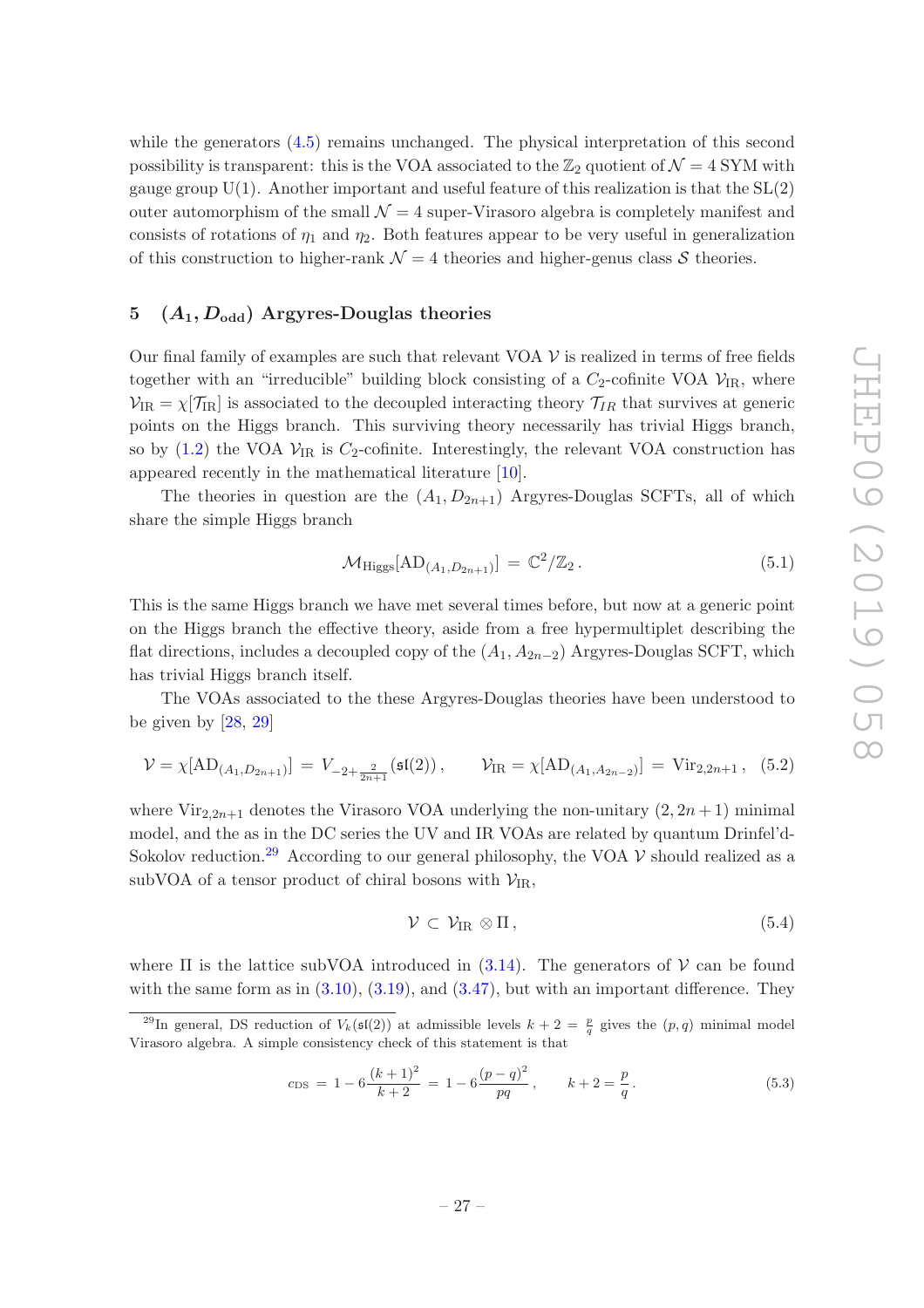are given by

<span id="page-28-0"></span>
$$
e(z) = 1 \otimes e^{\delta + \varphi}, \tag{5.5a}
$$

$$
h(z) = 1 \otimes k \partial \varphi, \tag{5.5b}
$$

$$
f(z) = \left( (k+2)T_{\text{IR}} \otimes 1 - 1 \otimes \left( \left( \frac{k}{2} \partial \delta \right)^2 - \frac{k(k+1)}{2} \partial^2 \delta \right) \right) \left( 1 \otimes e^{-(\delta + \varphi)} \right), \quad (5.5c)
$$

where  $\langle \varphi, \varphi \rangle = -\langle \delta, \delta \rangle = \frac{2}{k}$  and  $k = -4n/(2n + 1)$ . Here  $T_{IR}$  is the generator of the (simple) Virasoro VOA at central charge  $c(2, 2n + 1)$ . Importantly, this realization has the property that the null states of the VOA  $\mathcal V$  are proportional to the null operators of the VOA  $V_{IR}$ . In both cases there is a unique singular vector that generate the maximal ideal of the corresponding universal vertex algebra so that to check this statement it is sufficient to verify that it holds for these unique singular vectors. Let us illustrate this point in more detail for the first couple of examples.

First, let us look at the Sugawara stress tensor  $T_{\text{Sug}}$  in the free field realization. Direct computation shows that

$$
T_{\text{Sug}} := \frac{1}{2(k+2)} \left( e f + f e + \frac{1}{2} h h \right) = T_{\delta} + T_{\varphi} + T_{\text{IR}} , \qquad (5.6)
$$

where

<span id="page-28-4"></span>
$$
T_{\delta} + T_{\varphi} = -\frac{k}{4} \left( \partial \delta \, \partial \delta - \partial \varphi \, \partial \varphi \right) + \frac{k}{2} \partial^2 \delta \,. \tag{5.7}
$$

Now we consider the composite operator

<span id="page-28-1"></span>
$$
\mathcal{O}_1 := e \, T_{\text{Sug}} - \frac{1}{2} \left( e'h - eh' - \frac{1}{3} e'' \right) \,. \tag{5.8}
$$

This operator is quasiprimary and highest-weight with respect to  $\mathfrak{sl}(2)$ , where the latter is the global part of the affine current algebra. In the free field realization [\(5.5\)](#page-28-0), this composite takes the form

<span id="page-28-2"></span>
$$
\mathcal{O}_1 = \left( T_{\rm IR} \otimes 1 - 1 \otimes \left( \frac{1}{3} \left( 1 + \frac{3 k}{4} \right) (v_+^2 - 2 \partial v_+) \right) \right) \left( 1 \otimes e^{\delta + \varphi} \right), \tag{5.9}
$$

where  $v_+ = \partial(\delta + \varphi)$ . The composite operator  $\mathcal{O}_1$  defined in [\(5.8\)](#page-28-1) is null precisely when the level is given by  $k = -\frac{4}{3}$  $\frac{4}{3}$ . This is easily seen in the free field realization: for  $k = -\frac{4}{3}$  $\frac{4}{3}$ , the expression [\(5.9\)](#page-28-2) reduces to  $\mathcal{O}_1 = T_{IR} \otimes e^{\delta + \varphi}$ , moreover for this level, corresponding to  $n = 1$  in the notation introduced in [\(5.2\)](#page-27-2), the infrared VOA  $V_{IR}$  reduces to the trivial VOA whose only generator is the identity operator, in particular  $T_{IR} = 0$ . The operator  $\mathcal{O}_1$  is thus manifestly zero for this level.

The previous example is clearly exceptional since the IR VOA in this case is trivial. The next case, with  $n = 2$ , presents more structure. To study this case we introduce the operator  $\mathcal{O}_2$  in  $\mathcal V$  which, in terms of free fields, is given by

<span id="page-28-3"></span>
$$
\mathcal{O}_2 = \left(\Lambda_{IR} \otimes 1 + (8+5k) \left(T_{IR} \otimes F_1 + T'_{IR} \otimes \left(-\frac{5}{32} \nu_+\right) + T''_{IR} \otimes \frac{1}{32} + 1 \otimes (4+3k) F_2\right)\right) \times \left(1 \otimes e^{\delta + \varphi}\right),\tag{5.10}
$$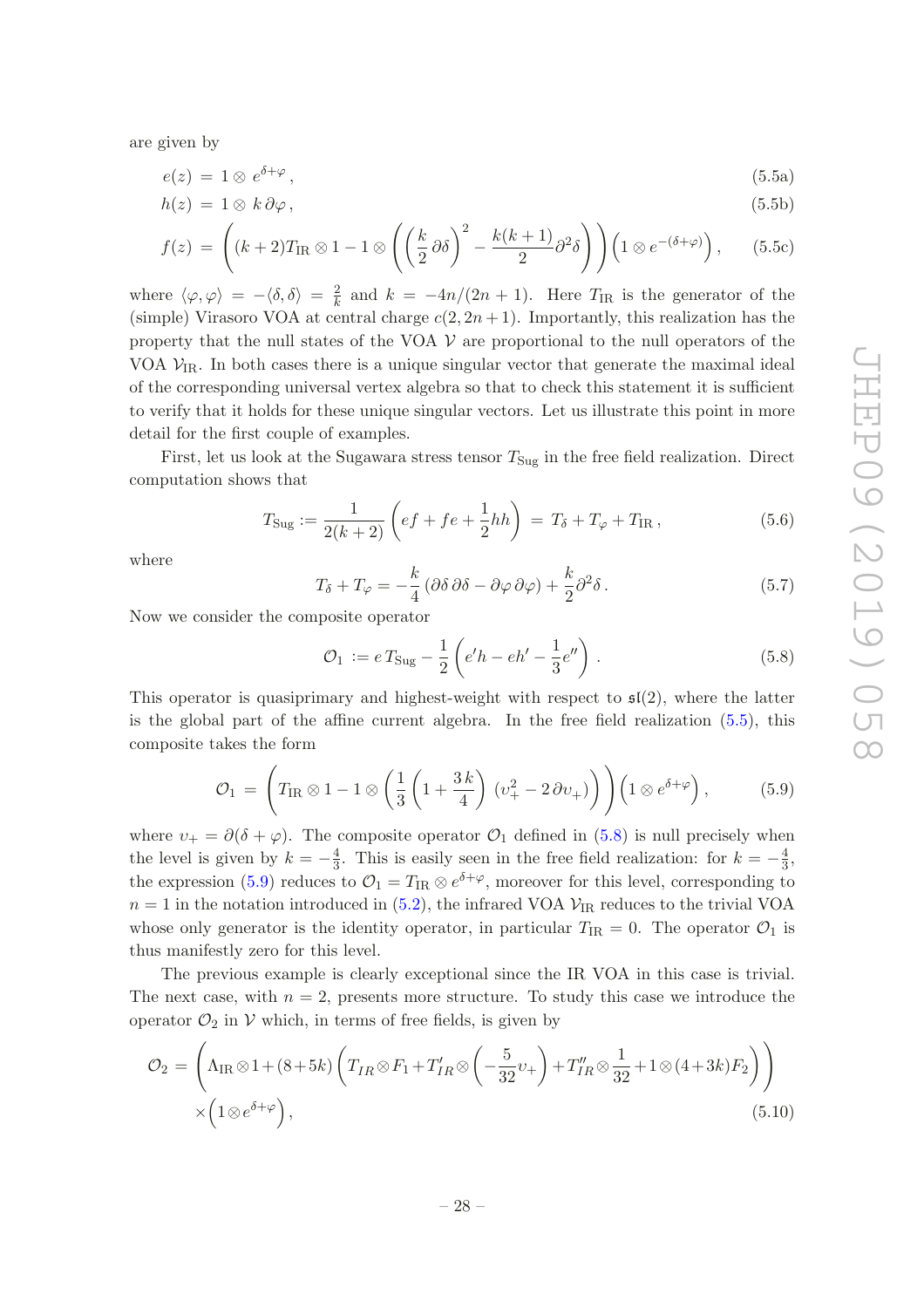where

$$
\Lambda_{\rm IR} = (T_{IR}T_{IR}) - \frac{3}{10}T_{IR}''\,,\tag{5.11}
$$

and  $F_{1,2} = F_{1,2}[v_+]$  are polynomials in  $v_+$  and its derivative. Though it will not be important to have the explicit form of this operator in terms of  $e(z)$ ,  $h(z)$ , and  $f(z)$ , it is essential (and true) that it is indeed possible to write  $\mathcal{O}_2$  entirely in terms of the affine currents. When  $k = -\frac{8}{5}$  $\frac{8}{5}$  (corresponding to  $n = 2$ ) the expression [\(5.10\)](#page-28-3) reduces to

$$
\mathcal{O}_2 = \Lambda_{\rm IR} \otimes e^{\delta + \varphi} = \Lambda_{\rm IR} \otimes e \,. \tag{5.12}
$$

In this case,  $T_{IR}$  generates the simple Virasoro VOA with central charge  $c = c(2, 5) = -\frac{22}{5}$  $\frac{22}{5}$ , and for this value of the central charge the composite operator  $\Lambda_{IR}$  is null (and thus zero in the simple VOA). Consequently the operator  $\mathcal{O}_2$  is identically zero in this free field realization. The cases of higher n work similarly, with an operator  $\mathcal{O}_n$  in the affine current VOA becoming proportional to  $(T_{IR}^n + ...) \otimes e^{\delta + \varphi}$  at the appropriate level, with  $(T_{IR}^n + ...)$ the unique singular vector of the relevant Virasoro VOA.

#### <span id="page-29-0"></span>6 The R-filtration

We have seen that the free field realizations arising from the Higgs branch EFT of a fourdimensional SCFT come equipped with natural R-filtrations that we propose (as in [\[12\]](#page-35-10) for a different class of theories) to identify with the physical R-filtration inherited from four dimensions. Having access to this extra structure is of vital importance in promoting VOA spectral data to four dimensional SCFT data.

This proposal is motivated by the effective field theory interpretation of the free fields: the chiral bosons that encode the geometry of the Higgs branch inherit a filtration that arises manifestly from the scaling symmetry of the Higgs branch. Any extra degrees of freedom associated to "irreducible" (or  $C_2$ -cofinite) building blocks must be endowed with their own R-filtration.<sup>[30](#page-29-1)</sup> Then since the relevant VOA  $\mathcal V$  is realized as a subVOA of the "effective field theory" VOA  $\mathcal{V}_{\text{EFT}}$ ,

$$
\mathcal{V} \subset \mathcal{V}_{\text{EFT}}\,,\tag{6.1}
$$

having the filtration at the level of the EFT building blocks implies an R-filtration on the UV VOA.

The R-weights assigned to the free fields and  $C_2$ -cofinite piece appearing in the ex-amples considered in this work are summarized in table [3,](#page-30-0) where  $(\delta, \varphi)$  are chiral bosons,  $\xi$  are symplectic bosons, and  $\eta$  are symplectic fermions. When  $\mathcal{V}_{\text{EFT}}$  includes  $C_2$ -cofinite building blocks, like the one generated by the stress tensor  $T_{IR}$  in the previous section, the R-filtration of this part should be given independently or determined by other methods.

There are two fundamentally attractive aspects of this proposal. The first is the manifest property that the subspace (of the associated graded  $\text{Gr}_F V$ ) with  $h = R$  coincides

<span id="page-29-1"></span><sup>&</sup>lt;sup>30</sup>This point shows that the characterization of the R-filtration for  $C_2$ -cofinite VOAs related to fourdimensional SCFTs is of particular interest, and this is a subject that we intend to pursue in future work.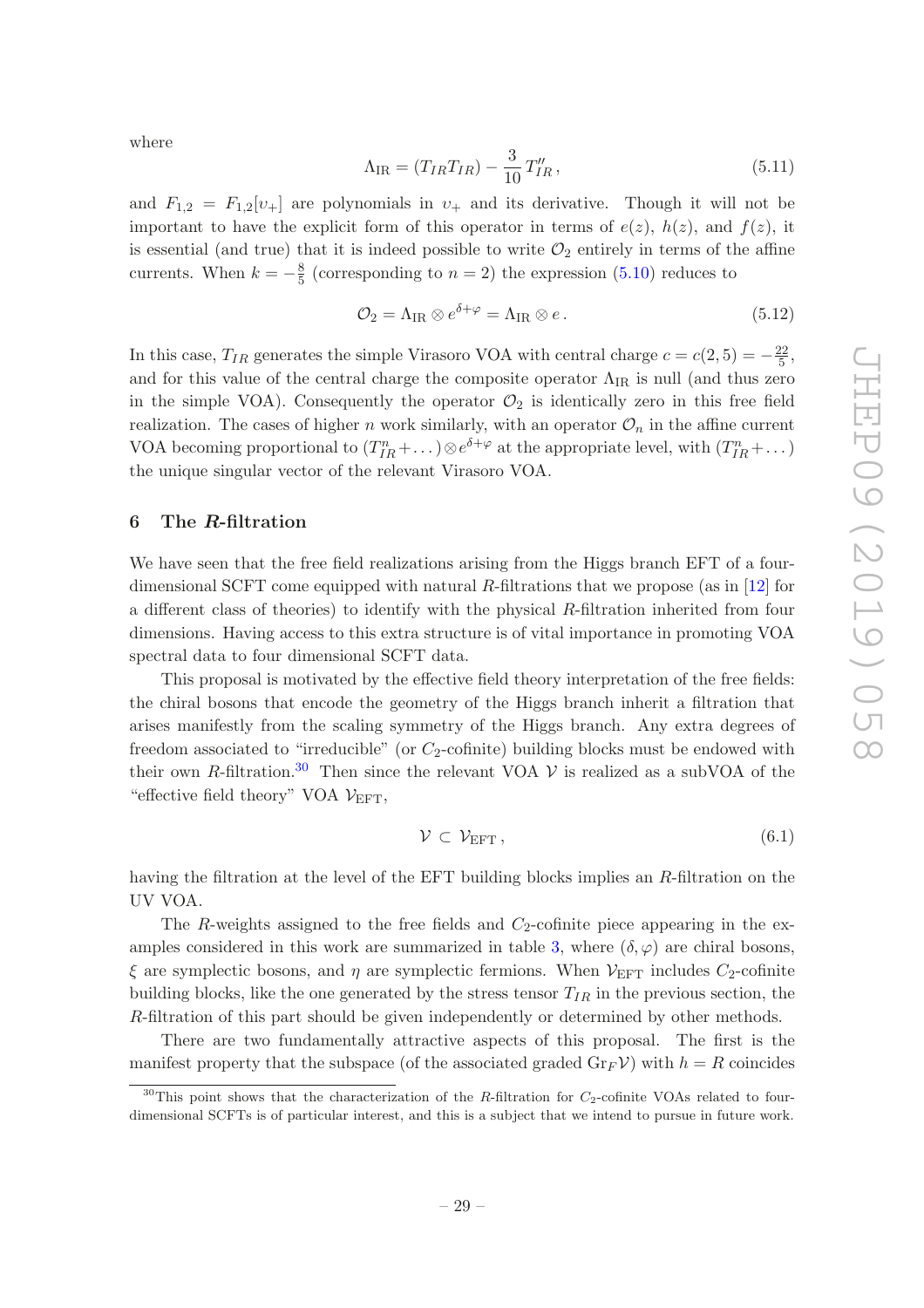|                  | ξ             |                  |                  | $\partial(\delta-\varphi)\left e^{\frac{n}{2}(\delta+\varphi)}\right  \partial(\delta+\varphi)$ | $\eta_1$       | $\eta_2$       | $T_{IR}$       | $\partial$ |
|------------------|---------------|------------------|------------------|-------------------------------------------------------------------------------------------------|----------------|----------------|----------------|------------|
| $\boldsymbol{R}$ | $\frac{1}{2}$ |                  | $\frac{n}{2}$    |                                                                                                 | $\frac{1}{2}$  | $\frac{1}{2}$  | 1              | $\Omega$   |
| $h-R$            | $\theta$      | $\left( \right)$ | $\theta$         |                                                                                                 | $\frac{1}{2}$  | $\frac{1}{2}$  | 1              |            |
| $\mathcal{r}$    | $\Omega$      | $\theta$         | $\theta$         | 0                                                                                               | $+\frac{1}{2}$ | $-\frac{1}{2}$ | $\overline{0}$ | $\Omega$   |
| $h-R-r$          | $\theta$      | $\left( \right)$ | $\theta$         |                                                                                                 | $\Omega$       |                | 1              |            |
| $h-R+r$          | $\theta$      | $\left( \right)$ | $\left( \right)$ |                                                                                                 |                | $\Omega$       |                |            |

<span id="page-30-0"></span>**Table 3.** Summary of the R-weights assigned to the free fields and  $C_2$ -cofinite piece.

with the Higgs branch chiral ring. As we emphasized in section [3.2,](#page-16-5) this fact also provides an efficient way to determine the explicit form of the free field realization by computing "quantum corrections" to the expression for the Higgs branch generators by subleading terms in the filtration. More generally, the Hall-Littlewood chiral ring is easily extracted by restricting to operators with  $h = R + r$ .

The second important non-trivial consistency check of our proposal is that the Rfiltration arising from free fields assigns weight  $R = 1$  to the stress tensor.<sup>[31](#page-30-1)</sup> Recall that in the examples we have analyzed, the stress tensor has taken the form<sup>[32](#page-30-2)</sup>

$$
T = T_{\delta} + T_{\varphi} + T_{\text{rest}} , \qquad T_{\text{rest}} \in \{0, T_{\xi}, T_{\eta}, T_{\text{IR}}\} = \{0, \xi \partial \xi, \eta \eta, T_{\text{IR}}\} . \tag{6.2}
$$

On the right hand side of the second equation we have given a schematic form of the corresponding operator that correctly reflects the components of the R-filtration to which it belongs. The precise expressions for  $T_{\xi}$  and  $T_{\eta}$  can be found in and below [\(3.53\)](#page-20-1) and in [\(4.6\)](#page-26-2), respectively, while  $T_{IR}$  corresponds to the  $C_2$ -cofinite piece appearing in [\(5.5c\)](#page-28-4). The R-weight assigned to  $T_{\text{rest}}$  by the rules of table [3](#page-30-0) is manifestly 1 as it should be. Concerning the remaining piece of the stress tensor, there is a non-trivial cancellation that gives

$$
T_{\delta} + T_{\varphi} = -\frac{k}{4} \left( (\partial \delta)^2 - 2\partial^2 \delta - (\partial \varphi)^2 \right) = \frac{1}{2} \left( v_+ v_- - \partial v_- \right) + \frac{k}{2} \partial v_+ \,, \tag{6.3}
$$

where

<span id="page-30-4"></span>
$$
v_{+} = \partial (\delta + \varphi) , \qquad v_{-} = -\frac{k}{2} \partial (\delta - \varphi) . \qquad (6.4)
$$

The rules of table [3](#page-30-0) then assign charges  $R[v_+] = 0$ ,  $R[v_-] = 1$  so that  $R[T_\delta + T_\varphi] = 1$ . Notice that this phenomenon follows from the requirement that  $e^{\delta+\varphi}$  has regular OPE with itself so that  $\delta + \varphi$  is a light-like direction in the lattice of chiral bosons, i.e.,  $\langle \delta + \varphi, \delta + \varphi \rangle = 0^{33}$  $\langle \delta + \varphi, \delta + \varphi \rangle = 0^{33}$  $\langle \delta + \varphi, \delta + \varphi \rangle = 0^{33}$ 

<span id="page-30-1"></span><sup>&</sup>lt;sup>31</sup>Here by assigning weight, we mean that this is the smallest R for which the operator belongs to  $F_R V$ . A more elaborate procedure, which we have not addressed in the present work, would involve using the non-degeneracy of the inner product defined by VOA two-point functions in order to upgrade the filtration to an actual grading on  $V$ . The present notion of R-charge assignment for the stress tensor will then match that true R-grading assignment.

 $32$ Additionally, in the examples we have considered, T coincides with the Sugawara stress tensor so that it is not a strong generator of the VOA.

<span id="page-30-3"></span><span id="page-30-2"></span> $33$ This appear to be the only sensible affine uplift of the  $\mathbb{C}^*$  variable e.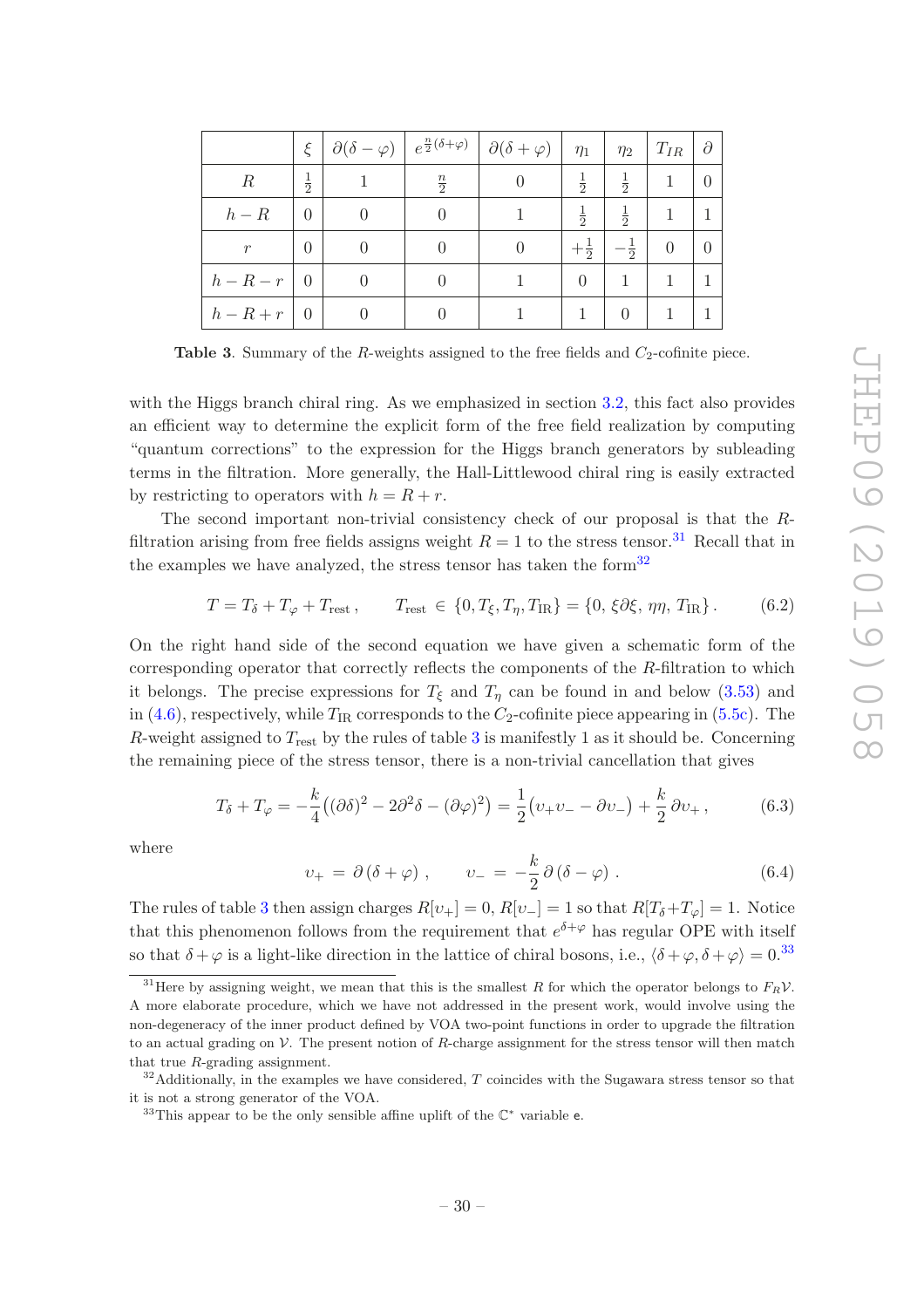Furthermore, the term in  $T_{\delta} + T_{\varphi}$  leading in the R-filtration, namely  $\frac{1}{2}(v_{+}v_{-} - \partial v_{-})$ , is entirely determined by the further requirement that  $e^{\delta+\varphi}$  has conformal dimension one.

Using the filtration R of the VOA V one can define the associated graded  $\text{Gr}_R V$ , which is a commutative vertex algebra (in fact a vertex Poisson algebra). This coincides with  $V$  as a vector space, but the multiplication is modified and respects  $R$ -grading. In general, the associated graded algebra will have more generators than the original VOA. The simplest example of this phenomenon is realized when the stress-tensor of the VOA takes the Sugawara form, which was the case for all examples analyzed in this work. Then the composite operator  $NO(J, J)|_{\mathfrak{g}\text{-singlet}} \sim T$  has weight  $R[T] = 1 < 2R[J] = 2$ . In the associated graded, this produces the (Higgs branch) relation  $\mu^2|_{\mathfrak{g}\text{-singlet}} = 0$ , where  $\mu$  is the moment map Higgs branch operator. This leaves the image of the stress tensor in the associated-graded as an independent generator.

This is actually a more general phenomenon: the associated graded has more generators and more relations compared to the original VOA. An interesting example of this phenomenon that does not involve the stress tensor has been found recently in [\[30\]](#page-36-14) and further studied in  $[31]$ .<sup>[34](#page-31-0)</sup> We hope (and expect) our free field realizations to provide a simplified description of the associated graded algebra. The challenge is to find a criterion to determine which elements of  $\mathrm{Gr}_R\mathcal{V}_{\mathrm{EFT}}$  lie in  $\mathrm{Gr}_R\mathcal{V}$ . We leave a systematic investigation of this problem for future work.

Checks against the Macdonald index for  $V_{-\frac{4}{3}}(\mathfrak{sl}(2))$ . A rudimentary check for our proposal is that the graded character of the associated-graded of the VOAs in question should match the Macdonald index of the four-dimensional SCFT. Here we will perform some preliminary checks of this claim for the case of the  $V_{-\frac{4}{3}}(\mathfrak{sl}(2))$  VOA. The match involves infinite families of operators and is summarized in table [4.](#page-32-0)

The Macdonald index is obtained as a limit of the full superconformal index (see, e.g., [\[32](#page-36-16), [33\]](#page-36-17)) and depends on two superconformal fugacities, together with generic fugacities for the flavor symmetry which we will leave implicit. It is given by the trace formula

<span id="page-31-1"></span>
$$
\mathcal{I}_{\text{Macdonald}}(q, t) := \text{STr}_{\mathcal{H}_M}(q^{E-2R-r} t^{R+r}), \qquad (6.5)
$$

where STr denotes the supertrace, and  $\mathcal{H}_M$  denotes the subspace of the Hilbert space of local operators of the SCFT satisfying  $E + 2j_1 - 2R - r = 0$ . The expression [\(6.5\)](#page-31-1) is written in terms of four-dimensional quantum numbers, and the match with the vacuum character of the associated VOA is obtained by recalling that the conformal weight in the chiral algebra is given by  $h = E - R$ . The explicit expression for the Macdonald index in all the examples studied in this paper is known.<sup>[35](#page-31-2)</sup> The index for the  $\mathfrak{a}_0$  and  $\mathfrak{a}_1$  entries of the DC series and the examples of section [5](#page-27-0) can be found in  $[11]$ ; the  $\mathfrak{a}_2$  entry coincides with  $\chi[\text{AD}_{(A_1, D_4)}]$  and its Macdonald index can be found in [\[34\]](#page-36-18); the  $\mathfrak{d}_4$ ,  $\mathfrak{e}_6$ ,  $\mathfrak{e}_7$ , and  $\mathfrak{e}_8$  entries are

<span id="page-31-0"></span> $34$ In [\[11\]](#page-35-9) a prescription to recover the R-filtration has been proposed in some special cases. While extending that prescription to the general situation appears hard and might require intricate knowledge of the underlying four-dimensional theory, the  $R$ -filtration based on free field realizations is systematically determined after an appropriate (geometric) free field realization is found.

<span id="page-31-2"></span> $35$ With the exception of the  $g_2$  and  $f_4$  entries of the DC exceptional series, which do not have a known four dimensional origin.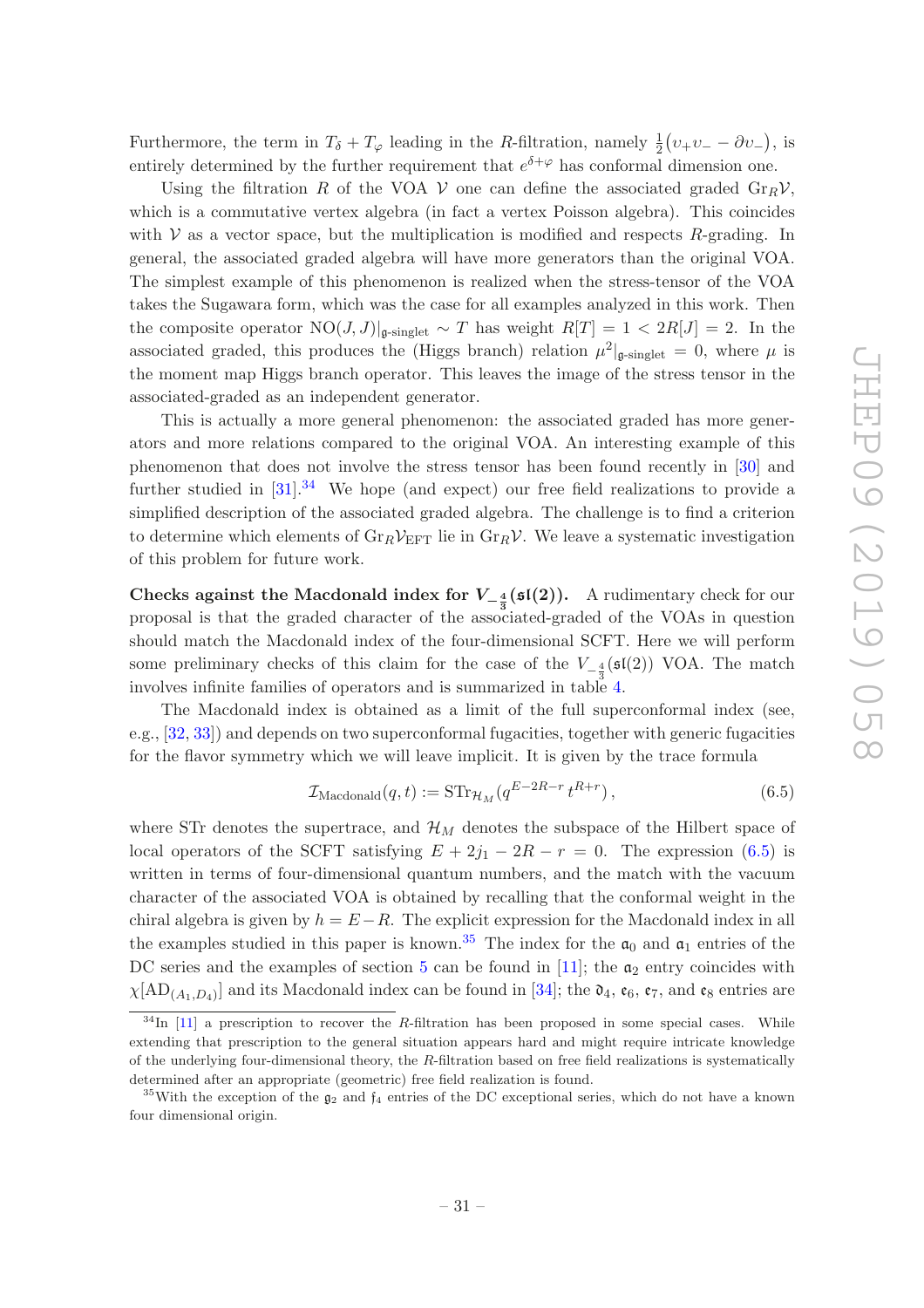| $h-j$<br>$h-R$ | $\overline{0}$ |         | $\mathcal{D}_{\mathcal{L}}$                               | 3                    | $\overline{4}$                                                                     | 5        |
|----------------|----------------|---------|-----------------------------------------------------------|----------------------|------------------------------------------------------------------------------------|----------|
| $\theta$       | $e^n$          |         |                                                           |                      |                                                                                    |          |
|                |                | $t e^n$ |                                                           |                      |                                                                                    |          |
| $\overline{2}$ |                |         | $\int e \, \partial^2 e^{n+1} \int t \, \partial e^{n+1}$ |                      | $t^2 e^n$                                                                          |          |
| 3              |                |         |                                                           | $\sim$ $\sim$ $\sim$ | $h \, \partial^3 e^{n+1}$ , $t \, \partial^2 e^{n+1} \mid t^2 \, \partial e^{n+1}$ |          |
| 4              |                |         |                                                           |                      | $\cdots$                                                                           | $\cdots$ |
| $\overline{5}$ |                |         |                                                           | $\cdots$             |                                                                                    |          |

<span id="page-32-0"></span>**Table 4**. This table summarizes operators in the VOA  $V_{-\frac{4}{3}}(\mathfrak{sl}(2))$ , organized according to the two "twists"  $h-j$  and  $h-R$ . The label n runs over  $0, 1, 2, \ldots, \infty$ , and we use the notation  $t = T_{\text{Sugawara}}$ . Only operators that are both quasi-primaries and  $\mathfrak{sl}(2)_F$  highest weight states are displayed. The symbol "-" indicates that no operators exist with the given twists and "..." indicate additional operators with dimension  $h \geq 6$ . The form of the operators is schematic but unambiguous.

class  $\mathcal S$  theories with regular punctures, so the indices can be obtained using the methods introduced in [\[32\]](#page-36-16); finally the case of  $\mathcal{N} = 4$  SYM is reviewed in [\[12](#page-35-10)]. The specific case of interest,  $V_{-\frac{4}{3}}(\mathfrak{sl}(2))$ , is the associated VOA of the four dimensional Argyres-Douglas theory of type  $(A_1, D_3)$ , and the Macdonald index can be found in [\[11\]](#page-35-9).

Let us proceed by explaining how the Macdonald index can be computed according to our prescription using free fields. The free fields in this example are those of the VOA Π defined in [\(3.14\)](#page-10-3). We recall the expressions for the generators of V and the Sugawara stress tensor, organized in order of decreasing R assignment.

<span id="page-32-2"></span><span id="page-32-1"></span>
$$
e(z) = e^{\delta + \varphi}, \tag{6.6}
$$

$$
h(z) = v_- - \frac{2}{3}v_+ \,, \tag{6.7}
$$

<span id="page-32-3"></span>
$$
f(z) = \left(-\frac{1}{4}v_{-}^{2} - \frac{1}{3}\left(v_{-}v_{+} + \frac{1}{2}\partial v_{-}\right) - \frac{1}{9}\left(v_{+}^{2} - \partial v_{+}\right)\right)e^{-(\delta + \varphi)}, \quad (6.8)
$$

$$
T_{\text{Sug}}(z) = T(z) = \frac{1}{2}(v_{+}v_{-} - \partial v_{-}) - \frac{2}{3}\partial v_{+},
$$
\n(6.9)

where the  $v_{+}$  are defined in [\(6.4\)](#page-30-4).

To determined the refined vacuum character, it is useful to organize the space of composites of the generators [\(6.6\)](#page-32-1), [\(6.7\)](#page-32-2), and [\(6.8\)](#page-32-3) in irreducible representations of  $\mathfrak{sl}(2)_{z} \oplus$  $\mathfrak{sl}(2)_F$  where  $\mathfrak{sl}(2)_z$  denotes the global part of the Virasoro algebra and  $\mathfrak{sl}(2)_F$  the global part of the affine algebra. This is useful because  $R$  takes a fixed value within each irreducible representation. We denote by  $V_{h,j}^{\text{hw}}$  the vector space of highest weights  $(h, j)$  with respect to the Cartan generators of  $\mathfrak{sl}(2)_{z} \oplus \mathfrak{sl}(2)_{F}$ . To compute the refined index we can therefore focus on a fixed value of  $(h, j)$  and look for a basis of  $V_{h,j}^{\text{hw}}$  that minimizes the R assignments for its elements.

The entries of table [4](#page-32-0) are obtained by restricting to operators with fixed  $h - j$  and arranging them according to their  $h - R$  weight, following the prescription just described.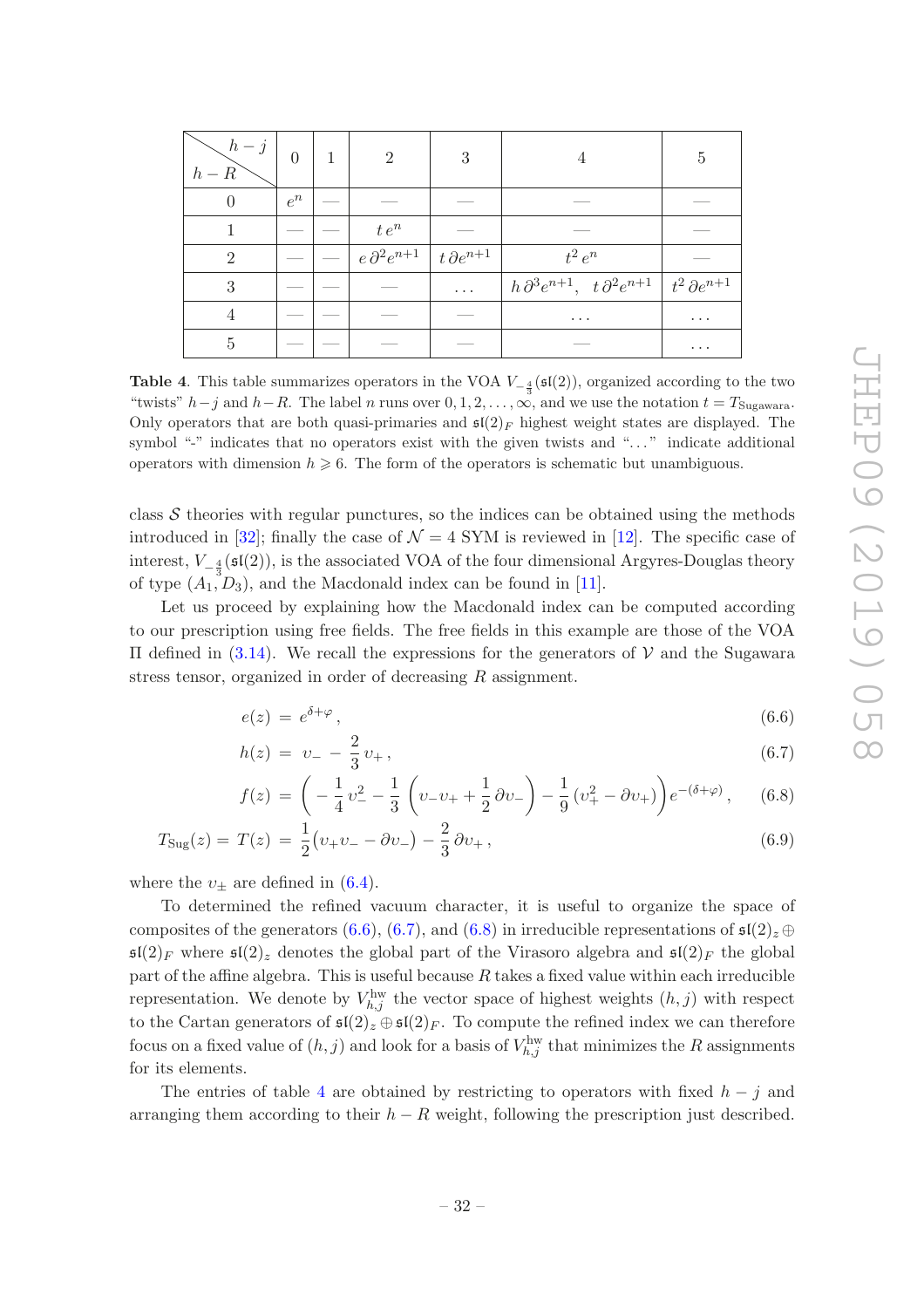This is a simple exercise when  $h - j$  is small, but quickly becomes cumbersome for higher values of this quantum number. The results agree with the Macdonald index for all operators shown in table [4.](#page-32-0)

#### <span id="page-33-0"></span>7 Discussion

In this work we have introduced free field realizations for VOAs associated to fourdimensional SCFTs whose building blocks are in direct correspondence with the low energy degrees of freedom on the Higgs branch. These realizations are highly economical and have the important property that they give rise to a *simple* VOA, with all singular vectors automatically set to zero. We have focused here on three instructive families of examples. In the first family, all low energy degrees of freedom are associated to the geometry of the Higgs branch. Alternatively, in the second and third families there are additional vector multiplets and interacting degrees of freedom, respectively, present at generic points of the Higgs branch.

The case studies presented in this paper have some additional features that simplify their analysis. Firstly, in all cases there is a flavor symmetry  $g_F$  such that the infrared R-symmetry on the Higgs branch is realized as a subalgebra of  $\mathfrak{sl}(2)_R \times \mathfrak{g}_F$ . Relatedly, these are examples where Higgsing of the UV theory can be performed at the VOA level by quantum Drinfel'd-Sokolov reduction, and the free field realizations we presented can to a certain extent be thought of as inversions of that DS reduction. A second simplifying factor is that in our examples, the only singularity of the Higgs branch is at the origin, which seems to have important consequences for the complexity (or rather, simplicity) of the free field constructions.

We have found, and will report upon in a future publication, a number of cases where free field realizations similar to the ones presented here can be established, but for which one or both of the aforementioned simplifying features is absent. The emerging picture is that the VOA associated to a given theory  $\mathcal T$  can be realized in terms of the VOA of the theory obtained from  $\mathcal T$  by (partial) Higgsing at a point x on the Higgs branch, along with a certain number of free fields:

<span id="page-33-2"></span>
$$
\chi[\mathcal{T}] \subset \chi[\mathcal{T}_{IR}] \otimes \mathcal{V}_{free}, \qquad \mathcal{T}_{IR} = \mathcal{T} \wr x, \qquad x \in \mathcal{M}_{Higgs}[\mathcal{T}]. \tag{7.1}
$$

Here  $\mathcal{T}\wr x$  denotes<sup>[36](#page-33-1)</sup> the (irreducible) effective theory supported at the point x on the Higgs branch, while  $V_{\text{free}}$  in general includes free bosons and free fermions, with the number of chiral bosons in  $\mathcal{V}_{\text{free}}$  being equal to  $n = \dim \mathcal{M}_{\text{Higgs}}[\mathcal{T}] - \dim \mathcal{M}_{\text{Higgs}}[\mathcal{T}_{\text{IR}}]$ . However, some of these chiral bosons can be re-written as symplectic bosons, denoted by  $\xi$  in this paper, so we write  $n = 2(m_{\xi} + m_{*}).$ 

The symplectic variety  $\mathcal{M}_{\text{Higgs}}[\mathcal{T}]$  admits is in general a stratified symplectic space with a finite number of symplectic leaves. Based on work to date, it seems that the number  $m_*$  is equal to the *depth* of the stratification [\[36](#page-36-19)]. In light of this observation,

<span id="page-33-1"></span> $36$ The notation is borrowed from [\[35\]](#page-36-20) to suggest the letter 's' for slicing. The Higgsing appearing in [\(7.1\)](#page-33-2) includes the setup discussed in [\[35\]](#page-36-20) but is more general.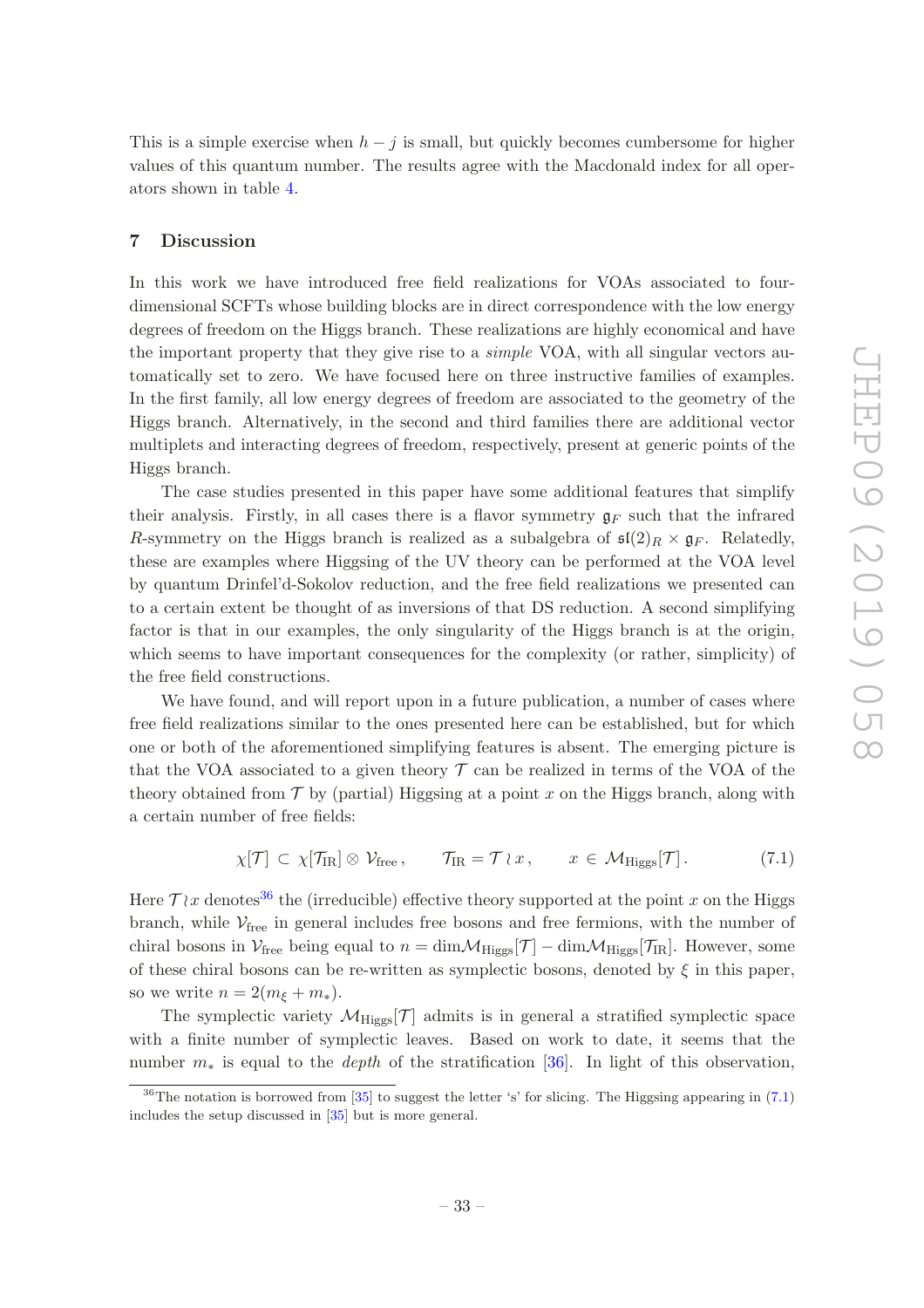the simple structure of the Higgs branches considered in this paper allows us to find free field realizations with  $m_* = 1$ . When considering Higgsing such that  $\mathcal{T}_{IR}$  itself possesses a non-trivial Higgs branch (meaning that we have not maximally Higgsed) this procedure can be iterated. In certain cases, like the one analyzed in this work, the construction [\(7.1\)](#page-33-2) can be considered as the inverse operation of Drinfel'd-Sokolov reduction.

The free field constructions given here have a number of appealing applications. The first of these we have explored in a preliminary way in section [6:](#page-29-0) the free field construction gives rise to a natural filtration that we have conjectured to be equivalent to the underlying R-filtration arising from the  $\mathfrak{su}(2)_R$  charge in four dimensions. This is of particular interest if one aims to get a good understanding of constraints arising from the intersection of fourdimensional unitarity with VOA physics. Examples of interesting unitarity bounds arising from only a rudimentary understanding of the R-symmetry structure of the associated VOA have appeared in  $[1, 5, 6]$  $[1, 5, 6]$  $[1, 5, 6]$  $[1, 5, 6]$  $[1, 5, 6]$ , but a more detailed analysis should be possible with good control over this filtration.

Another key application of free field realizations such as those we have presented is to representation theory of VOAs. On general grounds, as these free field realizations are of the simple quotient of the relevant VOA, the remainder of the free field VOA will furnish a (generally reducible) module for this simple quotient. A concrete case where this approach has been worked in detail is the VOA associated to  $\mathcal{N}=4$  SYM theory with gauge group  $SU(2)$ , which we have discussed in section [4.](#page-24-0) Adamovic [\[21\]](#page-36-6) showed that this VOA admits two irreducible modules in category  $\mathcal O$  (the vacuum module and another one), and that the  $bc\beta\gamma$  free field VOA decomposes as the direct sum of these two modules.

A related open question is whether the free field realizations that we have discussed admit a further specification in terms of screening charges. In this work, we have described the VOA  $\chi$ [T] by giving explicit expressions for its strong generators in terms of free fields. Ideally,  $\chi$ [T] would be equivalently characterized as the kernel of a set of screening charges inside the free field VOA. A concrete realization of this aspiration can again be found in the example of [\[21](#page-36-6)]. Such screening charges might admit a geometric interpretation, as global compatibility conditions for free field realizations "based" on overlapping open patches of the Higgs branch. In the examples described in this paper, we were able to find approximations of the Higgs branch in terms of a single open patch, which however failed to cover a measure-zero set of points. One may imagine a more systematic approach, where the full Higgs branch is covered with an atlas of charts, such that the conditions of global compatibility are encoded in a set of screening charges. Such a construction would be somewhat reminiscent of the realization of VOAs in terms of curved  $\beta\gamma$  systems, though we anticipate that the details would be quite different.

Finally, the most ambitions application of our findings might be to the classification program of  $\mathcal{N} = 2$  four-dimensional SCFTs. We are learning that the VOAs associated to 4d SCFTs are very special, and that they might be fully characterized by the effective field theory on the Higgs branch. Combining these new insights with the constraints of fourdimensional unitarity offers a promising blueprint for carving out the space of consistent  $\mathcal{N}=2$  theories.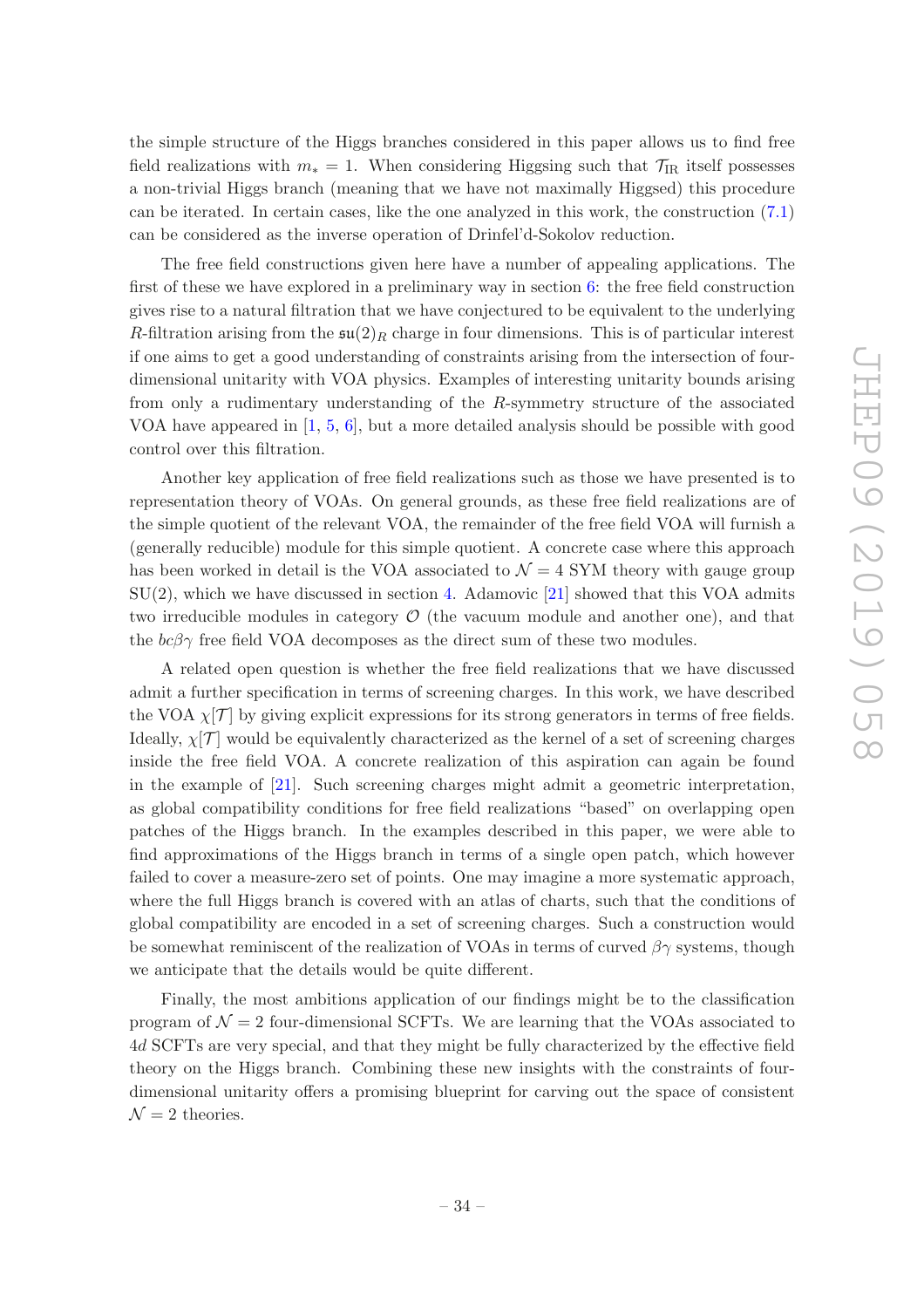#### Acknowledgments

The authors are grateful to Philip Argyres, Jacques Distler, Simone Giacomelli, Mario Martone, and Wolfger Peelaers for helpful discussions. The work of CB and CM is supported in part by grant #494786 from the Simons Foundation. The work of LR is supported in part by the NSF grant PHY1620628.

Open Access. This article is distributed under the terms of the Creative Commons Attribution License [\(CC-BY 4.0\)](https://creativecommons.org/licenses/by/4.0/), which permits any use, distribution and reproduction in any medium, provided the original author(s) and source are credited.

#### References

- <span id="page-35-0"></span>[1] C. Beem, M. Lemos, P. Liendo, W. Peelaers, L. Rastelli and B.C. van Rees, Infinite chiral symmetry in four dimensions, [Commun. Math. Phys.](https://doi.org/10.1007/s00220-014-2272-x) 336 (2015) 1359 [[arXiv:1312.5344](https://arxiv.org/abs/1312.5344)] [IN[SPIRE](https://inspirehep.net/search?p=find+EPRINT+arXiv:1312.5344)].
- <span id="page-35-1"></span>[2] C. Beem, W. Peelaers, L. Rastelli and B.C. van Rees, Chiral algebras of class S, JHEP 05 [\(2015\) 020](https://doi.org/10.1007/JHEP05(2015)020) [[arXiv:1408.6522](https://arxiv.org/abs/1408.6522)] [IN[SPIRE](https://inspirehep.net/search?p=find+EPRINT+arXiv:1408.6522)].
- <span id="page-35-2"></span>[3] T. Arakawa, Chiral algebras of class S and Moore-Tachikawa symplectic varieties, [arXiv:1811.01577](https://arxiv.org/abs/1811.01577) [IN[SPIRE](https://inspirehep.net/search?p=find+EPRINT+arXiv:1811.01577)].
- <span id="page-35-3"></span>[4] P. Liendo, I. Ramirez and J. Seo, *Stress-tensor OPE in*  $N = 2$  *superconformal theories*. JHEP 02 [\(2016\) 019](https://doi.org/10.1007/JHEP02(2016)019) [[arXiv:1509.00033](https://arxiv.org/abs/1509.00033)] [IN[SPIRE](https://inspirehep.net/search?p=find+EPRINT+arXiv:1509.00033)].
- <span id="page-35-14"></span>[5] M. Lemos and P. Liendo,  $N = 2$  central charge bounds from 2d chiral algebras, JHEP 04 [\(2016\) 004](https://doi.org/10.1007/JHEP04(2016)004) [[arXiv:1511.07449](https://arxiv.org/abs/1511.07449)] [IN[SPIRE](https://inspirehep.net/search?p=find+EPRINT+arXiv:1511.07449)].
- <span id="page-35-4"></span>[6] C. Beem, Flavor symmetries and unitarity bounds in  $N = 2$  superconformal field theories, [Phys. Rev. Lett.](https://doi.org/10.1103/PhysRevLett.122.241603) 122 (2019) 241603 [[arXiv:1812.06099](https://arxiv.org/abs/1812.06099)] [IN[SPIRE](https://inspirehep.net/search?p=find+EPRINT+arXiv:1812.06099)].
- <span id="page-35-5"></span>[7] C. Beem and L. Rastelli, Vertex operator algebras, Higgs branches and modular differential equations, JHEP 08 [\(2018\) 114](https://doi.org/10.1007/JHEP08(2018)114) [[arXiv:1707.07679](https://arxiv.org/abs/1707.07679)] [IN[SPIRE](https://inspirehep.net/search?p=find+EPRINT+arXiv:1707.07679)].
- <span id="page-35-6"></span>[8] T. Arakawa, Associated varieties of modules over Kac-Moody algebras and  $C_2$ -cofiniteness of  $W\text{-}algebras, Int. Math. Res. \text{ \textit{Notes}} 2015 (2015) 11605 \text{ [arXiv:1004.1554] } \text{[nsPIRE].}$  $W\text{-}algebras, Int. Math. Res. \text{ \textit{Notes}} 2015 (2015) 11605 \text{ [arXiv:1004.1554] } \text{[nsPIRE].}$  $W\text{-}algebras, Int. Math. Res. \text{ \textit{Notes}} 2015 (2015) 11605 \text{ [arXiv:1004.1554] } \text{[nsPIRE].}$
- <span id="page-35-7"></span>[9] C. Beem, C. Meneghelli and L. Rastelli, work in progress.
- <span id="page-35-8"></span>[10] D. Adamovic, Realizations of simple affine vertex algebras and their modules: the cases  $sl(2)$ and  $osp(1, 2)$ ,  $arXiv:1711.11342$ .
- <span id="page-35-9"></span>[11] J. Song, *Macdonald index and chiral algebra, JHEP* 08 [\(2017\) 044](https://doi.org/10.1007/JHEP08(2017)044) [[arXiv:1612.08956](https://arxiv.org/abs/1612.08956)] [IN[SPIRE](https://inspirehep.net/search?p=find+EPRINT+arXiv:1612.08956)].
- <span id="page-35-10"></span>[12] F. Bonetti, C. Meneghelli and L. Rastelli, VOAs labelled by complex reflection groups and 4d SCFTs, JHEP 05 [\(2019\) 155](https://doi.org/10.1007/JHEP05(2019)155) [[arXiv:1810.03612](https://arxiv.org/abs/1810.03612)] [IN[SPIRE](https://inspirehep.net/search?p=find+EPRINT+arXiv:1810.03612)].
- <span id="page-35-11"></span>[13] T. Arakawa and K. Kawasetsu, Quasi-lisse vertex algebras and modular linear differential equations, [arXiv:1610.05865](https://arxiv.org/abs/1610.05865) [IN[SPIRE](https://inspirehep.net/search?p=find+EPRINT+arXiv:1610.05865)].
- <span id="page-35-12"></span>[14] T. Arakawa and A. Moreau, Joseph ideals and lisse minimal W-algebras, [arXiv:1506.00710](https://arxiv.org/abs/1506.00710) [IN[SPIRE](https://inspirehep.net/search?p=find+EPRINT+arXiv:1506.00710)].
- <span id="page-35-13"></span>[15] M. Dedushenko and S. Gukov, IR duality in  $2D N = (0, 2)$  gauge theory with noncompact dynamics, Phys. Rev. D 99 [\(2019\) 066005](https://doi.org/10.1103/PhysRevD.99.066005) [[arXiv:1712.07659](https://arxiv.org/abs/1712.07659)] [IN[SPIRE](https://inspirehep.net/search?p=find+EPRINT+arXiv:1712.07659)].